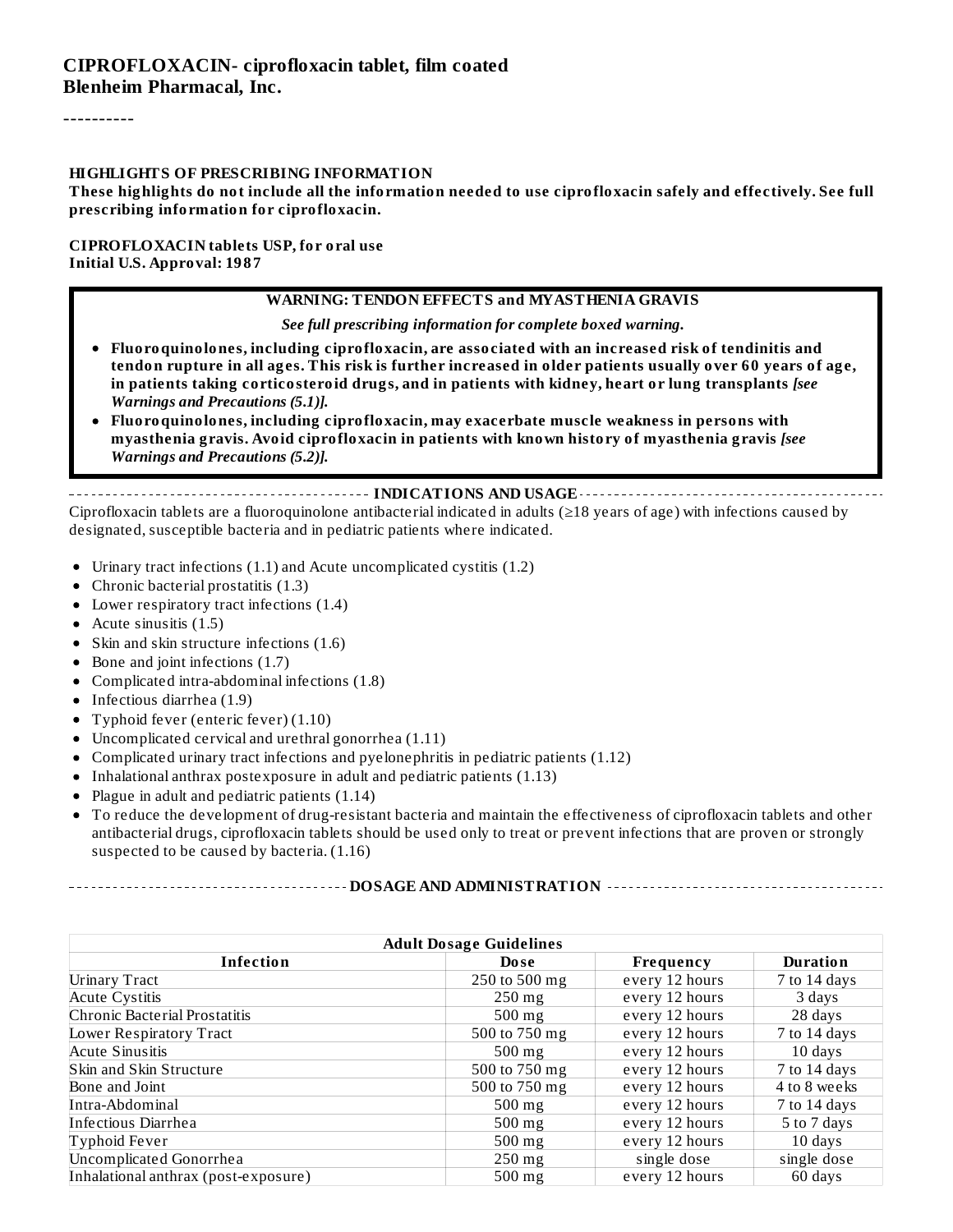|  | Plague | $- - -$<br>n <sub>0</sub><br>วเมเ<br>эu<br>1 O J | $'$ $\cap$ $H$ $T$ :<br>hours<br>$\mathbf{v}$ | dav<br>$\Delta$<br>הו |
|--|--------|--------------------------------------------------|-----------------------------------------------|-----------------------|
|--|--------|--------------------------------------------------|-----------------------------------------------|-----------------------|

- Adults with creatinine clearance 30 to 50 mL/min 250 to 500 mg q 12 h
- Adults with creatinine clearance 5 to 29 mL/min 250 to 500 mg q 18 h
- Patients on hemodialysis or peritoneal dialysis 250 to 500 mg q 24 h (after dialysis)

| <b>Pediatric Oral Dosage Guidelines</b>                                                    |                   |             |                 |  |
|--------------------------------------------------------------------------------------------|-------------------|-------------|-----------------|--|
| Infection                                                                                  | Dose              | Frequency   | <b>Duration</b> |  |
| Complicated Urinary Tract Pyelonephritis (1 to 17 years 10 to 20 mg/kg (maximum 750 mg per |                   | Every 12    | 10 to 21        |  |
| of age)                                                                                    | dose)             | hours       | days            |  |
| Inhalational Anthrax (Post-Exposure)                                                       | 15 mg/kg (maximum | Every 12    | 60 days         |  |
|                                                                                            | 500 mg per dose)  | hours       |                 |  |
| Plague                                                                                     | 15 mg/kg (maximum | Every 12 to | $10$ to $21$    |  |
|                                                                                            | 500 mg per dose)  | 8 hours     | days            |  |

#### **DOSAGE FORMS AND STRENGTHS**

Tablets: 100 mg, 250 mg, 500 mg and 750 mg (3)

**CONTRAINDICATIONS**

- Known sensitivity to ciprofloxacin or other quinolones (4.1, 5.3)  $\bullet$
- Concomitant administration with tizanidine (4.2)  $\bullet$
- **WARNINGS AND PRECAUTIONS**
- Hypersensitivity and other serious reactions: Serious and sometimes fatal reactions may occur after first or subsequent doses. Discontinue at first sign of skin rash, jaundice or any sign of hypersensitivity. (4.1, 5.3, 5.4)
- Hepatotoxicity: Discontinue immediately if signs and symptoms of hepatitis occur. (5.5)
- Central nervous system effects, including convulsions, increased intracranial pressure (pseudotumor cerebri) and toxic psychosis have been reported. Caution should be taken in patients predisposed to seizures. (5.7)
- *Clostridium difficile*-associated diarrhea: Evaluate if colitis occurs. (5.8)  $\bullet$
- Peripheral neuropathy: Discontinue if symptoms occur in order to prevent irreversibility. (5.9)  $\bullet$
- QT Prolongation: Prolongation of the QT interval and isolated cases of torsade de pointes have been reported. Avoid use in patients with known prolongation, those with hypokalemia, and with other drugs that prolong the QT interval. (5.10, 7, 8.5)

**ADVERSE REACTIONS** The most common adverse reactions ≥1% were nausea, diarrhea, liver function tests abnormal, vomiting, and rash. (6) To report SUSPECTED ADVERSE REACTIONS, contact Dr. Reddy's Laboratories Inc., at 1-888-375-3784 or FDA at 1- 800-FDA-1088 or www.fda.gov/medwatch.

**DRUG INTERACTIONS**

| ------------- |  |  |  |  |  |  |
|---------------|--|--|--|--|--|--|

| <b>Interacting Drug</b>                                    | <b>Interaction</b>                                            |
|------------------------------------------------------------|---------------------------------------------------------------|
| Theophylline                                               | Serious and fatal reactions. Avoid concomitant use. Monitor   |
|                                                            | serum level (7)                                               |
| Warfarin                                                   | Anticoagulant effect enhanced. Monitor prothrombin time, INR, |
|                                                            | and bleeding $(7)$                                            |
| Antidiabetic agents                                        | Hypoglycemia including fatal outcomes have been reported.     |
|                                                            | Monitor blood glucose (7)                                     |
| Phenytoin                                                  | Monitor phenytoin level (7)                                   |
| Methotrexate                                               | Monitor for methotrexate toxicity (7)                         |
| Cyclosporine                                               | May increase serum creatinine. Monitor serum creatinine (7)   |
| Multivalent cation-containing products including antacids, | Decreased ciprofloxacin absorption. Take 2 hours before or 6  |
| metal cations or didanosine                                | hours after ciprofloxacin (7)                                 |

**USE IN SPECIFIC POPULATIONS** ------------**See full prescribing information** for use in pediatric and geriatric patients (8.4, 8.5) **See 17 for PATIENT COUNSELING INFORMATION and Medication Guide.**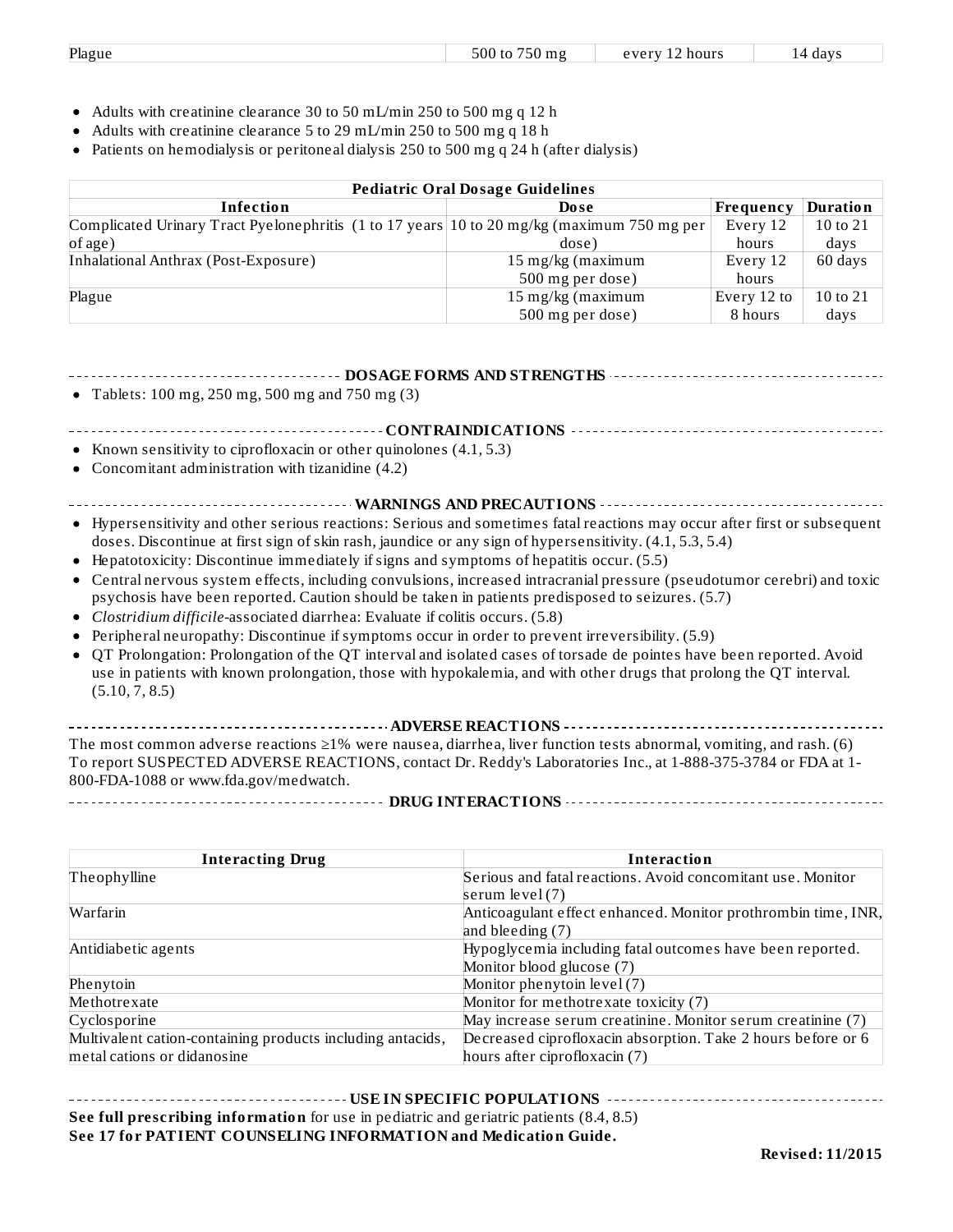#### **FULL PRESCRIBING INFORMATION: CONTENTS\* WARNING: TENDON EFFECTS AND MYASTHENIA GRAVIS 1 INDICATIONS AND USAGE**

### 1.1 Urinary Tract Infections

1.2 Acute Uncomplicated Cystitis

- 1.3 Chronic Bacterial Prostatitis
- 1.4 Lower Respiratory Tract Infections
- 1.5 Acute Sinusitis
- 1.6 Skin and Skin Structure Infections
- 1.7 Bone and Joint Infections
- 1.8 Complicated Intra-Abdominal Infections
- 1.9 Infectious Diarrhea
- 1.10 Typhoid Fever (Enteric Fever)
- 1.11 Uncomplicated Cervical and Urethral Gonorrhea
- 1.12 Complicated Urinary Tract Infections and Pyelonephritis
- 1.13 Inhalational Anthrax (post-exposure)
- 1.14 Plague
- 1.15 Limitation of Use
- 1.16 Usage

### **2 DOSAGE AND ADMINISTRATION**

- 2.1 Dosage in Adults
- 2.2 Dosage in Pediatric Patients
- 2.3 Dosage Modifications in Patients with Renal Impairment
- 2.4 Important Administration Instructions

## **3 DOSAGE FORMS AND STRENGTHS**

3.1 Tablets

### **4 CONTRAINDICATIONS**

- 4.1 Hypersensitivity
- 4.2 Tizanidine

### **5 WARNINGS AND PRECAUTIONS**

- 5.1 Tendinopathy and Tendon Rupture
- 5.2 Exacerbation of Myasthenia Gravis
- 5.3 Hypersensitivity Reactions
- 5.4 Other Serious and Sometimes Fatal Reactions
- 5.5 Hepatotoxicity
- 5.6 Serious Adverse Reactions with Concomitant Theophylline
- 5.7 Central Nervous System Effects
- 5.8 Clostridium Difficile-Associated Diarrhea
- 5.9 Peripheral Neuropathy
- 5.10 Prolongation of the QT Interval
- 5.11 Musculoskeletal Disorders in Pediatric Patients and Arthropathic Effects in Animals
- 5.12 Crystalluria
- 5.13 Photosensitivity/Phototoxicity
- 5.14 Development of Drug Resistant Bacteria
- 5.15 Potential Risks With Concomitant Use of Drugs Metabolized by Cytochrome P450 1A2 Enzymes
- 5.16 Interference with Timely Diagnosis of Syphilis

## **6 ADVERSE REACTIONS**

- 6.1 Clinical Trials Experience
- 6.2 Postmarketing Experience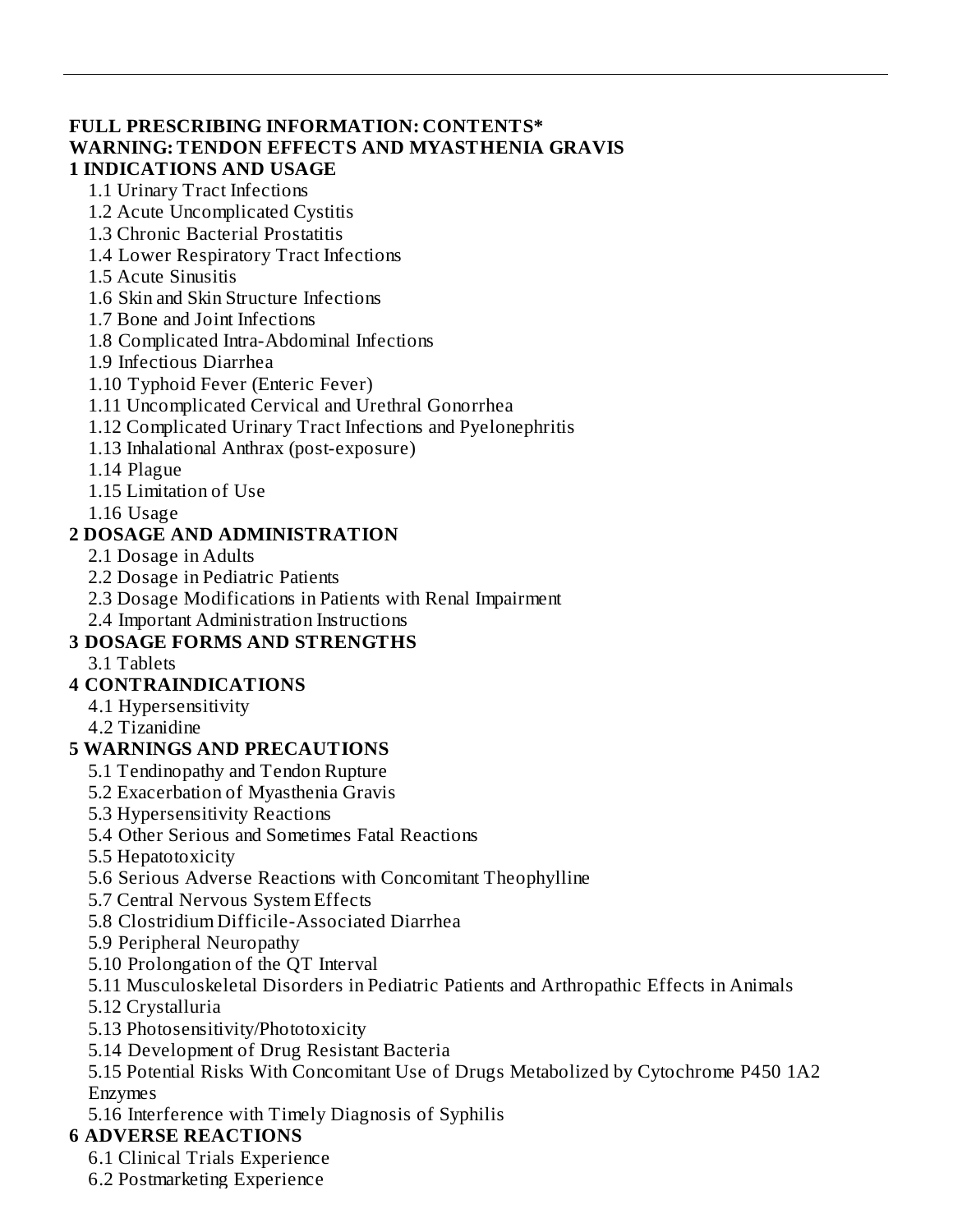6.2 Postmarketing Experience 6.3 Adverse Laboratory Changes

#### **7 DRUG INTERACTIONS**

#### **8 USE IN SPECIFIC POPULATIONS**

- 8.1 Pregnancy
- 8.3 Nursing Mothers
- 8.4 Pediatric Use
- 8.5 Geriatric Use
- 8.6 Renal Impairment
- 8.7 Hepatic Impairment

#### **10 OVERDOSAGE**

#### **11 DESCRIPTION**

### **12 CLINICAL PHARMACOLOGY**

12.1 Mechanism of Action

- 12.3 Pharmacokinetics
- 12.4 Microbiology

#### **13 NONCLINICAL TOXICOLOGY**

13.1 Carcinogenesis, Mutagenesis, Impairment of Fertility

13.2 Animal Toxicology and/or Pharmacology

#### **14 CLINICAL STUDIES**

14.1 Complicated Urinary Tract Infection and Pyelonephritis-Efficacy in Pediatric Patients

14.2 Inhalational Anthrax in Adults and Pediatrics

14.3 Plague

#### **15 REFERENCES**

#### **16 HOW SUPPLIED/STORAGE AND HANDLING**

#### **17 PATIENT COUNSELING INFORMATION**

\* Sections or subsections omitted from the full prescribing information are not listed.

#### **FULL PRESCRIBING INFORMATION**

#### **WARNING: TENDON EFFECTS AND MYASTHENIA GRAVIS**

**Fluoroquinolones, including ciprofloxacin, are associated with an increas ed risk of tendinitis and tendon rupture in all ages. This risk is further increas ed in older patients usually over 60 years of age, in patients taking corticosteroid drugs, and in patients with kidney, heart, or lung transplants** *[see Warnings and Precautions (5.1)].*

**Fluoroquinolones, including ciprofloxacin, may exacerbate mus cle weakness in persons with myasthenia gravis. Avoid ciprofloxacin in patients with known history of myasthenia gravis** *[see Warnings and Precautions (5.2)].*

#### **1 INDICATIONS AND USAGE**

Ciprofloxacin tablets are indicated for the treatment of infections caused by susceptible isolates of the designated microorganisms in the conditions and patient populations listed below*.*

#### **1.1 Urinary Tract Infections**

Ciprofloxacin tablets are indicated in adult patients for treatment of urinary tract infections caused by *Escherichia coli*, *Klebsiella pneumoniae*, *Enterobacter cloacae*, *Serratia marcescens*, *Proteus mirabilis*, *Providencia rettgeri*, *Morganella morganii*, *Citrobacter koseri*, *Citrobacter freundii*, *Pseudomonas*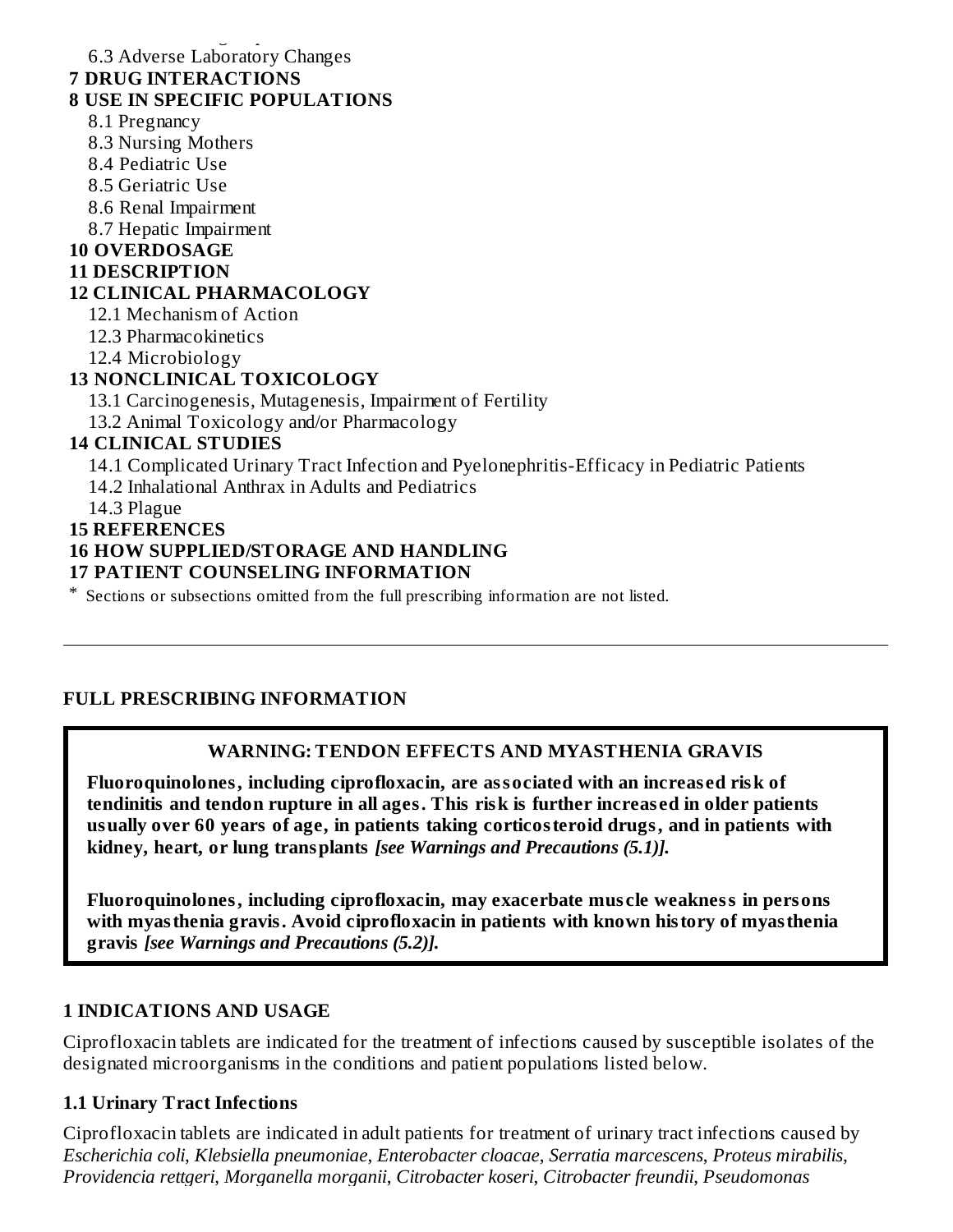*aeruginosa*, methicillin-susceptible *Staphylococcus epidermidis*, *Staphylococcus saprophyticus*, or *Enterococcus faecalis*.

### **1.2 Acute Uncomplicated Cystitis**

Ciprofloxacin tablets are indicated in adult female patients for treatment of acute uncomplicated cystitis caused by *Escherichia coli* or *Staphylococcus saprophyticus.*

### **1.3 Chronic Bacterial Prostatitis**

Ciprofloxacin tablets are indicated in adult patients for treatment of chronic bacterial prostatitis caused by *Escherichia coli* or *Proteus mirabilis.*

### **1.4 Lower Respiratory Tract Infections**

Ciprofloxacin tablets are indicated in adult patients for treatment of lower respiratory tract infections caused by *Escherichia coli, Klebsiella pneumoniae, Enterobacter cloacae, Proteus mirabilis, Pseudomonas aeruginosa, Haemophilus influenzae, Haemophilus parainfluenzae,* or *Streptococcus pneumoniae.* Also, ciprofloxacin tablets are indicated for the treatment of acute exacerbations of chronic bronchitis caused by *Moraxella catarrhalis [see Indications and Usage (1.15)].*

### **1.5 Acute Sinusitis**

Ciprofloxacin tablets are indicated in adult patients for treatment of acute sinusitis caused by *Haemophilus influenzae, Streptococcus pneumoniae,* or *Moraxella catarrhalis.*

### **1.6 Skin and Skin Structure Infections**

Ciprofloxacin tablets are indicated in adult patients for treatment of skin and skin structure infections caused by *Escherichia coli, Klebsiella pneumoniae, Enterobacter cloacae, Proteus mirabilis, Proteus vulgaris, Providencia stuartii, Morganella morganii, Citrobacter freundii, Pseudomonas aeruginosa,* methicillin-susceptible *Staphylococcus aureus,* methicillin-susceptible *Staphylococcus epidermidis,* or *Streptococcus pyogenes.*

## **1.7 Bone and Joint Infections**

Ciprofloxacin tablets are indicated in adult patients for treatment of bone and joint infections caused by *Enterobacter cloacae, Serratia marcescens,* or *Pseudomonas aeruginosa.*

## **1.8 Complicated Intra-Abdominal Infections**

Ciprofloxacin tablets are indicated in adult patients for treatment of complicated intra-abdominal infections (used in combination with metronidazole) caused by *Escherichia coli, Pseudomonas aeruginosa, Proteus mirabilis, Klebsiella pneumoniae,* or *Bacteroides fragilis.*

## **1.9 Infectious Diarrhea**

Ciprofloxacin tablets are indicated in adult patients for treatment of infectious diarrhea caused by *Escherichia coli* (enterotoxigenic isolates), *Campylobacter jejuni, Shigella boydii , Shigella dysenteriae,* **†** Shigella *flexneri* or *Shigella sonnei*<sup>†</sup> when antibacterial therapy is indicated.

Although treatment of infections due to this organism in this organ system demonstrated a clinically **†**significant outcome, efficacy was studied in fewer than 10 patients.

## **1.10 Typhoid Fever (Enteric Fever)**

Ciprofloxacin tablets are indicated in adult patients for treatment of typhoid fever (enteric fever**)** caused by *Salmonella typhi.* The efficacy of ciprofloxacin tablets in the eradication of the chronic typhoid carrier state has not been demonstrated.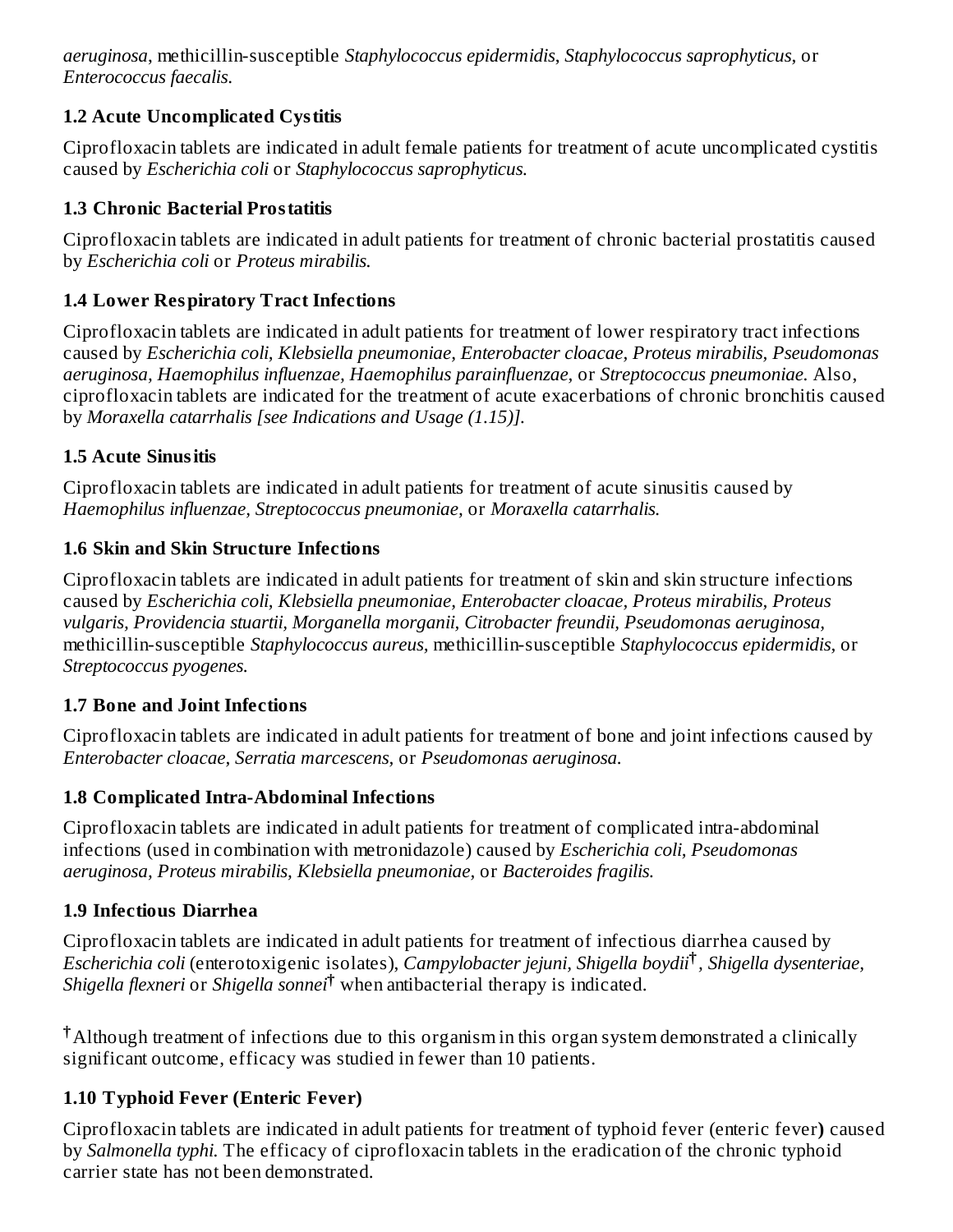### **1.11 Uncomplicated Cervical and Urethral Gonorrhea**

Ciprofloxacin tablets are indicated in adult patients for treatment of uncomplicated cervical and urethral gonorrhea due to *Neisseria gonorrhoeae [see Warnings and Precautions (5.16)].*

### **1.12 Complicated Urinary Tract Infections and Pyelonephritis**

Ciprofloxacin tablets are indicated in pediatric patients one to 17 years of age for treatment of complicated urinary tract infections (cUTI) and pyelonephritis due to *Escherichia coli [see Indications and Usage (1.15) and Use in Specific Populations (8.4)]*.

### **1.13 Inhalational Anthrax (post-exposure)**

Ciprofloxacin tablets, USP are indicated in adults and pediatric patients from birth to 17 years of age for inhalational anthrax (post-exposure) to reduce the incidence or progression of disease following exposure to aerosolized *Bacillus anthracis.*

Ciprofloxacin serum concentrations achieved in humans served as a surrogate endpoint reasonably likely to predict clinical benefit and provided the initial basis for approval of this indication.<sup>1</sup> Supportive clinical information for ciprofloxacin for anthrax post-exposure prophylaxis was obtained during the anthrax bioterror attacks of October 2001. *[See Clinical Studies (14.2).]*

### **1.14 Plague**

Ciprofloxacin tablets are indicated for treatment of plague, including pneumonic and septicemic plague, due to *Yersinia pestis (Y. pestis)* and prophylaxis for plague in adults and pediatric patients from birth to 17 years of age. Efficacy studies of ciprofloxacin tablets could not be conducted in humans with plague for feasibility reasons. Therefore this indication is based on an efficacy study conducted in animals only *[see Clinical Studies (14.3)]*.

### **1.15 Limitation of Us e**

### *Use in Pediatric Patients*

Although effective in clinical trials, ciprofloxacin tablet is not a drug of first choice in the pediatric population due to an increased incidence of adverse events compared to controls, including events related to joints and/or surrounding tissues*.* Ciprofloxacin tablets, USP, like other fluoroquinolones, is associated with arthropathy and histopathological changes in weight-bearing joints of juvenile animals *[see Warnings and Precautions (5.11), Adverse Reactions (6.1), Use in Specific Populations (8.4) and Nonclinical Toxicology (13.2)].*

### *Lower Respiratory Tract Infections*

Ciprofloxacin tablets are not a drug of first choice in the treatment of presumed or confirmed pneumonia secondary to *Streptococcus pneumoniae [see Indications and Usage (1.4)].*

### **1.16 Usage**

To reduce the development of drug-resistant bacteria and maintain the effectiveness of ciprofloxacin tablets and other antibacterial drugs, ciprofloxacin tablets should be used only to treat or prevent infections that are proven or strongly suspected to be caused by susceptible bacteria. When culture and susceptibility information are available, they should be considered in selecting or modifying antibacterial therapy. In the absence of such data, local epidemiology and susceptibility patterns may contribute to the empiric selection of therapy.

If anaerobic organisms are suspected of contributing to the infection, appropriate therapy should be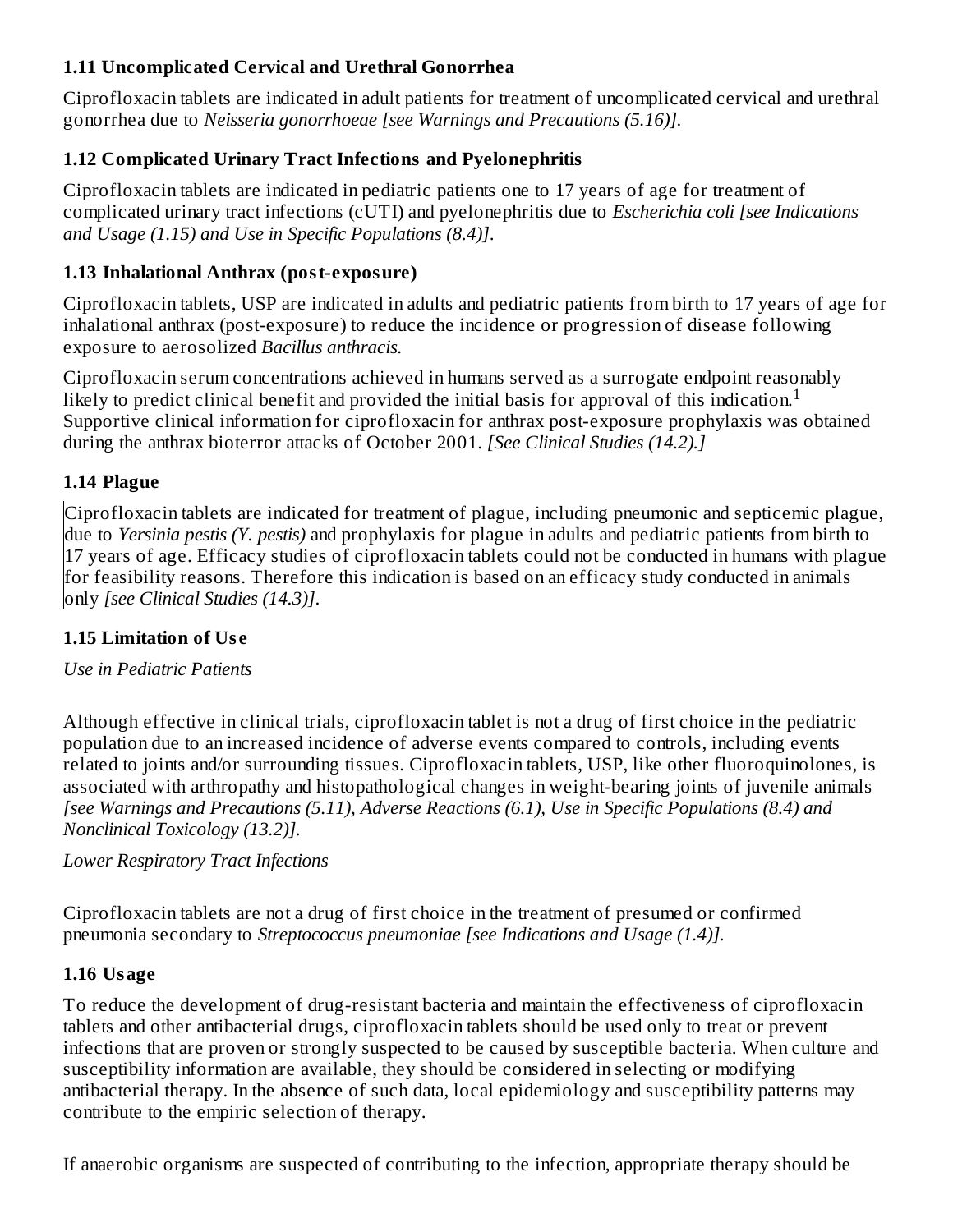administered. Appropriate culture and susceptibility tests should be performed before treatment in order to isolate and identify organisms causing infection and to determine their susceptibility to ciprofloxacin. Therapy with ciprofloxacin tablets may be initiated before results of these tests are known; once results become available appropriate therapy should be continued. As with other drugs, some isolates of *Pseudomonas aeruginosa* may develop resistance fairly rapidly during treatment with ciprofloxacin tablets. Culture and susceptibility testing performed periodically during therapy will provide information not only on the therapeutic effect of the antimicrobial agent but also on the possible emergence of bacterial resistance.

### **2 DOSAGE AND ADMINISTRATION**

Ciprofloxacin tablets should be administered orally as described in the appropriate Dosage Guidelines tables.

### **2.1 Dosage in Adults**

The determination of dosage and duration for any particular patient must take into consideration the severity and nature of the infection, the susceptibility of the causative microorganism, the integrity of the patient's host-defense mechanisms, and the status of renal and hepatic function.

| <b>Infection</b>                         | Dose          | Frequency      | <b>Usual Durations</b> <sup>1</sup> |
|------------------------------------------|---------------|----------------|-------------------------------------|
| <b>Urinary Tract</b>                     | 250 to 500 mg | every 12 hours | 7 to 14 days                        |
|                                          |               |                |                                     |
| <b>Acute Uncomplicated Cystitis</b>      | $250$ mg      | every 12 hours | 3 days                              |
| Chronic Bacterial Prostatitis            | $500$ mg      | every 12 hours | 28 days                             |
| <b>Lower Respiratory Tract</b>           | 500 to 750 mg | every 12 hours | 7 to 14 days                        |
| <b>Acute Sinusitis</b>                   | $500$ mg      | every 12 hours | 10 days                             |
| Skin and Skin Structure                  | 500 to 750 mg | every 12 hours | 7 to 14 days                        |
| Bone and Joint                           | 500 to 750 mg | every 12 hours | 4 to 8 weeks                        |
| Complicated Intra-Abdominal <sup>2</sup> | $500$ mg      | every 12 hours | 7 to 14 days                        |
| Infectious Diarrhea                      | $500$ mg      | every 12 hours | 5 to 7 days                         |
| Typhoid Fever                            | $500$ mg      | every 12 hours | 10 days                             |
| Uncomplicated Urethral and               | $250$ mg      | single dose    | single dose                         |
| <b>Cervical Gonococcal Infections</b>    |               |                |                                     |
| Inhalational anthrax                     | 500 mg        | every 12 hours | 60 days                             |
| (post-exposure) $3$                      |               |                |                                     |
| Plague $\overline{3}$                    | 500 to 750 mg | every 12 hours | 14 days                             |

#### **Table 1: Adult Dosage Guidelines**

1. Generally ciprofloxacin tablets should be continued for at least 2 days after the signs and symptoms of infection have disappeared, except for inhalational anthrax (post-exposure).

- 2. Used in conjunction with metronidazole.
- 3. Begin drug administration as soon as possible after suspected or confirmed exposure.

*Conversion of IV to Oral Dosing in Adults*

Patients whose therapy is started with ciprofloxacin IV may be switched to ciprofloxacin tablets when clinically indicated at the discretion of the physician (Table 2) *[see Clinical Pharmacology (12.3)].*

| <b>Ciprofloxacin Oral Dosage</b> | <b>Equivalent Ciprofloxacin IV Dosage</b> |
|----------------------------------|-------------------------------------------|
| 250 mg Tablet every 12 hours     | 200 mg intravenous every 12 hours         |
| 500 mg Tablet every 12 hours     | 400 mg intravenous every 12 hours         |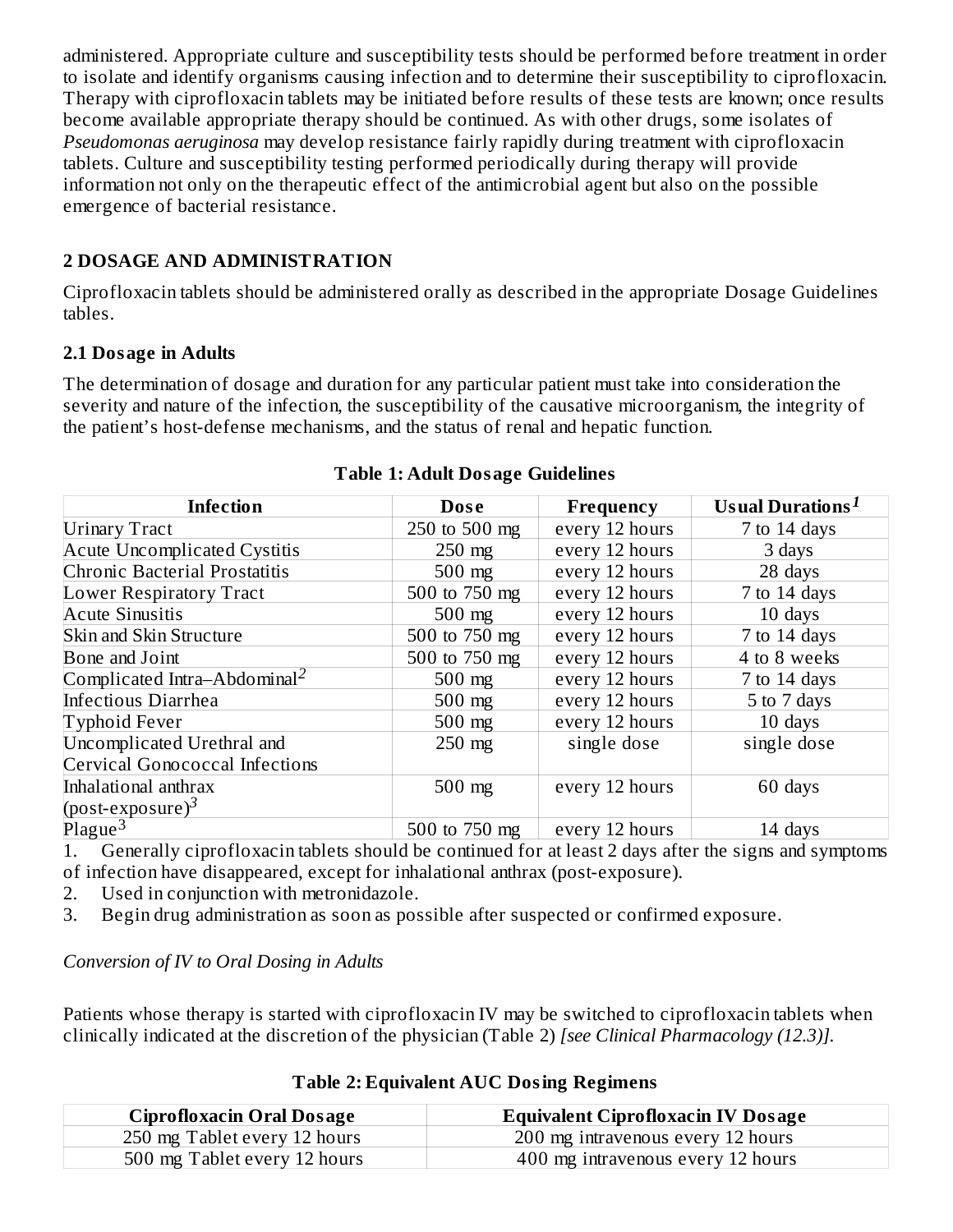| 750 mg Tablet every 12 hours | 400 mg intravenous every 8 hours |
|------------------------------|----------------------------------|
|                              |                                  |

#### **2.2 Dosage in Pediatric Patients**

Dosing and initial route of therapy (that is, IV or oral) for cUTI or pyelonephritis should be determined by the severity of the infection. Ciprofloxacin tablets should be administered as described in Table 3.

| <b>Infection</b>                   | Dose                                      | Frequency  | <b>Total</b>      |
|------------------------------------|-------------------------------------------|------------|-------------------|
|                                    |                                           |            | <b>Duration</b>   |
| Complicated Urinary Tract or       | 10 mg/kg to 20 mg/kg (maximum 750 mg per  | Every 12   | 10 to 21          |
| Pyelonephritis (patients from 1 to | dose; not to be exceeded even in patients | hours      | $\mathrm{days}^1$ |
| $17$ years of age)                 | weighing more than $51 \text{ kg}$ )      |            |                   |
| Inhalational Anthrax (Post-        | 15 mg/kg (maximum 500 mg per dose)        | Every 12   | 60 days           |
| Exposure) <sup>2</sup>             |                                           | hours      |                   |
| Plague <sup>2,3</sup>              | 15 mg/kg (maximum 500 mg per dose)        | Every 12   | 10 to 21          |
|                                    |                                           | to 8 hours | days              |

#### **Table 3: Pediatric Dosage Guidelines**

The total duration of therapy for cUTI and pyelonephritis in the clinical trial was determined by the physician. The mean duration of treatment was 11 days (range 10 to 21 days). 1.

Begin drug administration as soon as possible after suspected or confirmed exposure. 2.

Begin drug administration as soon as possible after suspected or confirmed exposure to *Y. pestis*. 3.

#### **2.3 Dosage Modifications in Patients with Renal Impairment**

Ciprofloxacin is eliminated primarily by renal excretion; however, the drug is also metabolized and partially cleared through the biliary system of the liver and through the intestine. These alternative pathways of drug elimination appear to compensate for the reduced renal excretion in patients with renal impairment. Nonetheless, some modification of dosage is recommended, particularly for patients with severe renal dysfunction. Dosage guidelines for use in patients with renal impairment are shown in Table 4.

#### **Table 4: Recommended Starting and Maintenance Dos es for Adult Patients with Impaired Renal Function**

| <b>Creatinine Clearance (mL/min)</b>            | Dose                                          |
|-------------------------------------------------|-----------------------------------------------|
| > 50                                            | See Usual Dosage.                             |
| 30 to 50                                        | 250 to 500 mg every12 hours                   |
| 5 to 29                                         | 250 to 500 mg every 18 hours                  |
| Patients on hemodialysis or Peritoneal dialysis | 250 to 500 mg every 24 hours (after dialysis) |

When only the serum creatinine concentration is known, the following formulas may be used to estimate creatinine clearance:

<u>Men</u> - Creatinine clearance  $(mL/min) = Weight (kg) x (140–age)$ 

72 x serum creatinine (mg/dL)

Women - 0.85 x the value calculated for men.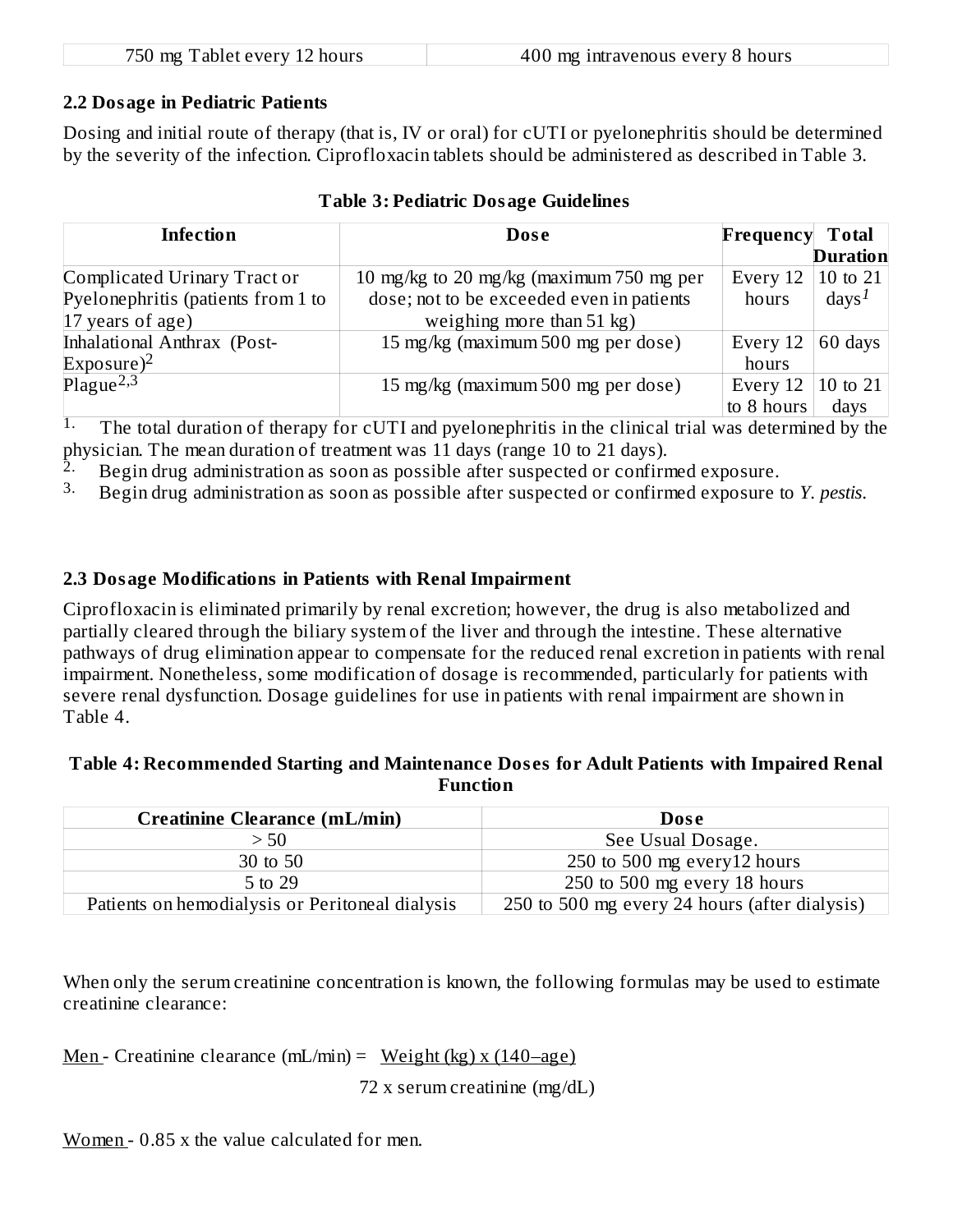The serum creatinine should represent a steady state of renal function.

In patients with severe infections and severe renal impairment, a unit dose of 750 mg may be administered at the intervals noted above. Patients should be carefully monitored.

Pediatric patients with moderate to severe renal insufficiency were excluded from the clinical trial of cUTI and pyelonephritis. No information is available on dosing adjustments necessary for pediatric patients with moderate to severe renal insufficiency (that is, creatinine clearance of < 50 mL/min/1.73  $\rm \bar{m}^2$ ).

#### **2.4 Important Administration Instructions**

#### *With Multivalent Cations*

Administer ciprofloxacin tablets at least 2 hours before or 6 hours after magnesium/aluminum antacids; polymeric phosphate binders (for example, sevelamer, lanthanum carbonate) or sucralfate; Videx $^{\circledR}$ (didanosine) chewable/buffered tablets or pediatric powder for oral solution; other highly buffered drugs; or other products containing calcium, iron or zinc.

#### *With Dairy Products*

Concomitant administration of ciprofloxacin tablets with dairy products (like milk or yogurt) or calciumfortified juices alone should be avoided since decreased absorption is possible; however, ciprofloxacin tablets may be taken with a meal that contains these products.

#### *Hydration of Patients Receiving Ciprofloxacin Tablets*

Assure adequate hydration of patients receiving ciprofloxacin tablets to prevent the formation of highly concentrated urine. Crystalluria has been reported with quinolones.

Instruct the patient of the appropriate ciprofloxacin tablets administration *[see Patient Counseling Information (17)].*

#### **3 DOSAGE FORMS AND STRENGTHS**

#### **3.1 Tablets**

- Ciprofloxacin Tablets USP, 100 mg are white, oval shaped film-coated tablets debossed with "R" on one side and "125" on other side.
- Ciprofloxacin Tablets USP, 250 mg are white, oval shaped film-coated tablets debossed with "R" on one side and "126" on other side.
- Ciprofloxacin Tablets USP, 500 mg are white, oval shaped film-coated tablets debossed with "R" on one side and "127" on other side.
- Ciprofloxacin Tablets USP, 750 mg are white, modified capsule shaped film-coated tablets debossed with "R" on one side and "128" on other side.

### **4 CONTRAINDICATIONS**

#### **4.1 Hypers ensitivity**

Ciprofloxacin is contraindicated in persons with a history of hypersensitivity to ciprofloxacin, any member of the quinolone class of antibacterials, or any of the product components *[see Warnings and Precautions (5.3)].*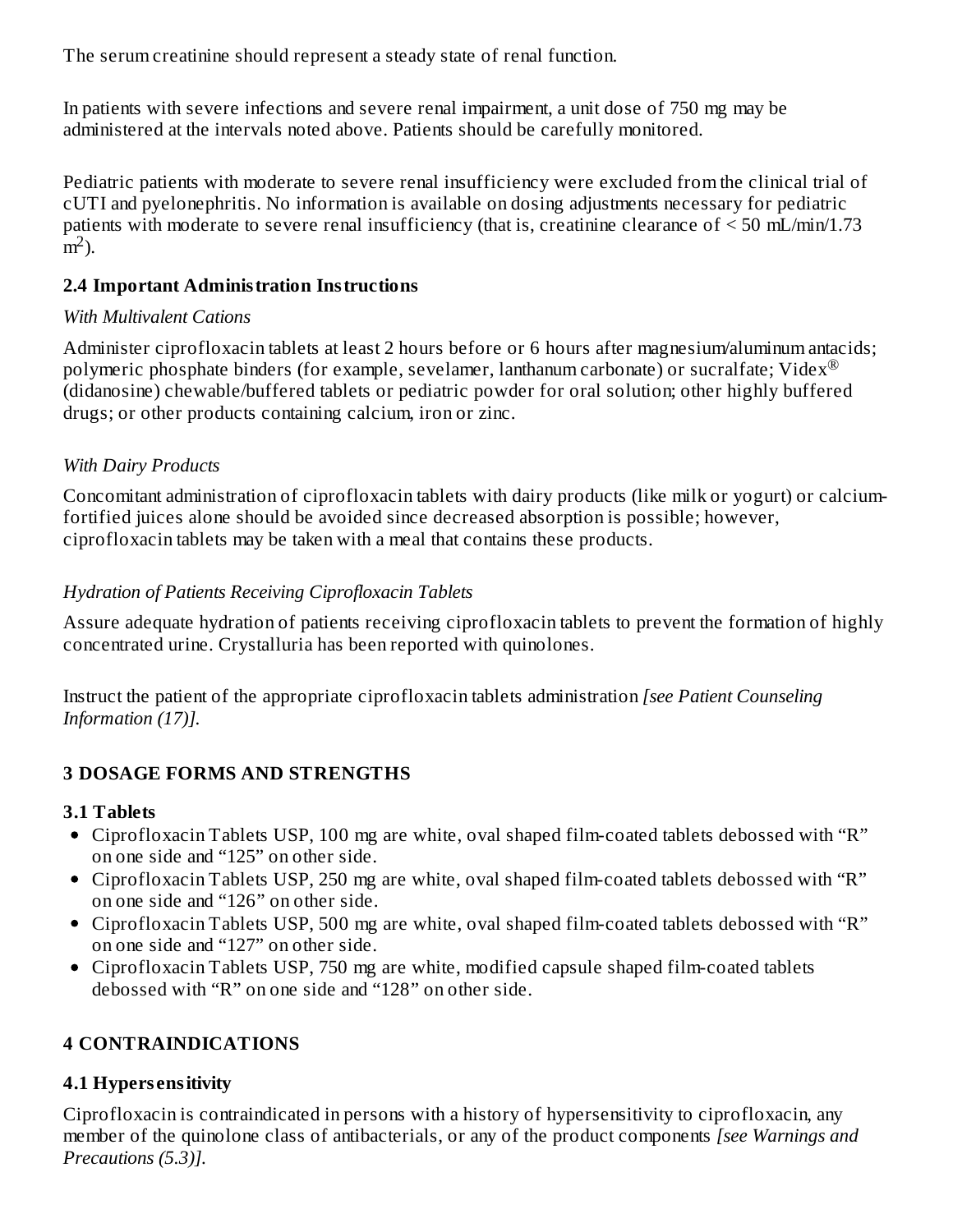### **4.2 Tizanidine**

Concomitant administration with tizanidine is contraindicated *[see Drug Interactions (7)].*

### **5 WARNINGS AND PRECAUTIONS**

### **5.1 Tendinopathy and Tendon Rupture**

Fluoroquinolones, including ciprofloxacin, are associated with an increased risk of tendinitis and tendon rupture in all ages. This adverse reaction most frequently involves the Achilles tendon, and rupture of the Achilles tendon may require surgical repair. Tendinitis and tendon rupture in the rotator cuff (the shoulder), the hand, the biceps, the thumb, and other tendon sites have also been reported. The risk of developing fluoroquinolone-associated tendinitis and tendon rupture is further increased in older patients usually over 60 years of age, in patients taking corticosteroid drugs, and in patients with kidney, heart or lung transplants. Factors, in addition to age and corticosteroid use, that may independently increase the risk of tendon rupture include strenuous physical activity, renal failure, and previous tendon disorders such as rheumatoid arthritis. Tendinitis and tendon rupture have also occurred in patients taking fluoroquinolones who do not have the above risk factors. Inflammation and tendon rupture can occur, sometimes bilaterally, even within the first 48 hours, during or after completion of therapy; cases occurring up to several months after completion of therapy have been reported. Ciprofloxacin should be used with caution in patients with a history of tendon disorders. Ciprofloxacin should be discontinued if the patient experiences pain, swelling, inflammation or rupture of a tendon. *[See Adverse Reactions (6.2).]*

### **5.2 Exacerbation of Myasthenia Gravis**

Fluoroquinolones, including ciprofloxacin, have neuromuscular blocking activity and may exacerbate muscle weakness in persons with myasthenia gravis. Postmarketing serious adverse events, including deaths and requirement for ventilatory support, have been associated with fluoroquinolone use in persons with myasthenia gravis. Avoid ciprofloxacin in patients with known history of myasthenia gravis. *[See Adverse Reactions (6.2).]*

### **5.3 Hypers ensitivity Reactions**

Serious and occasionally fatal hypersensitivity (anaphylactic) reactions, some following the first dose, have been reported in patients receiving quinolone therapy, including ciprofloxacin. Some reactions were accompanied by cardiovascular collapse, loss of consciousness, tingling, pharyngeal or facial edema, dyspnea, urticaria, and itching. Only a few patients had a history of hypersensitivity reactions. Serious anaphylactic reactions require immediate emergency treatment with epinephrine and other resuscitation measures, including oxygen, intravenous fluids, intravenous antihistamines, corticosteroids, pressor amines, and airway management, including intubation, as indicated. *[See Adverse Reactions (6.1).]*

### **5.4 Other Serious and Sometimes Fatal Reactions**

Other serious and sometimes fatal events, some due to hypersensitivity, and some due to uncertain etiology, have been reported in patients receiving therapy with quinolones, including ciprofloxacin. These events may be severe and generally occur following the administration of multiple doses. Clinical manifestations may include one or more of the following:

- Fever, rash, or severe dermatologic reactions (for example, toxic epidermal necrolysis, Stevens-Johnson syndrome);
- Vasculitis; arthralgia; myalgia; serum sickness;
- Allergic pneumonitis;
- Interstitial nephritis; acute renal insufficiency or failure;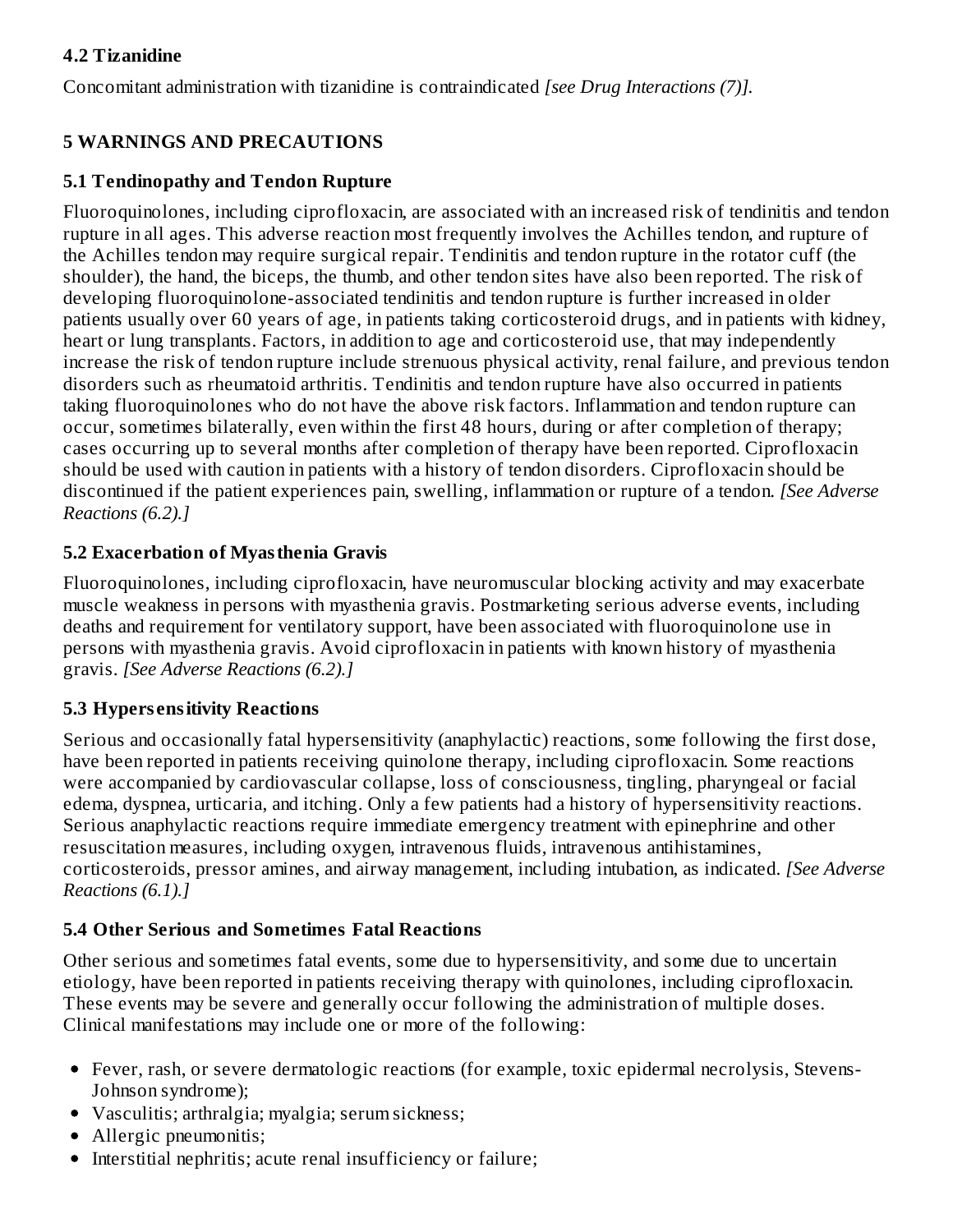- Hepatitis; jaundice; acute hepatic necrosis or failure;
- Anemia, including hemolytic and aplastic; thrombocytopenia, including thrombotic thrombocytopenic purpura; leukopenia; agranulocytosis; pancytopenia; and/or other hematologic abnormalities.

Discontinue ciprofloxacin immediately at the first appearance of a skin rash, jaundice, or any other sign of hypersensitivity and supportive measures instituted *[see Adverse Reactions (6.1, 6.2)].*

### **5.5 Hepatotoxicity**

Cases of severe hepatotoxicity, including hepatic necrosis, life-threatening hepatic failure, and fatal events, have been reported with ciprofloxacin. Acute liver injury is rapid in onset (range 1 to 39 days), and is often associated with hypersensitivity. The pattern of injury can be hepatocellular, cholestatic, or mixed. Most patients with fatal outcomes were older than 55 years old. In the event of any signs and symptoms of hepatitis (such as anorexia, jaundice, dark urine, pruritus, or tender abdomen), discontinue treatment immediately.

There can be a temporary increase in transaminases, alkaline phosphatase, or cholestatic jaundice, especially in patients with previous liver damage, who are treated with ciprofloxacin. *[See Adverse Reactions (6.2, 6.3).]*

### **5.6 Serious Advers e Reactions with Concomitant Theophylline**

Serious and fatal reactions have been reported in patients receiving concurrent administration of ciprofloxacin and theophylline. These reactions have included cardiac arrest, seizure, status epilepticus, and respiratory failure. Instances of nausea, vomiting, tremor, irritability, or palpitation have also occurred.

Although similar serious adverse reactions have been reported in patients receiving theophylline alone, the possibility that these reactions may be potentiated by ciprofloxacin cannot be eliminated. If concomitant use cannot be avoided, monitor serum levels of theophylline and adjust dosage as appropriate. *[See Drug Interactions (7).]*

### **5.7 Central Nervous System Effects**

Convulsions, increased intracranial pressure (including pseudotumor cerebri), and toxic psychosis have been reported in patients receiving fluoroquinolones, including ciprofloxacin. Ciprofloxacin may also cause central nervous system (CNS) events including: nervousness, agitation, insomnia, anxiety, nightmares, paranoia, dizziness, confusion, tremors, hallucinations, depression, and psychotic reactions have progressed to suicidal ideations/thoughts and self-injurious behavior such as attempted or completed suicide. These reactions may occur following the first dose. Advise patients receiving ciprofloxacin to inform their healthcare provider immediately if these reactions occur, discontinue the drug, and institute appropriate care. Ciprofloxacin, like other fluoroquinolones, is known to trigger seizures or lower the seizure threshold. As with all fluoroquinolones, use ciprofloxacin with caution in epileptic patients and patients with known or suspected CNS disorders that may predispose to seizures or lower the seizure threshold (for example, severe cerebral arteriosclerosis, previous history of convulsion, reduced cerebral blood flow, altered brain structure, or stroke), or in the presence of other risk factors that may predispose to seizures or lower the seizure threshold (for example, certain drug therapy, renal dysfunction). Use ciprofloxacin when the benefits of treatment exceed the risks, since these patients are endangered because of possible undesirable CNS side effects. Cases of status epilepticus have been reported. If seizures occur, discontinue ciprofloxacin. *[See Adverse Reactions (6.1) and Drug Interactions (7).]*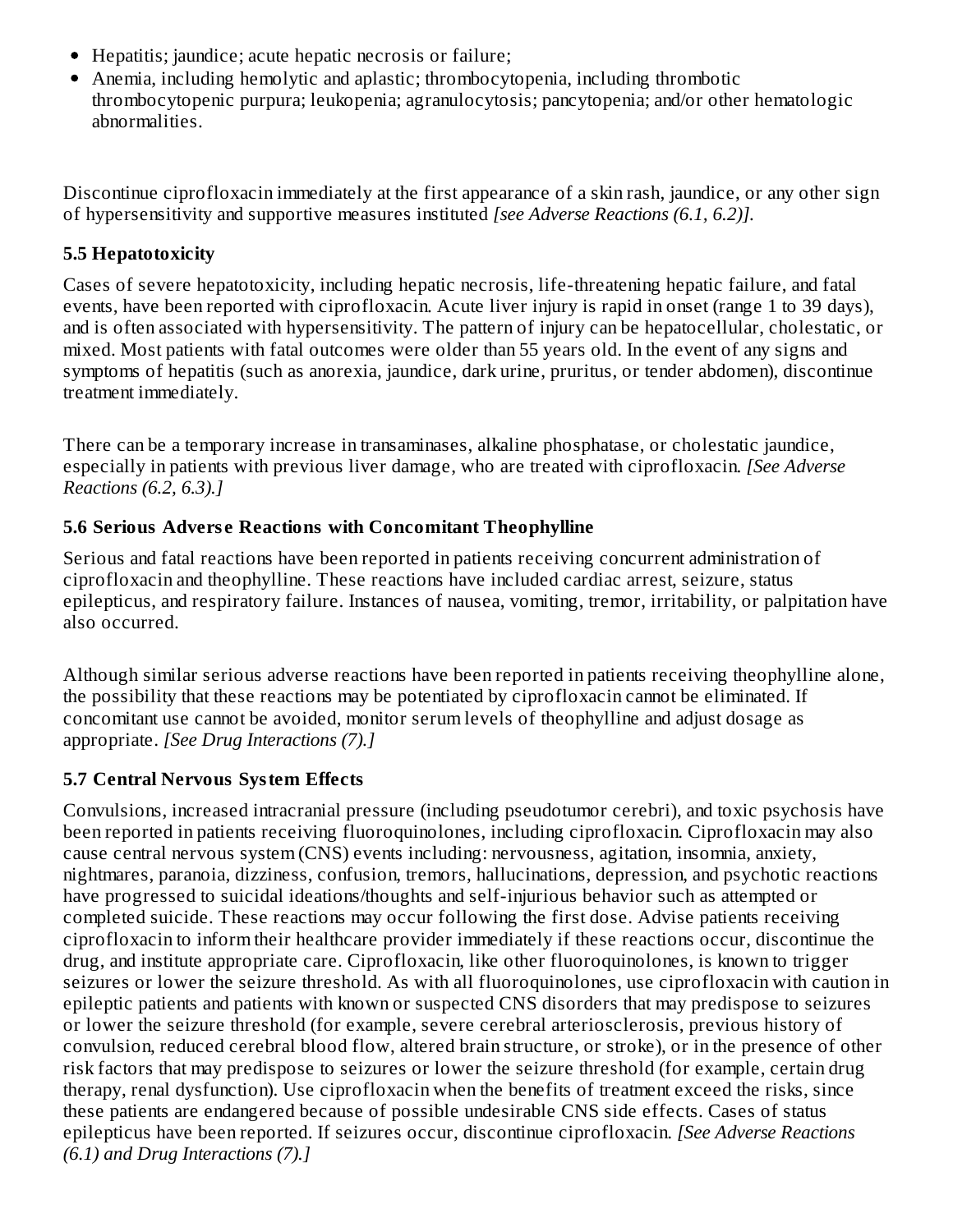### **5.8 Clostridium Difficile-Associated Diarrhea**

*Clostridium difficile (C. difficile)-*associated diarrhea (CDAD) has been reported with use of nearly all antibacterial agents, including ciprofloxacin, and may range in severity from mild diarrhea to fatal colitis. Treatment with antibacterial agents alters the normal flora of the colon leading to overgrowth of *C. difficile.*

*C. difficile* produces toxins A and B which contribute to the development of CDAD. Hypertoxin producing isolates of *C. difficile* cause increased morbidity and mortality, as these infections can be refractory to antimicrobial therapy and may require colectomy. CDAD must be considered in all patients who present with diarrhea following antibacterial use. Careful medical history is necessary since CDAD has been reported to occur over two months after the administration of antibacterial agents.

If CDAD is suspected or confirmed, ongoing antibacterial use not directed against *C. difficile* may need to be discontinued. Appropriate fluid and electrolyte management, protein supplementation, antibacterial treatment of *C. difficile*, and institute surgical evaluation as clinically indicated. *[See Adverse Reactions (6.1).]*

### **5.9 Peripheral Neuropathy**

Cases of sensory or sensorimotor axonal polyneuropathy affecting small and/or large axons resulting in paresthesias, hypoesthesias, dysesthesias and weakness have been reported in patients receiving fluoroquinolones, including ciprofloxacin. Symptoms may occur soon after initiation of ciprofloxacin and may be irreversible. Discontinue ciprofloxacin immediately if the patient experiences symptoms of peripheral neuropathy including pain, burning, tingling, numbness, and/or weakness, or other alterations in sensations including light touch, pain, temperature, position sense and vibratory sensation, and/or motor strength in order to minimize the development of an irreversible condition. *[See Adverse Reactions (6.1, 6.2).]*

### **5.10 Prolongation of the QT Interval**

Some fluoroquinolones, including ciprofloxacin, have been associated with prolongation of the QT interval on the electrocardiogram and cases of arrhythmia. Cases of torsade de pointes have been reported during postmarketing surveillance in patients receiving fluoroquinolones, including ciprofloxacin. Avoid ciprofloxacin in patients with known prolongation of the QT interval, risk factors for QT prolongation or torsade de pointes (for example, congenital long QT syndrome, uncorrected electrolyte imbalance, such as hypokalemia or hypomagnesemia and cardiac disease, such as heart failure, myocardial infarction, or bradycardia), and patients receiving Class IA antiarrhythmic agents (quinidine, procainamide), or Class III antiarrhythmic agents (amiodarone, sotalol), tricyclic antidepressants, macrolides, and antipsychotics. Elderly patients may also be more susceptible to drugassociated effects on the QT interval. *[See Adverse Reactions (6.2), Use in Specific Populations (8.5).]*

### **5.11 Mus culoskeletal Disorders in Pediatric Patients and Arthropathic Effects in Animals**

Ciprofloxacin is indicated in pediatric patients (less than 18 years of age) only for cUTI, prevention of inhalational anthrax (post exposure), and plague *[see Indications and Usage (1.12, 1.13, 1.14)]*. An increased incidence of adverse reactions compared to controls, including reactions related to joints and/or surrounding tissues, has been observed *[see Adverse Reactions (6.1)]*.

In pre-clinical studies, oral administration of ciprofloxacin caused lameness in immature dogs. Histopathological examination of the weight-bearing joints of these dogs revealed permanent lesions of the cartilage. Related quinolone-class drugs also produce erosions of cartilage of weight-bearing joints and other signs of arthropathy in immature animals of various species. *[See Use in Specific Populations (8.4) and Nonclinical Toxicology (13.2).]*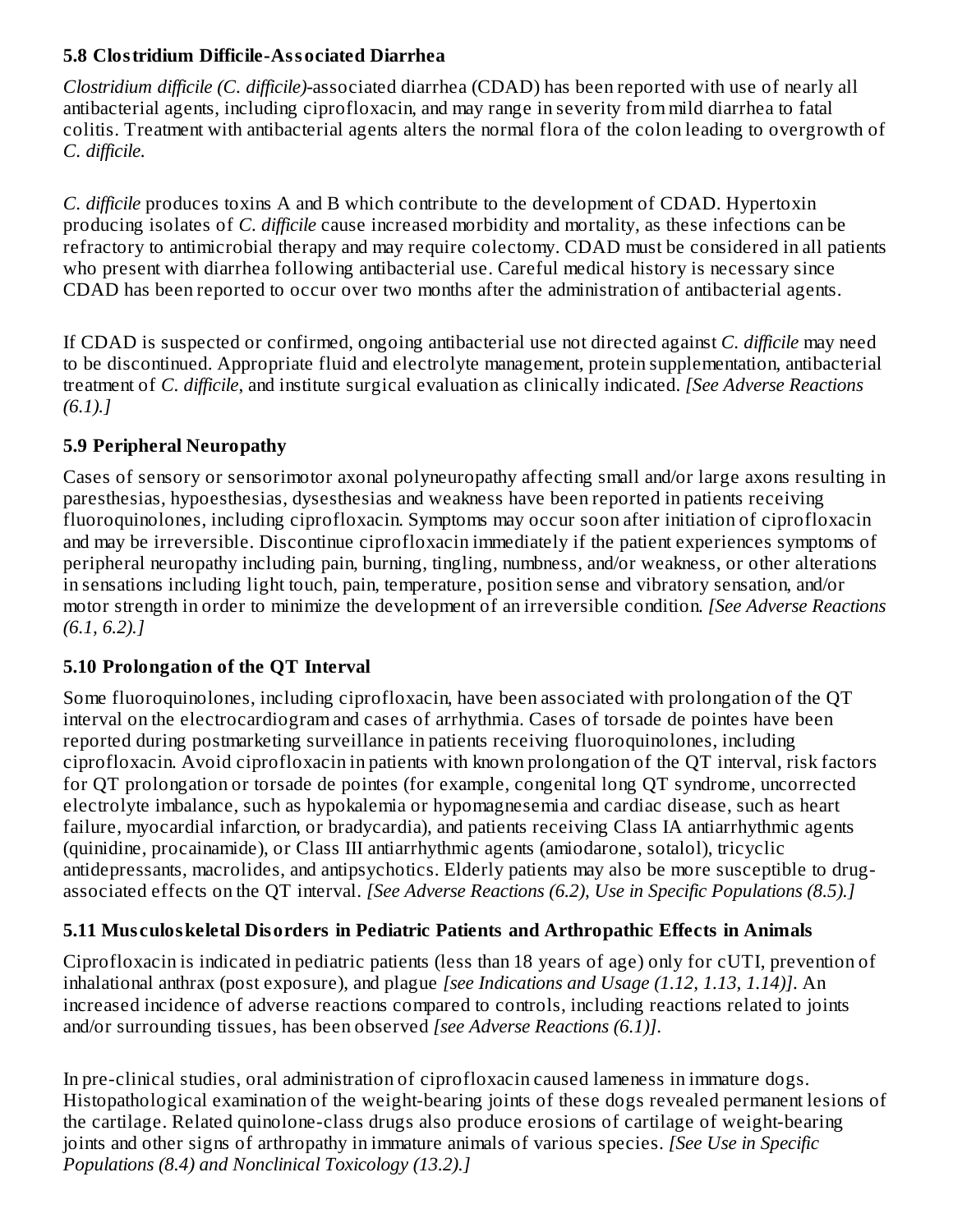### **5.12 Crystalluria**

Crystals of ciprofloxacin have been observed rarely in the urine of human subjects but more frequently in the urine of laboratory animals, which is usually alkaline *[see Nonclinical Toxicology (13.2)].* Crystalluria related to ciprofloxacin has been reported only rarely in humans because human urine is usually acidic. Avoid alkalinity of the urine in patients receiving ciprofloxacin. Hydrate patients well to prevent the formation of highly concentrated urine *[see Dosage and Administration (2.4)]*.

### **5.13 Photos ensitivity/Phototoxicity**

Moderate to severe photosensitivity/phototoxicity reactions, the latter of which may manifest as exaggerated sunburn reactions (for example, burning, erythema, exudation, vesicles, blistering, edema) involving areas exposed to light (typically the face, "V" area of the neck, extensor surfaces of the forearms, dorsa of the hands), can be associated with the use of quinolones including ciprofloxacin after sun or UV light exposure. Therefore, avoid excessive exposure to these sources of light. Discontinue ciprofloxacin if phototoxicity occurs. *[See Adverse Reactions (6.1).]*

### **5.14 Development of Drug Resistant Bacteria**

Prescribing ciprofloxacin tablets in the absence of a proven or strongly suspected bacterial infection or a prophylactic indication is unlikely to provide benefit to the patient and increases the risk of the development of drug-resistant bacteria.

#### **5.15 Potential Risks With Concomitant Us e of Drugs Metabolized by Cytochrome P450 1A2 Enzymes**

Ciprofloxacin is an inhibitor of the hepatic CYP1A2 enzyme pathway. Co-administration of ciprofloxacin and other drugs primarily metabolized by CYP1A2 (for example, theophylline, methylxanthines, caffeine, tizanidine, ropinirole, clozapine, olanzapine) results in increased plasma concentrations of the co-administered drug and could lead to clinically significant pharmacodynamic adverse reactions of the co-administered drug. *[See Drug Interactions (7) and Clinical Pharmacology (12.3).]*

### **5.16 Interference with Timely Diagnosis of Syphilis**

Ciprofloxacin has not been shown to be effective in the treatment of syphilis. Antimicrobial agents used in high dose for short periods of time to treat gonorrhea may mask or delay the symptoms of incubating syphilis. Perform a serologic test for syphilis in all patients with gonorrhea at the time of diagnosis. Perform follow-up serologic test for syphilis three months after ciprofloxacin treatment.

#### **6 ADVERSE REACTIONS**

The following serious and otherwise important adverse drug reactions are discussed in greater detail in other sections of labeling:

- Tendon Effects *[see Warnings and Precautions (5.1)]*
- Exacerbation of Myasthenia Gravis *[see Warnings and Precautions (5.2)]*
- Hypersensitivity Reactions *[see Warnings and Precautions (5.3)]*
- Other Serious and Sometimes Fatal Reactions *[see Warnings and Precautions (5.4)]*
- Hepatotoxicity *[see Warnings and Precautions (5.5)]*
- Serious Adverse Reactions with Concomitant Theophylline *[see Warnings and Precautions (5.6)]*
- Central Nervous System Effects *[see Warnings and Precautions (5.7)]*
- *Clostridium difficile*-Associated Diarrhea *[see Warnings and Precautions (5.8)]*
- Peripheral Neuropathy *[see Warnings and Precautions (5.9)]*
- Prolongation of the QT Interval *[see Warnings and Precautions (5.10)]*
- Musculoskeletal Disorders in Pediatric Patients *[see Warnings and Precautions (5.11)]*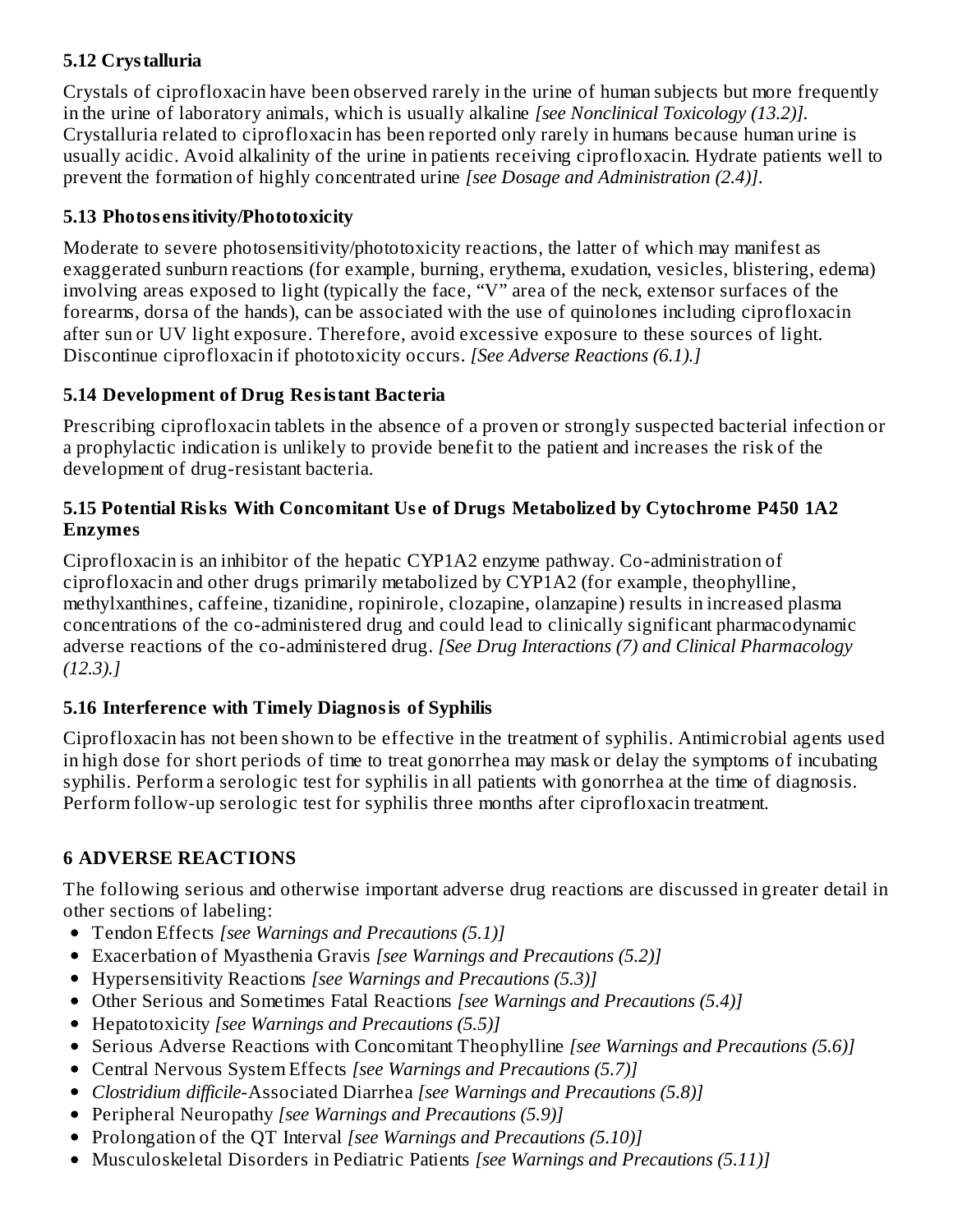- Photosensitivity/Phototoxicity *[see Warnings and Precautions (5.13)]*
- Development of Drug Resistant Bacteria *[see Warnings and Precautions (5.14)]*

#### **6.1 Clinical Trials Experience**

Because clinical trials are conducted under widely varying conditions, adverse reaction rates observed in the clinical trials of a drug cannot be directly compared to rates in the clinical trials of another drug and may not reflect the rates observed in practice.

#### *Adult Patients*

During clinical investigations with oral and parenteral ciprofloxacin, 49,038 patients received courses of the drug.

The most frequently reported adverse reactions, from clinical trials of all formulations, all dosages, all drug-therapy durations, and for all indications of ciprofloxacin therapy were nausea (2.5%), diarrhea  $(1.6\%)$ , liver function tests abnormal  $(1.3\%)$ , vomiting  $(1\%)$ , and rash  $(1\%)$ .

#### **Table 6: Medically Important Advers e Reactions That Occurred In less than 1% of Ciprofloxacin Patients**

|                           | <b>System Organ Class Adverse Reactions</b>                                     |
|---------------------------|---------------------------------------------------------------------------------|
| <b>Body as a Whole</b>    | Headache                                                                        |
|                           | <b>Abdominal Pain/Discomfort</b>                                                |
|                           | Pain                                                                            |
| Cardiovas cular           | Syncope                                                                         |
|                           | Angina Pectoris                                                                 |
|                           | Myocardial Infarction                                                           |
|                           | Cardiopulmonary Arrest                                                          |
|                           | Tachycardia                                                                     |
|                           | Hypotension                                                                     |
| <b>Central Nervous</b>    | Restlessness                                                                    |
| <b>System</b>             | <b>Dizziness</b>                                                                |
|                           | Insomnia                                                                        |
|                           | Nightmares                                                                      |
|                           | Hallucinations                                                                  |
|                           | Paranoia                                                                        |
|                           | Psychosis (toxic)                                                               |
|                           | <b>Manic Reaction</b>                                                           |
|                           | Irritability                                                                    |
|                           | Tremor                                                                          |
|                           | Ataxia                                                                          |
|                           | Seizures (including Status Epilepticus)                                         |
|                           | Malaise                                                                         |
|                           | Anorexia                                                                        |
|                           | Phobia                                                                          |
|                           | Depersonalization                                                               |
|                           | Depression (potentially culminating in self-injurious behavior such as suicidal |
|                           | ideations/thoughts and attempted or completed suicide)                          |
|                           | Paresthesia                                                                     |
|                           | Abnormal Gait                                                                   |
|                           | Migraine                                                                        |
| <b>Gas trointes tinal</b> | <b>Intestinal Perforation</b>                                                   |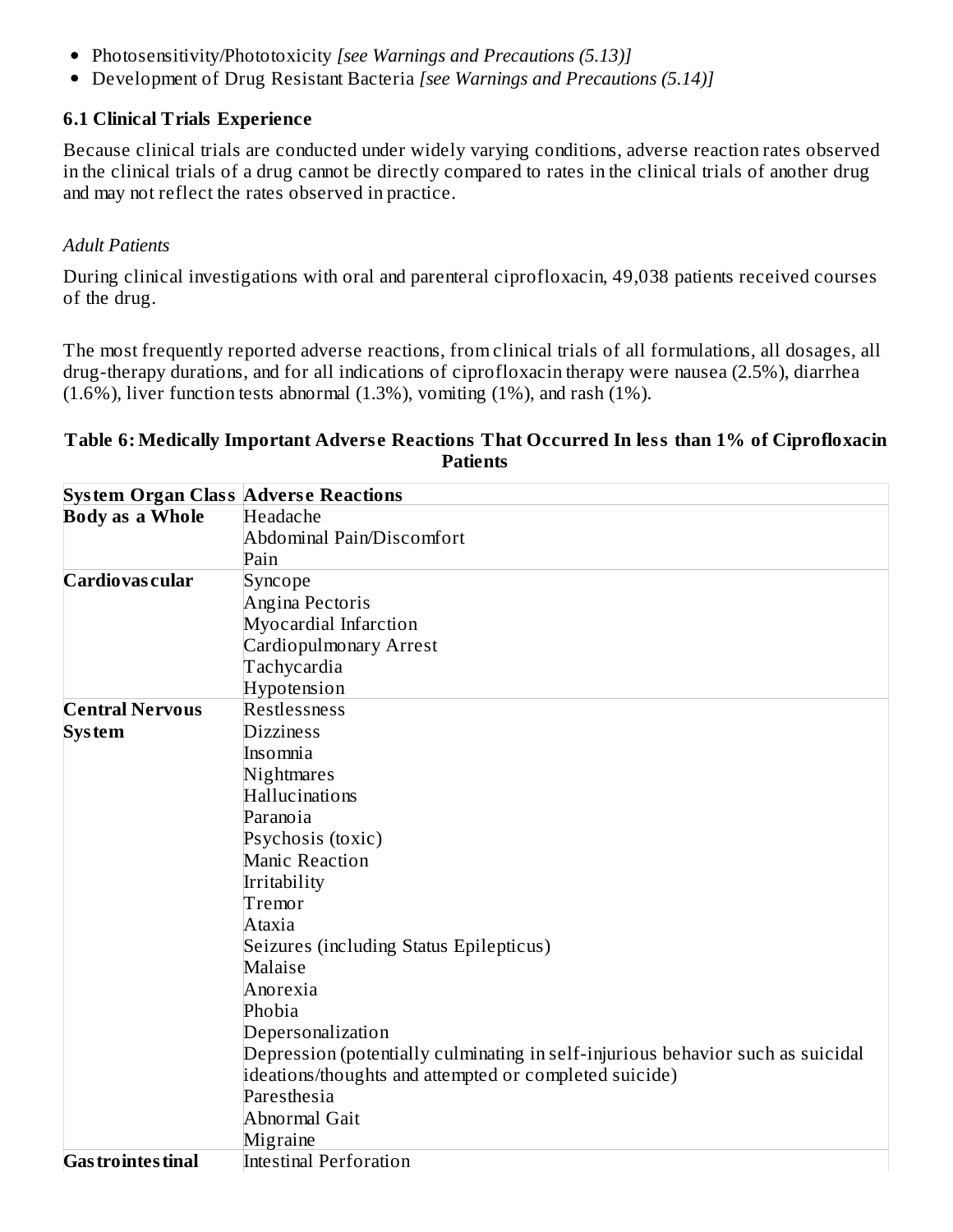|                                    | <b>Gastrointestinal Bleeding</b>                                                     |
|------------------------------------|--------------------------------------------------------------------------------------|
|                                    | Cholestatic Jaundice                                                                 |
|                                    | <b>Hepatitis</b>                                                                     |
|                                    | Pancreatitis                                                                         |
| <b>Hemic/Lymphatic</b>             | Petechia                                                                             |
| Metabolic/NutritionalHyperglycemia |                                                                                      |
|                                    | Hypoglycemia                                                                         |
| Mus culos keletal                  | Arthralgia                                                                           |
|                                    | Joint Stiffness                                                                      |
|                                    | Muscle Weakness                                                                      |
| <b>Renal/Urogenital</b>            | <b>Interstitial Nephritis</b>                                                        |
|                                    | <b>Renal Failure</b>                                                                 |
| <b>Respiratory</b>                 | Dyspnea                                                                              |
|                                    | Laryngeal Edema                                                                      |
|                                    | Hemoptysis                                                                           |
|                                    | <b>Bronchospasm</b>                                                                  |
|                                    | Skin/Hypersensitivity Anaphylactic Reactions including life-threatening anaphylactic |
|                                    | shock                                                                                |
|                                    | Erythema Multiforme/Stevens-Johnson syndrome                                         |
|                                    | <b>Exfoliative Dermatitis</b>                                                        |
|                                    | <b>Toxic Epidermal Necrolysis</b>                                                    |
|                                    | Pruritus                                                                             |
|                                    | Urticaria                                                                            |
|                                    | Photosensitivity/Phototoxicity reaction                                              |
|                                    | Flushing                                                                             |
|                                    | Fever                                                                                |
|                                    | Angioedema                                                                           |
|                                    | Erythema Nodosum                                                                     |
|                                    | Sweating                                                                             |
| <b>Special Senses</b>              | <b>Blurred Vision</b>                                                                |
|                                    | Disturbed Vision (chromatopsia and photopsia)                                        |
|                                    | <b>Decreased Visual Acuity</b>                                                       |
|                                    | Diplopia                                                                             |
|                                    | Tinnitus                                                                             |
|                                    | <b>Hearing Loss</b>                                                                  |
|                                    | <b>Bad Taste</b>                                                                     |

In randomized, double-blind controlled clinical trials comparing ciprofloxacin tablets [500 mg two times daily (BID)] to cefuroxime axetil (250 mg to 500 mg BID) and to clarithromycin (500 mg BID) in patients with respiratory tract infections, ciprofloxacin demonstrated a CNS adverse reaction profile comparable to the control drugs.

#### *Pediatric Patients*

Short (6 weeks) and long term (1 year) musculoskeletal and neurological safety of oral/intravenous ciprofloxacin, was compared to a cephalosporin for treatment of cUTI or pyelonephritis in pediatric patients 1 to 17 years of age (mean age of  $6 \pm 4$  years) in an international multicenter trial. The duration of therapy was 10 to 21 days (mean duration of treatment was 11 days with a range of 1 to 88 days). A total of 335 ciprofloxacin- and 349 comparator-treated patients were enrolled.

An Independent Pediatric Safety Committee (IPSC) reviewed all cases of musculoskeletal adverse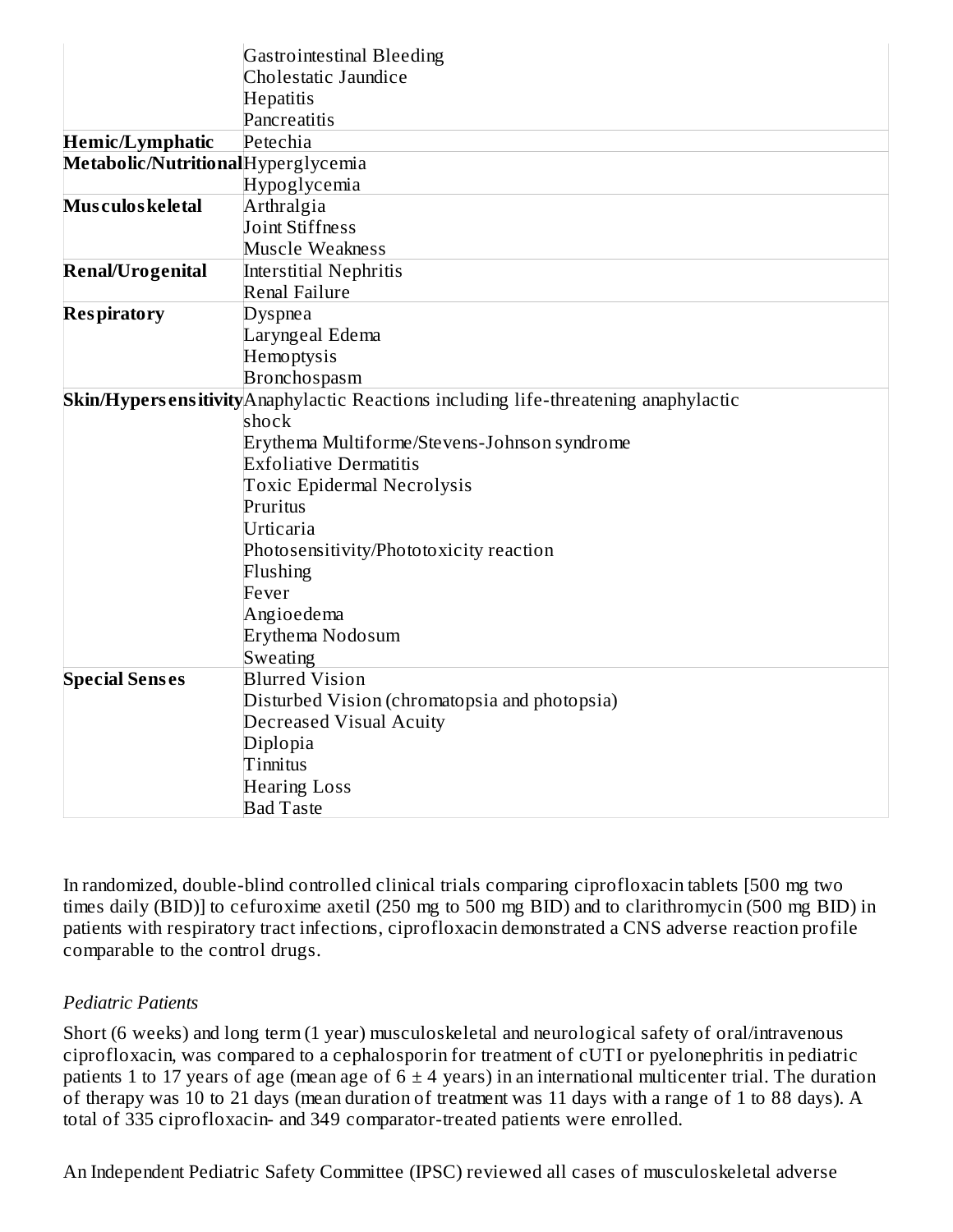reactions including abnormal gait or abnormal joint exam (baseline or treatment-emergent). Within 6 weeks of treatment initiation, the rates of musculoskeletal adverse reactions were 9.3% (31/335) in the ciprofloxacin-treated group versus 6% (21/349) in comparator-treated patients. All musculoskeletal adverse reactions occurring by 6 weeks resolved (clinical resolution of signs and symptoms), usually within 30 days of end of treatment. Radiological evaluations were not routinely used to confirm resolution of the adverse reactions. Ciprofloxacin-treated patients were more likely to report more than one adverse reaction and on more than one occasion compared to control patients. The rate of musculoskeletal adverse reactions was consistently higher in the ciprofloxacin group compared to the control group across all age subgroups. At the end of 1 year, the rate of these adverse reactions reported at any time during that period was 13.7% (46/335) in the ciprofloxacin-treated group versus 9.5% (33/349) in the comparator-treated patients (Table 7).

|                                      | Ciprofloxacin      | Comparator        |  |  |
|--------------------------------------|--------------------|-------------------|--|--|
| All Patients (within 6 weeks)        | 31/335 (9.3%)      | 21/349 (6%)       |  |  |
| 95% Confidence Interval <sup>2</sup> | $(-0.8\%, +7.2\%)$ |                   |  |  |
| Age Group                            |                    |                   |  |  |
| 12 months $\leq$ 24 months           | $1/36$ $(2.8\%)$   | 0/41              |  |  |
| 2 years $<$ 6 years                  | 5/124(4%)          | $3/118$ $(2.5\%)$ |  |  |
| 6 years $<$ 12 years                 | 18/143 (12.6%)     | 12/153 (7.8%)     |  |  |
| 12 years to 17 years                 | 7/32 (21.9%)       | $6/37(16.2\%)$    |  |  |
| All Patients (within 1 year)         | 46/335 (13.7%)     | 33/349 (9.5%)     |  |  |
| 95% Confidence Interval <sup>1</sup> | $(-0.6\%, +9.1\%)$ |                   |  |  |

<code>Table 7: Musculoskeletal Adverse Reactions $^1$  as Assessed by the <code>IPSC</code></code>

Included: arthralgia, abnormal gait, abnormal joint exam, joint sprains, leg pain, back pain, arthrosis, bone pain, pain, myalgia, arm pain, and decreased range of motion in a joint (knee, elbow, ankle, hip, wrist, and shoulder) 1.

2. The study was designed to demonstrate that the arthropathy rate for the ciprofloxacin group did not exceed that of the control group by more than + 6%. At both the 6 week and 1 year evaluations, the 95% confidence interval indicated that it could not be concluded that the ciprofloxacin group had findings comparable to the control group.

The incidence rates of neurological adverse reactions within 6 weeks of treatment initiation were 3% (9/335) in the ciprofloxacin group versus 2% (7/349) in the comparator group and included dizziness, nervousness, insomnia, and somnolence.

In this trial, the overall incidence rates of adverse reactions within 6 weeks of treatment initiation were 41% (138/335) in the ciprofloxacin group versus 31% (109/349) in the comparator group. The most frequent adverse reactions were gastrointestinal: 15% (50/335) of ciprofloxacin patients compared to 9% (31/349) of comparator patients. Serious adverse reactions were seen in 7.5% (25/335) of ciprofloxacin-treated patients compared to 5.7% (20/349) of control patients. Discontinuation of drug due to an adverse reaction was observed in 3% (10/335) of ciprofloxacin-treated patients versus 1.4% (5/349) of comparator patients. Other adverse reactions that occurred in at least 1% of ciprofloxacin patients were diarrhea 4.8%, vomiting 4.8%, abdominal pain 3.3%, dyspepsia 2.7%, nausea 2.7%, fever 2.1%, asthma 1.8% and rash 1.8%.

Short-term safety data for ciprofloxacin was also collected in a randomized, double-blind clinical trial for the treatment of acute pulmonary exacerbations in cystic fibrosis patients (ages 5 to 17 years). Sixty seven patients received ciprofloxacin IV 10 mg/kg/dose every 8 hours for one week followed by ciprofloxacin tablets 20 mg/kg/dose every 12 hours to complete 10 to 21 days treatment and 62 patients received the combination of ceftazidime intravenous 50 mg/kg/dose every 8 hours and tobramycin intravenous 3 mg/kg/dose every 8 hours for a total of 10 to 21 days. Periodic musculoskeletal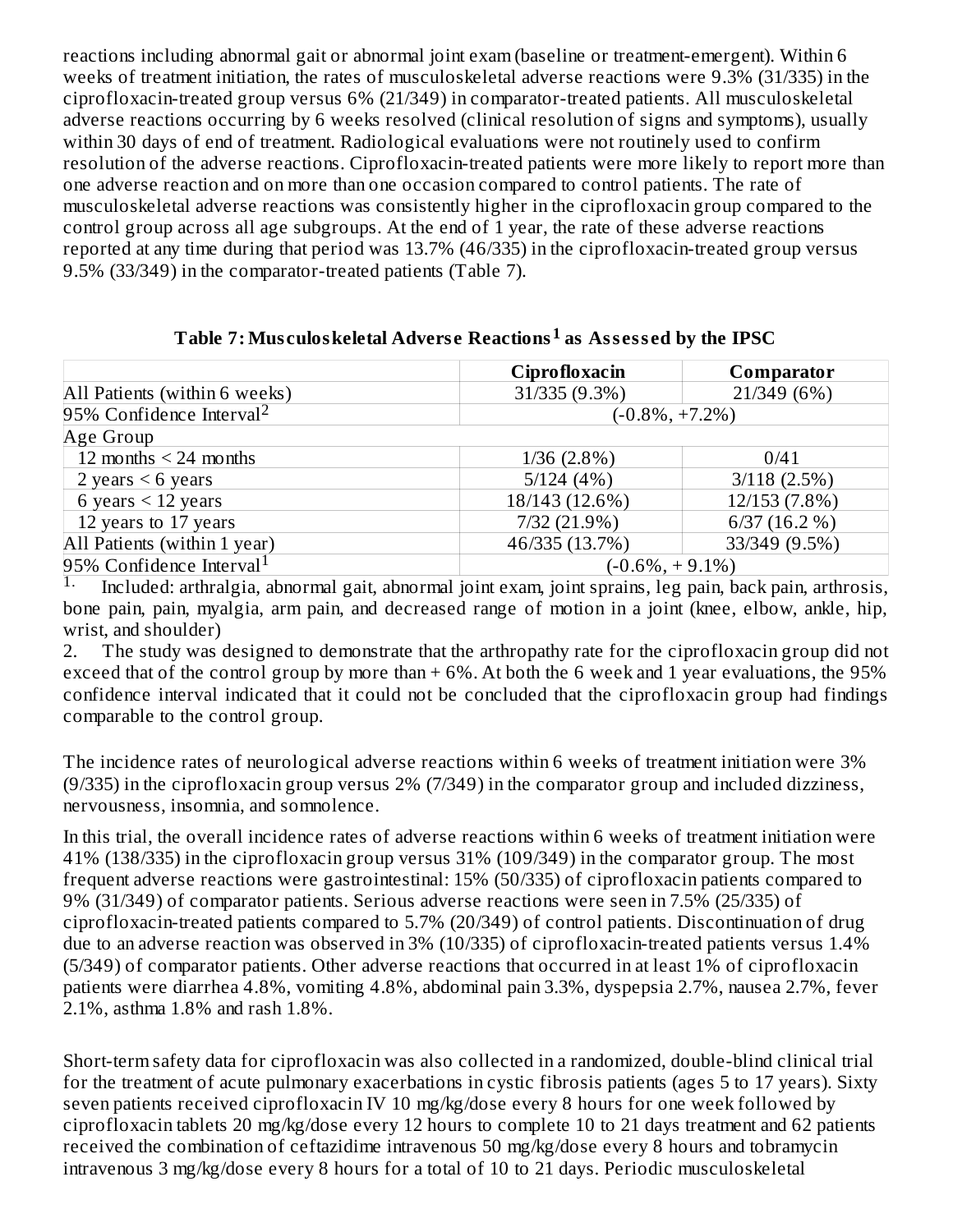assessments were conducted by treatment-blinded examiners. Patients were followed for an average of 23 days after completing treatment (range 0 to 93 days). Musculoskeletal adverse reactions were reported in 22% of the patients in the ciprofloxacin group and 21% in the comparison group. Decreased range of motion was reported in 12% of the subjects in the ciprofloxacin group and 16% in the comparison group. Arthralgia was reported in 10% of the patients in the ciprofloxacin group and 11% in the comparison group. Other adverse reactions were similar in nature and frequency between treatment arms. The efficacy of ciprofloxacin for the treatment of acute pulmonary exacerbations in pediatric cystic fibrosis patients has not been established.

In addition to the adverse reactions reported in pediatric patients in clinical trials, it should be expected that adverse reactions reported in adults during clinical trials or postmarketing experience may also occur in pediatric patients.

#### **6.2 Postmarketing Experience**

The following adverse reactions have been reported from worldwide marketing experience with fluoroquinolones, including ciprofloxacin. Because these reactions are reported voluntarily from a population of uncertain size, it is not always possible to reliably estimate their frequency or establish a causal relationship to drug exposure (Table 8).

| <b>System Organ Class</b>          | <b>Adverse Reactions</b>                         |  |  |  |
|------------------------------------|--------------------------------------------------|--|--|--|
| Cardiovas cular                    | QT prolongation                                  |  |  |  |
|                                    | <b>Torsade de Pointes</b>                        |  |  |  |
|                                    | Vasculitis and ventricular arrhythmia            |  |  |  |
| <b>Central Nervous System</b>      | Hypertonia                                       |  |  |  |
|                                    | Myasthenia                                       |  |  |  |
|                                    | Exacerbation of myasthenia gravis                |  |  |  |
|                                    | Peripheral neuropathy                            |  |  |  |
|                                    | Polyneuropathy                                   |  |  |  |
|                                    | Twitching                                        |  |  |  |
| <b>Eye Disorders</b>               | Nystagmus                                        |  |  |  |
| <b>Gas trointes tinal</b>          | Pseudomembranous colitis                         |  |  |  |
| <b>Hemic/Lymphatic</b>             | Pancytopenia (life threatening or fatal outcome) |  |  |  |
|                                    | Methemoglobinemia                                |  |  |  |
| <b>Hepatobiliary</b>               | Hepatic failure (including fatal cases)          |  |  |  |
| <b>Infections and Infestations</b> | Candidiasis (oral, gastrointestinal, vaginal)    |  |  |  |
| <b>Investigations</b>              | Prothrombin time prolongation or decrease        |  |  |  |
|                                    | Cholesterol elevation (serum)                    |  |  |  |
|                                    | Potassium elevation (serum)                      |  |  |  |
| Mus culos keletal                  | Myalgia                                          |  |  |  |
|                                    | Myoclonus                                        |  |  |  |
|                                    | Tendinitis                                       |  |  |  |
|                                    | Tendon rupture                                   |  |  |  |
| <b>Psychiatric Disorders</b>       | Agitation                                        |  |  |  |
|                                    | Confusion                                        |  |  |  |
|                                    | Delirium                                         |  |  |  |
| <b>Skin/Hypers ensitivity</b>      | Acute generalize exanthematous pustulosis (AGEP) |  |  |  |
|                                    | Fixed eruption                                   |  |  |  |
|                                    | Serum sickness-like reaction                     |  |  |  |

#### **Table 8: Postmarketing Reports of Advers e Drug Reactions**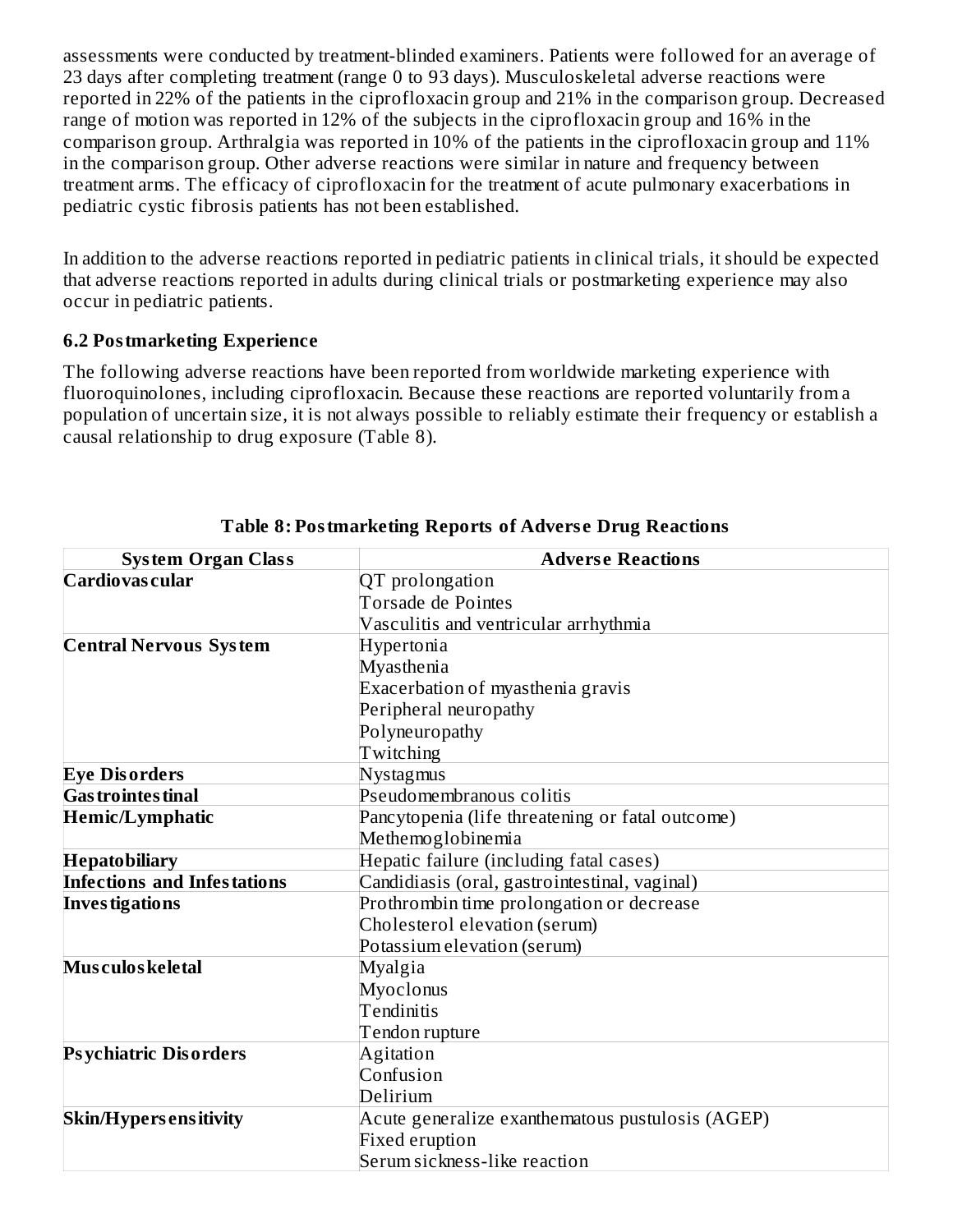#### **6.3 Advers e Laboratory Changes**

Changes in laboratory parameters while on ciprofloxacin are listed below:

Hepatic - Elevations of ALT (SGPT), AST (SGOT), alkaline phosphatase, LDH, serum bilirubin.

Hematologic - Eosinophilia, leukopenia, decreased blood platelets, elevated blood platelets, pancytopenia.

Renal - Elevations of serum creatinine, BUN, crystalluria, cylindruria, and hematuria have been reported.

Other changes occurring were: elevation of serum gammaglutamyl transferase, elevation of serum amylase, reduction in blood glucose, elevated uric acid, decrease in hemoglobin, anemia, bleeding diathesis, increase in blood monocytes, and leukocytosis.

#### **7 DRUG INTERACTIONS**

Ciprofloxacin is an inhibitor of human cytochrome P450 1A2 (CYP1A2) mediated metabolism. Coadministration of ciprofloxacin with other drugs primarily metabolized by CYP1A2 results in increased plasma concentrations of these drugs and could lead to clinically significant adverse events of the co- administered drug.

| <b>Drugs That are Affected by Ciprofloxacin</b> |                 |                                                            |  |  |
|-------------------------------------------------|-----------------|------------------------------------------------------------|--|--|
| Drug(s)                                         | Recommendation  | <b>Comments</b>                                            |  |  |
| Tizanidine                                      | Contraindicated | Concomitant administration of tizanidine and               |  |  |
|                                                 |                 | ciprofloxacin is contraindicated due to the                |  |  |
|                                                 |                 | potentiation of hypotensive and sedative                   |  |  |
|                                                 |                 | effects of tizanidine [see Contraindications               |  |  |
|                                                 |                 | $(4.2)$ ].                                                 |  |  |
| Theophylline                                    | Avoid Use       | Concurrent administration of ciprofloxacin                 |  |  |
|                                                 |                 | (Plasma Exposure with theophylline may result in increased |  |  |
|                                                 | Likely to be    | risk of a patient developing central nervous               |  |  |
|                                                 | Increased and   | system (CNS) or other adverse reactions. If                |  |  |
|                                                 | Prolonged)      | concomitant use cannot be avoided, monitor                 |  |  |
|                                                 |                 | serum levels of theophylline and adjust                    |  |  |
|                                                 |                 | dosage as appropriate. [See Warnings and                   |  |  |
|                                                 |                 | Precautions (5.6).]                                        |  |  |
| Drugs Known to Prolong QT Interval              | Avoid Use       | Ciprofloxacin may further prolong the QT                   |  |  |
|                                                 |                 | interval in patients receiving drugs known to              |  |  |
|                                                 |                 | prolong the QT interval (for example, class                |  |  |
|                                                 |                 | antiarrhythmics, tricyclic<br>IA<br>or<br>III              |  |  |
|                                                 |                 | antidepressants, macrolides, antipsychotics)               |  |  |
|                                                 |                 | [see Warnings and Precautions (5.10) and                   |  |  |

| Table 9: Drugs That are Affected by and Affecting Ciprofloxacin |  |  |  |
|-----------------------------------------------------------------|--|--|--|
|-----------------------------------------------------------------|--|--|--|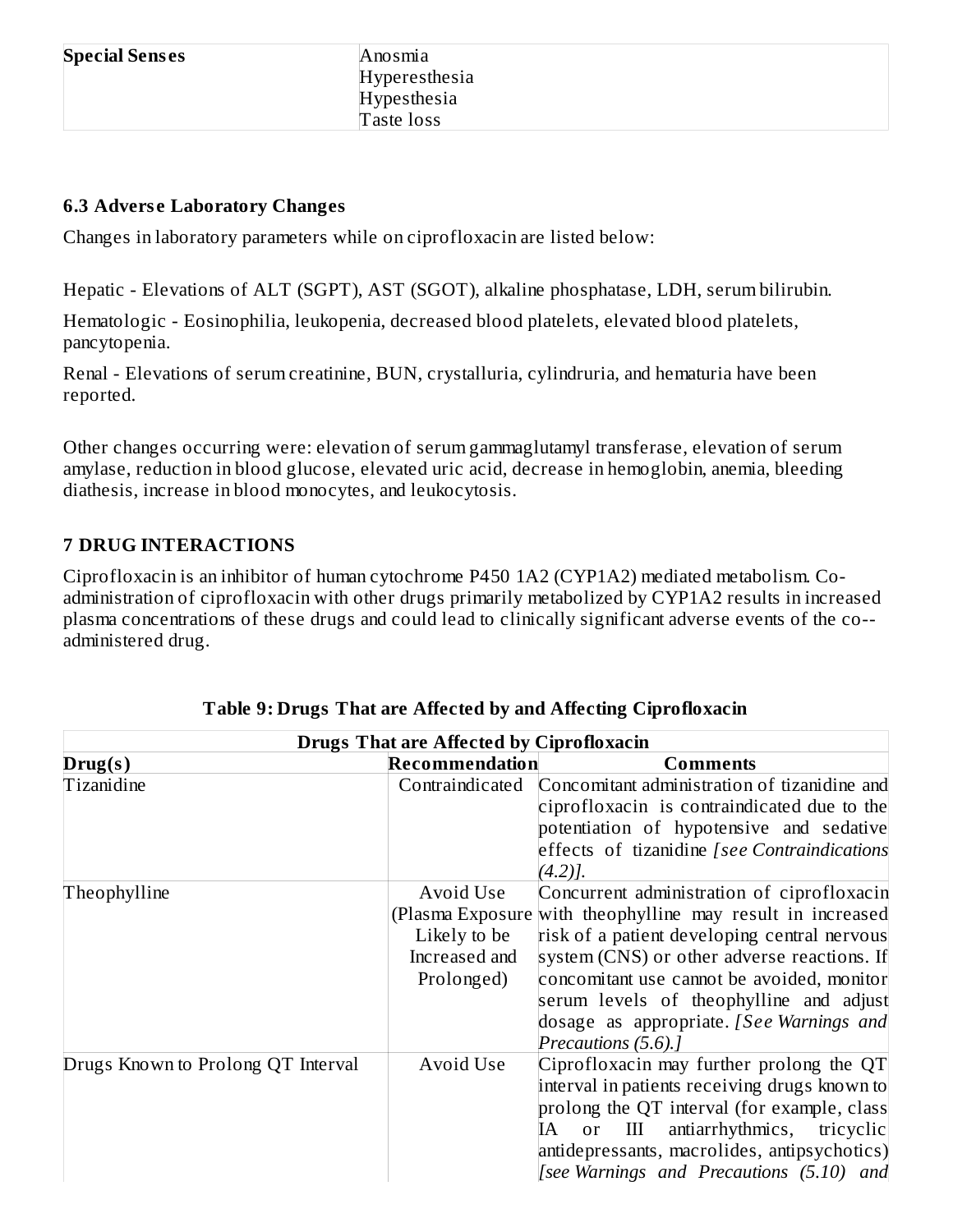|                                      | Use inSpecific Populations $(8.5)$ ].                                                                                                                                                                                                                                                                                                                                                                                                                                                                                                                      |
|--------------------------------------|------------------------------------------------------------------------------------------------------------------------------------------------------------------------------------------------------------------------------------------------------------------------------------------------------------------------------------------------------------------------------------------------------------------------------------------------------------------------------------------------------------------------------------------------------------|
| Oral antidiabetic drugs<br>Phenytoin | Use with caution Hypoglycemia sometimes severe has been<br>Glucose-lowering reported when ciprofloxacin and oral<br>effect potentiated antidiabetic agents, mainly sulfonylureas<br>(for example, glyburide, glimepiride), were<br>co-administered, presumably by intensifying<br>the action of the oral antidiabetic agent.<br>Fatalities have been reported. Monitor<br>blood glucose when ciprofloxacin is co-<br>administered with oral antidiabetic drugs.<br>[See Adverse Reactions (6.1).]<br>Use with caution To avoid the loss of seizure control |
|                                      | Altered serum<br>associated with decreased phenytoin levels<br>levels of<br>and to prevent phenytoin overdose-related<br>phenytoin<br>adverse reactions<br>upon ciprofloxacin<br>discontinuation in patients receiving both<br>(increased and<br>agents, monitor phenytoin therapy, including<br>decreased)<br>phenytoin serum concentration during and<br>shortly<br>after<br>co-administration<br>οf<br>ciprofloxacin with phenytoin.                                                                                                                    |
| Cyclosporine                         | Use with caution Monitor renal function (in particular serum<br>creatinine) when ciprofloxacin is co-<br>(transient<br>elevations in<br>administered with cyclosporine.<br>serum creatinine)                                                                                                                                                                                                                                                                                                                                                               |
| Anti-coagulant drugs                 | Use with caution The risk may vary with the underlying<br>infection, age and general status of the<br>(Increase in<br>anticoagulant<br>patient so that<br>the<br>contribution<br>οf<br>effect)<br>ciprofloxacin to the increase in INR<br>(international normalized ratio) is difficult<br>to assess. Monitor prothrombin time and<br>INR frequently during and shortly after co-<br>administration of ciprofloxacin with an oral<br>anti-coagulant (for example, warfarin).                                                                               |
| Methotrexate                         | Use with caution Potential<br>increase<br>the<br>risk<br>in<br>of<br>Inhibition of<br>methotrexate associated toxic reactions.<br>methotrexate renal Therefore, carefully monitor patients under<br>tubular transport methotrexate therapy when concomitant<br>potentially leading ciprofloxacin therapy is indicated.<br>to increased<br>methotrexate<br>plasma levels                                                                                                                                                                                    |
| Ropinirole                           | Use with caution Monitoring for ropinirole-related adverse<br>reactions and appropriate dose adjustment<br>of ropinirole is recommended during and<br>co-administration<br>shortly<br>after<br>with<br>ciprofloxacin [ s e e Warnings<br>and<br>Precautions (5.15)].                                                                                                                                                                                                                                                                                       |
| Clozapine                            | Use with caution Careful monitoring of clozapine associated<br>reactions<br>and<br>adverse<br>appropriate<br>adjustment of clozapine dosage during and<br>shortly<br>after<br>co-administration<br>with<br>ciprofloxacin are advised.                                                                                                                                                                                                                                                                                                                      |
| <b>NSAIDs</b>                        | Use with caution Non-steroidal anti-inflammatory drugs (but                                                                                                                                                                                                                                                                                                                                                                                                                                                                                                |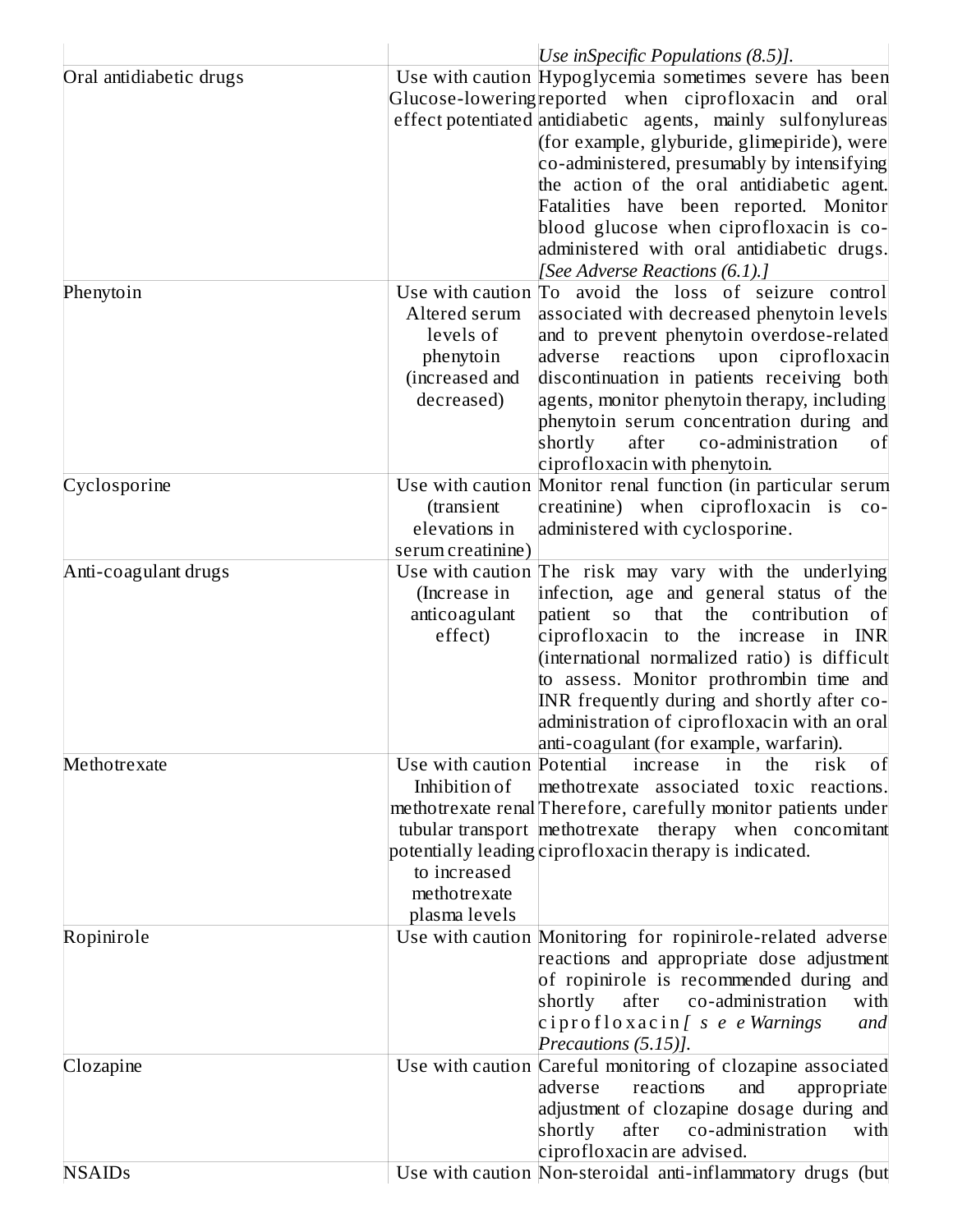|                                                                                          |                             | not acetyl salicylic acid) in combination of<br>very high doses of quinolones have been<br>shown to provoke convulsions in pre-<br>clinical studies in and postmarketing. |
|------------------------------------------------------------------------------------------|-----------------------------|---------------------------------------------------------------------------------------------------------------------------------------------------------------------------|
| Sildenafil                                                                               | Use with caution Monitor    | for<br>sildenafil<br>toxicity (see                                                                                                                                        |
|                                                                                          |                             | Two-fold increasePharmacokinetics 12.3).                                                                                                                                  |
|                                                                                          | in exposure                 |                                                                                                                                                                           |
| Duloxetine                                                                               | Avoid Use                   | If unavoidable, monitor for duloxetine                                                                                                                                    |
|                                                                                          | Five-fold increase toxicity |                                                                                                                                                                           |
|                                                                                          | in duloxetine               |                                                                                                                                                                           |
|                                                                                          | exposure                    |                                                                                                                                                                           |
| Caffeine/Xanthine Derivatives                                                            |                             | Use with caution Ciprofloxacin inhibits the formation of                                                                                                                  |
|                                                                                          | Reduced                     | paraxanthine after caffeine administration                                                                                                                                |
|                                                                                          | clearance                   | (or pentoxifylline containing products).                                                                                                                                  |
|                                                                                          | resulting in                | Monitor for xanthine toxicity and adjust                                                                                                                                  |
|                                                                                          | elevated levels             | dose as necessary.                                                                                                                                                        |
|                                                                                          | and prolongation            |                                                                                                                                                                           |
|                                                                                          | of serum half-life          |                                                                                                                                                                           |
|                                                                                          |                             | <b>Drug(s) Affecting Pharmacokinetics of Ciprofloxacin</b>                                                                                                                |
| Antacids, Sucralfate, Multivitamins and Ciprofloxacin Decrease ciprofloxacin absorption, |                             |                                                                                                                                                                           |
|                                                                                          |                             | Other Products Containing Multivalent should be taken at resulting in lower serum and urine levels                                                                        |
| Cations (magnesium/aluminum antacids; least two hours                                    |                             |                                                                                                                                                                           |
| polymeric<br>phosphate<br>binders<br>(for                                                | before or six               |                                                                                                                                                                           |
| example,<br>sevelamer,<br>lanthanum                                                      | hours after                 |                                                                                                                                                                           |
| sucralfate; Videx <sup>®</sup> Multivalent cation-<br>carbonate);                        |                             |                                                                                                                                                                           |
| (didanosine) chewable/ buffered tablets                                                  | containing                  |                                                                                                                                                                           |
| or pediatric powder; other highly                                                        | products                    |                                                                                                                                                                           |
| buffered drugs; or products containing administration [see                               |                             |                                                                                                                                                                           |
| calcium, iron, or zinc and dairy products)                                               | Dosage and                  |                                                                                                                                                                           |
|                                                                                          | Administration (2)].        |                                                                                                                                                                           |
| Probenecid                                                                               |                             | Use with caution Potentiation of ciprofloxacin toxicity may                                                                                                               |
|                                                                                          | (interferes with occur.     |                                                                                                                                                                           |
|                                                                                          | renal tubular               |                                                                                                                                                                           |
|                                                                                          | secretion of                |                                                                                                                                                                           |
|                                                                                          | ciprofloxacin and           |                                                                                                                                                                           |
|                                                                                          | increases                   |                                                                                                                                                                           |
|                                                                                          | ciprofloxacin               |                                                                                                                                                                           |
|                                                                                          | serum levels)               |                                                                                                                                                                           |

#### **8 USE IN SPECIFIC POPULATIONS**

#### **8.1 Pregnancy**

#### **Teratogenic Effects**

### *Pregnancy Category C*

There are no adequate and well-controlled studies in pregnant women. Ciprofloxacin should not be used during pregnancy unless the potential benefit justifies the potential risk to both fetus and mother. An expert review of published data on experiences with ciprofloxacin use during pregnancy by TERIS–the Teratogen Information System–concluded that therapeutic doses during pregnancy are unlikely to pose a substantial teratogenic risk (quantity and quality of data=fair), but the data are insufficient to state that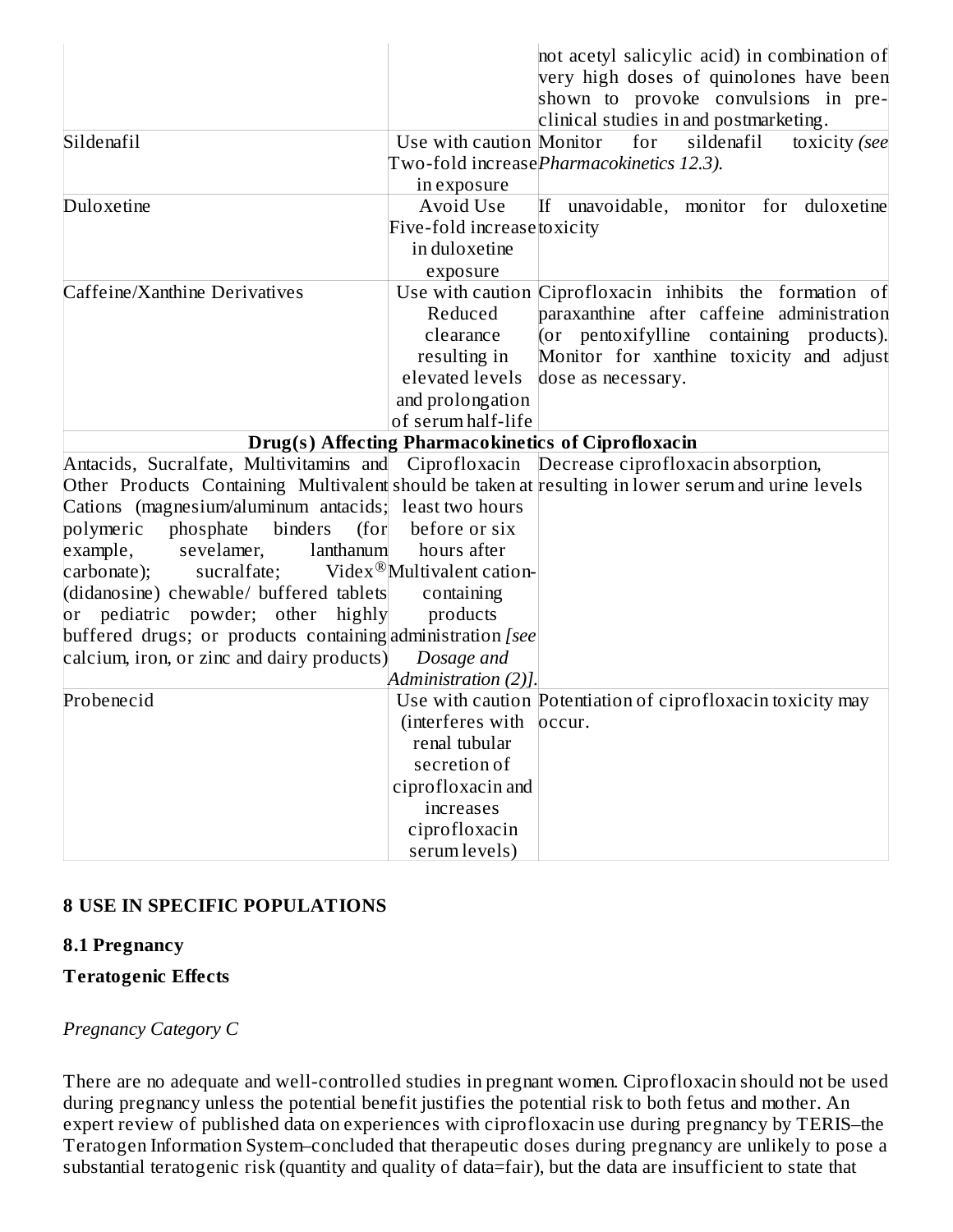there is no risk. 2

A controlled prospective observational study followed 200 women exposed to fluoroquinolones (52.5% exposed to ciprofloxacin and 68% first trimester exposures) during gestation. *In utero* 3 exposure to fluoroquinolones during embryogenesis was not associated with increased risk of major malformations. The reported rates of major congenital malformations were 2.2% for the fluoroquinolone group and 2.6% for the control group (background incidence of major malformations is 1 to 5%). Rates of spontaneous abortions, prematurity and low birth weight did not differ between the groups and there were no clinically significant musculoskeletal dysfunctions up to one year of age in the ciprofloxacin-exposed children.

Another prospective follow-up study reported on 549 pregnancies with fluoroquinolone exposure (93% first trimester exposures). <sup>4</sup> There were 70 ciprofloxacin exposures, all within the first trimester. The malformation rates among live-born babies exposed to ciprofloxacin and to fluoroquinolones overall were both within background incidence ranges. No specific patterns of congenital abnormalities were found. The study did not reveal any clear adverse reactions due to *in utero* exposure to ciprofloxacin.

No differences in the rates of prematurity, spontaneous abortions, or birth weight were seen in women exposed to ciprofloxacin during pregnancy.<sup>2, 3</sup> However, these small postmarketing epidemiology studies, of which most experience is from short term, first trimester exposure, are insufficient to evaluate the risk for less common defects or to permit reliable and definitive conclusions regarding the safety of ciprofloxacin in pregnant women and their developing fetuses.

Reproduction studies have been performed in rats and mice using oral doses up to 100 mg/kg (0.6 and 0.3 times the maximum daily human dose based upon body surface area, respectively) and have revealed no evidence of harm to the fetus due to ciprofloxacin. In rabbits, oral ciprofloxacin dose levels of 30 and 100 mg/kg (approximately 0.4- and 1.3-times the highest recommended therapeutic dose based upon body surface area) produced gastrointestinal toxicity resulting in maternal weight loss and an increased incidence of abortion, but no teratogenicity was observed at either dose level. After intravenous administration of doses up to 20 mg/kg (approximately 0.3-times the highest recommended therapeutic dose based upon body surface area), no maternal toxicity was produced and no embryotoxicity or teratogenicity was observed.

### **8.3 Nursing Mothers**

Ciprofloxacin is excreted in human milk. The amount of ciprofloxacin absorbed by the nursing infant is unknown. Because of the potential risk of serious adverse reactions (including articular damage) in infants nursing from mothers taking ciprofloxacin, a decision should be made whether to discontinue nursing or to discontinue the drug, taking into account the importance of the drug to the mother.

### **8.4 Pediatric Us e**

Although effective in clinical trials, ciprofloxacin is not a drug of first choice in the pediatric population due to an increased incidence of adverse reactions compared to controls. Quinolones, including ciprofloxacin, cause arthropathy in juvenile animals *[see Warnings and Precautions (5.11) and Nonclinical Toxicology (13.2)]*.

#### *Complicated Urinary Tract Infection and Pyelonephritis*

Ciprofloxacin is indicated for the treatment of cUTI and pyelonephritis due to *Escherichia coli* in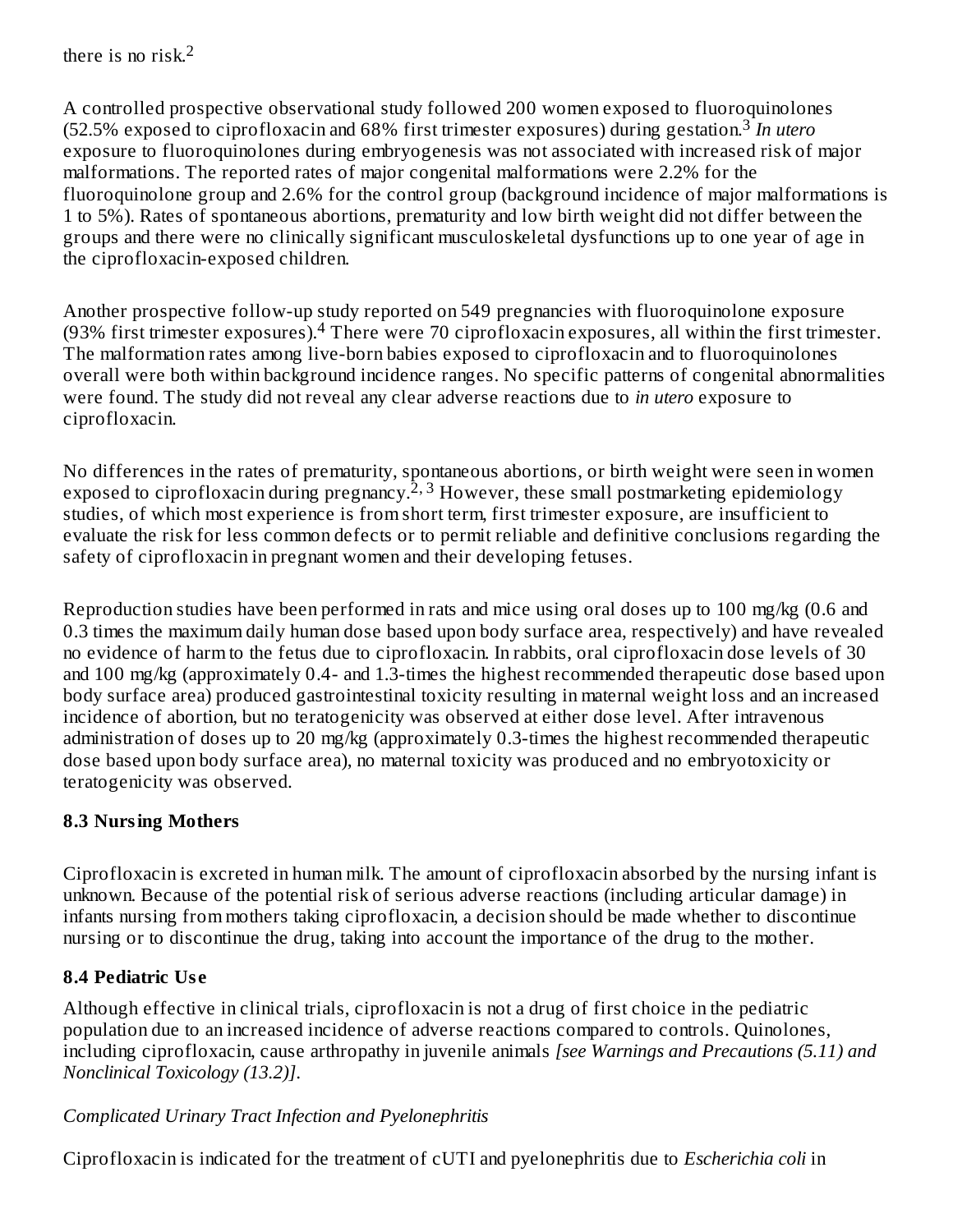pediatric patients 1 to 17 years of age*.* Although effective in clinical trials, ciprofloxacin is not a drug of first choice in the pediatric population due to an increased incidence of adverse reactions compared to the controls, including events related to joints and/or surrounding tissues. *[See Adverse Reactions (6.1) and Clinical Studies (14.1).]*

### *Inhalational Anthrax (Post-Exposure)*

Ciprofloxacin is indicated in pediatric patients from birth to 17 years of age, for inhalational anthrax (post-exposure). The risk-benefit assessment indicates that administration of ciprofloxacin to pediatric patients is appropriate *[see Dosage and Administration (2.2) and Clinical Studies (14.2)].*

#### *Plague*

Ciprofloxacin is indicated in pediatric patients from birth to 17 years of age, for treatment of plague, including pneumonic and septicemic plague due to *Yersinia pestis (Y. pestis)* and prophylaxis for plague. Efficacy studies of ciprofloxacin could not be conducted in humans with pneumonic plague for feasibility reasons. Therefore, approval of this indication was based on an efficacy study conducted in animals. The risk-benefit assessment indicates that administration of ciprofloxacin to pediatric patients is appropriate *[See Indications and Usage (1.14), Dosage and Administration (2.2) and Clinical Studies (14.3).]*

### **8.5 Geriatric Us e**

Geriatric patients are at increased risk for developing severe tendon disorders including tendon rupture when being treated with a fluoroquinolone such as ciprofloxacin. This risk is further increased in patients receiving concomitant corticosteroid therapy. Tendinitis or tendon rupture can involve the Achilles, hand, shoulder, or other tendon sites and can occur during or after completion of therapy; cases occurring up to several months after fluoroquinolone treatment have been reported. Caution should be used when prescribing ciprofloxacin to elderly patients especially those on corticosteroids. Patients should be informed of this potential adverse reaction and advised to discontinue ciprofloxacin and contact their healthcare provider if any symptoms of tendinitis or tendon rupture occur*. [See Boxed Warning, Warnings and Precautions (5.1), and Adverse Reactions (6.2).]*

In a retrospective analysis of 23 multiple-dose controlled clinical trials of ciprofloxacin encompassing over 3500 ciprofloxacin-treated patients, 25% of patients were greater than or equal to 65 years of age and 10% were greater than or equal to 75 years of age. No overall differences in safety or effectiveness were observed between these subjects and younger subjects, and other reported clinical experience has not identified differences in responses between the elderly and younger patients, but greater sensitivity of some older individuals on any drug therapy cannot be ruled out. Ciprofloxacin is known to be substantially excreted by the kidney, and the risk of adverse reactions may be greater in patients with impaired renal function. No alteration of dosage is necessary for patients greater than 65 years of age with normal renal function. However, since some older individuals experience reduced renal function by virtue of their advanced age, care should be taken in dose selection for elderly patients, and renal function monitoring may be useful in these patients. *[See Dosage and Administration (2.3) and Clinical Pharmacology (12.3).]*

In general, elderly patients may be more susceptible to drug-associated effects on the QT interval. Therefore, precaution should be taken when using ciprofloxacin with concomitant drugs that can result in prolongation of the QT interval (for example, class IA or class III antiarrhythmics) or in patients with risk factors for torsade de pointes (for example, known QT prolongation, uncorrected hypokalemia). *[See Warnings and Precautions (5.10).]*

#### **8.6 Renal Impairment**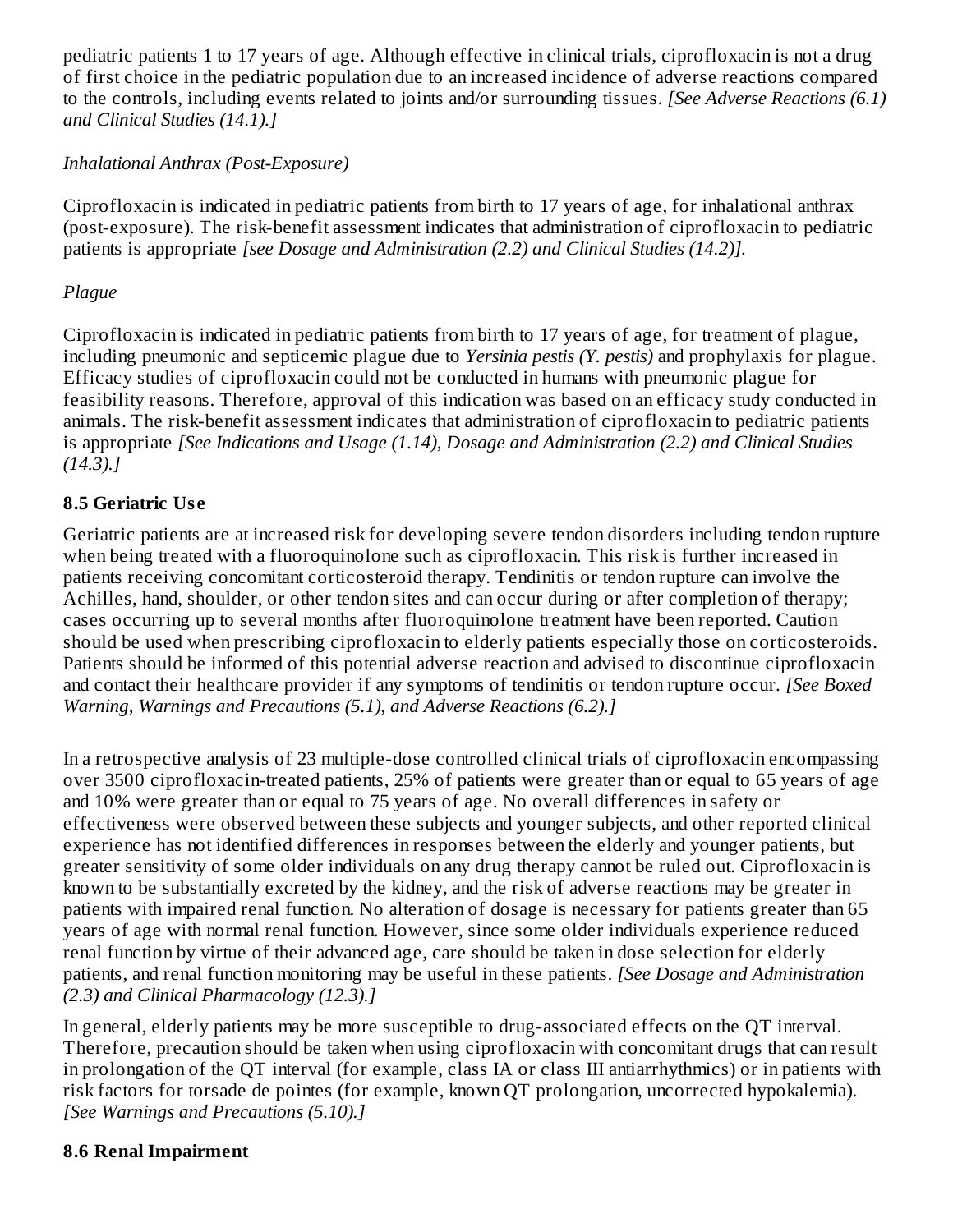Ciprofloxacin is eliminated primarily by renal excretion; however, the drug is also metabolized and partially cleared through the biliary system of the liver and through the intestine. These alternative pathways of drug elimination appear to compensate for the reduced renal excretion in patients with renal impairment. Nonetheless, some modification of dosage is recommended, particularly for patients with severe renal dysfunction. *[See Dosage and Administration (2, 2.1) and Clinical Pharmacology (12.3).]*

### **8.7 Hepatic Impairment**

In preliminary studies in patients with stable chronic liver cirrhosis, no significant changes in ciprofloxacin pharmacokinetics have been observed. The pharmacokinetics of ciprofloxacin in patients with acute hepatic insufficiency, have not been studied.

### **10 OVERDOSAGE**

In the event of acute overdosage, reversible renal toxicity has been reported in some cases. Empty the stomach by inducing vomiting or by gastric lavage. Observe the patient carefully and give supportive treatment, including monitoring of renal function, urinary pH and acidify, if required, to prevent crystalluria and administration of magnesium, aluminum, or calcium containing antacids which can reduce the absorption of ciprofloxacin. Adequate hydration must be maintained. Only a small amount of ciprofloxacin (less than 10%) is removed from the body after hemodialysis or peritoneal dialysis.

### **11 DESCRIPTION**

Ciprofloxacin tablets USP are synthetic antimicrobial agents for oral administration.Ciprofloxacin hydrochloride USP, a fluoroquinolone, is the monohydrochloride monohydratesalt of 1-cyclopropyl-6 fluoro-1, 4-dihydro-4-oxo-7-(1-piperazinyl)-3-quinolinecarboxylic acid.It is a faintly yellowish to light yellow crystalline substance with a molecular weight of 385.8. Itsmolecular formula is C17H18FN3O3•HCl•H2O and its chemical structure is as follows:17H18FN3O3•HCl•H2O and its chemical structure is as follows:



Ciprofloxacin is 1-cyclopropyl-6-fluoro-1,4-dihydro-4-oxo-7-(1-piperazinyl)-3-quinolinecar boxylic acid. Its empirical formula is C17H18FN3O3 and its molecular weight is 331.4. It is a faintly yellowish to light yellow crystalline substance and its chemical structure is as follows:



Ciprofloxacin film-coated tablets are available in 100 mg, 250 mg, 500 mg and 750 strengths.Ciprofloxacin tablets are white. The inactive ingredients are colloidal silicon dioxide,hypromellose, magnesium stearate, microcrystalline cellulose, polyethylene glycol 400, sodiumstarch glycolate, corn starch and titanium dioxide.

## **12 CLINICAL PHARMACOLOGY**

#### **12.1 Mechanism of Action**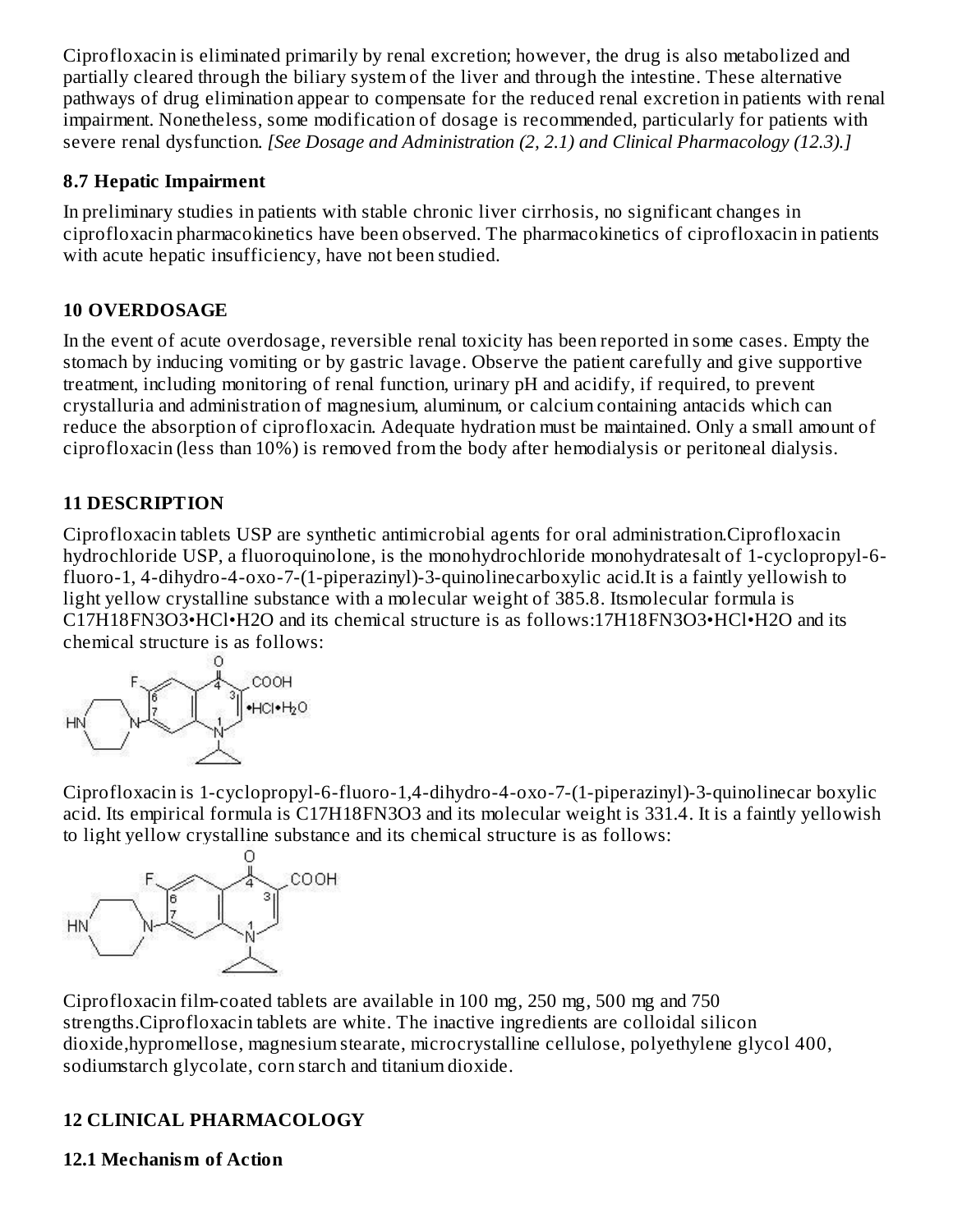Ciprofloxacin is a member of the fluoroquinolone class of antibacterial agents *[see Microbiology (12.4)].*

### **12.3 Pharmacokinetics**

### *Absorption*

The absolute bioavailability of ciprofloxacin when given as an oral tablet is approximately 70% with no substantial loss by first pass metabolism. Ciprofloxacin maximum serum concentrations and area under the curve are shown in the chart for the 250 mg to 1000 mg dose range (Table 10).

| Dose (mg) | <b>Maximum Serum Concentration (mcg/mL)</b> | <b>Area Under Curve (AUC)</b> |
|-----------|---------------------------------------------|-------------------------------|
|           |                                             | $(mcg\cdot hr/mL)$            |
| 250       |                                             |                               |
| 500       | . 4                                         | 11.6                          |
| 750       |                                             | 20.2                          |
| 1000      |                                             | 30.8                          |

**Table 10: Maximum Serum Concentrations and Areas Under the Curve**

Maximum serum concentrations are attained 1 to 2 hours after oral dosing. Mean concentrations 12 hours after dosing with 250, 500, or 750 mg are 0.1, 0.2, and 0.4 mcg/mL, respectively. The serum elimination half-life in subjects with normal renal function is approximately 4 hours. Serum concentrations increase proportionately with doses up to 1000 mg.

A 500 mg oral dose given every 12 hours has been shown to produce an area under the serum concentration time curve (AUC) equivalent to that produced by an intravenous infusion of 400 mg ciprofloxacin given over 60 minutes every 12 hours. A 750 mg oral dose given every 12 hours has been shown to produce an AUC at steady-state equivalent to that produced by an intravenous infusion of 400 mg given over 60 minutes every 8 hours. A 750 mg oral dose results in a  $\rm{C_{max}}$  similar to that observed with a 400 mg intravenous dose. A 250 mg oral dose given every 12 hours produces an AUC equivalent to that produced by an infusion of 200 mg ciprofloxacin given every 12 hours (Table 11).

| <b>Parameters</b>         | 500 mg          | $400$ mg        | 750 mg          | $400$ mg          |
|---------------------------|-----------------|-----------------|-----------------|-------------------|
|                           | every 12 hours, | every 12 hours, | every 12 hours, | every 8           |
|                           | orally          | intravenous     | orally          | hours intravenous |
| $AUC$ (mcg $\cdot$ hr/mL) | $13.7^1$        | 17 7 $1$        | $31.6^{\circ}$  | $32.9^{3}$        |
| $C_{\text{max}}$ (mcg/mL) | 2.97            | 4.56            | 3.59            | 4.07              |

**Table 11: Steady-state Pharmacokinetic Parameters Following Multiple Oral and IV Dos es**

 $\overline{1. \text{AUC}_{0-12h}}$ 

 $^{2}$  AUC  $_{24h}$  = AUC  $_{0-12h}$  x 2

 $3. \text{ AUC}_{24h} = \text{AUC}_{0-8h}$  x 3

### Food

When ciprofloxacin tablet is given concomitantly with food, there is a delay in the absorption of the drug, resulting in peak concentrations that occur closer to 2 hours after dosing rather than 1 hour. The overall absorption of ciprofloxacin tablet, however, is not substantially affected. Avoid concomitant administration of ciprofloxacin with dairy products (like milk or yogurt) or calcium-fortified juices alone since decreased absorption is possible; however, ciprofloxacin may be taken with a meal that contains these products.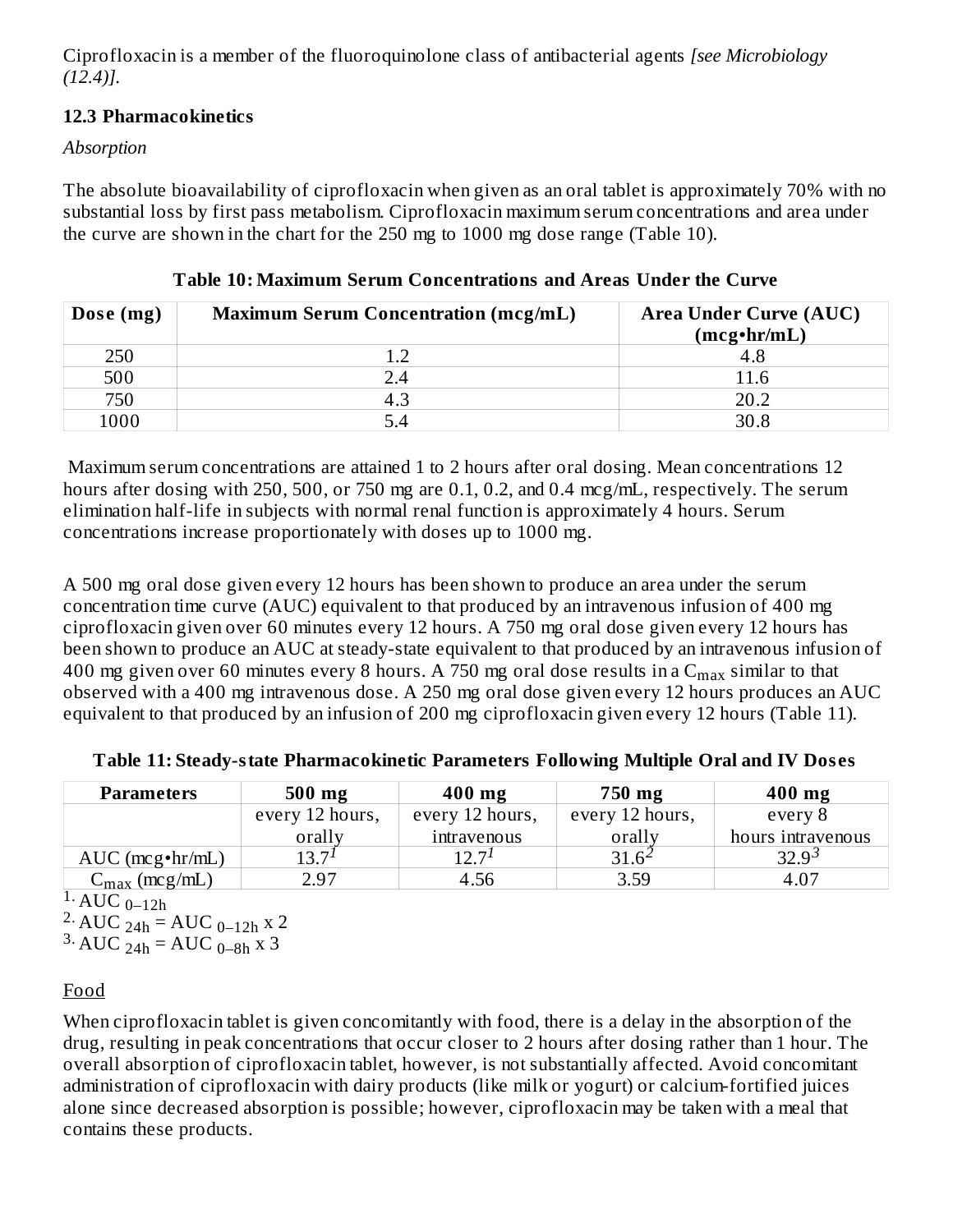With oral administration, a 500 mg dose, given as 10 mL of the 5% ciprofloxacin suspension (containing 250 mg ciprofloxacin/5 mL) is bioequivalent to the 500 mg tablet. A 10 mL volume of the 5% ciprofloxacin suspension (containing 250 mg ciprofloxacin/5 mL) is bioequivalent to a 5 mL volume of the 10% ciprofloxacin suspension (containing 500 mg ciprofloxacin/5 mL).

### *Distribution*

The binding of ciprofloxacin to serum proteins is 20% to 40% which is not likely to be high enough to cause significant protein binding interactions with other drugs.

After oral administration, ciprofloxacin is widely distributed throughout the body. Tissue concentrations often exceed serum concentrations in both men and women, particularly in genital tissue including the prostate. Ciprofloxacin is present in active form in the saliva, nasal and bronchial secretions, mucosa of the sinuses, sputum, skin blister fluid, lymph, peritoneal fluid, bile, and prostatic secretions. Ciprofloxacin has also been detected in lung, skin, fat, muscle, cartilage, and bone. The drug diffuses into the cerebrospinal fluid (CSF); however, CSF concentrations are generally less than 10% of peak serum concentrations. Low levels of the drug have been detected in the aqueous and vitreous humors of the eye.

### *Metabolism*

Four metabolites have been identified in human urine which together account for approximately 15% of an oral dose. The metabolites have antimicrobial activity, but are less active than unchanged ciprofloxacin. Ciprofloxacin is an inhibitor of human cytochrome P450 1A2 (CYP1A2) mediated metabolism. Co-administration of ciprofloxacin with other drugs primarily metabolized by CYP1A2 results in increased plasma concentrations of these drugs and could lead to clinically significant adverse events of the co-administered drug *[see Contraindications (4.2), Warnings and Precautions (5.6, 5.15), and Drug Interactions (7)].*

### *Excretion*

The serum elimination half-life in subjects with normal renal function is approximately 4 hours. Approximately 40 to 50% of an orally administered dose is excreted in the urine as unchanged drug. After a 250 mg oral dose, urine concentrations of ciprofloxacin usually exceed 200 mcg/mL during the first two hours and are approximately 30 mcg/mL at 8 to 12 hours after dosing. The urinary excretion of ciprofloxacin is virtually complete within 24 hours after dosing. The renal clearance of ciprofloxacin, which is approximately 300 mL/minute, exceeds the normal glomerular filtration rate of 120 mL/minute. Thus, active tubular secretion would seem to play a significant role in its elimination. Co-administration of probenecid with ciprofloxacin results in about a 50% reduction in the ciprofloxacin renal clearance and a 50% increase in its concentration in the systemic circulation.

Although bile concentrations of ciprofloxacin are several fold higher than serum concentrations after oral dosing, only a small amount of the dose administered is recovered from the bile as unchanged drug. An additional 1% to 2% of the dose is recovered from the bile in the form of metabolites. Approximately 20% to 35% of an oral dose is recovered from the feces within 5 days after dosing. This may arise from either biliary clearance or transintestinal elimination.

### *Specific Populations*

### Elderly

Pharmacokinetic studies of the oral (single dose) and intravenous (single and multiple dose) forms of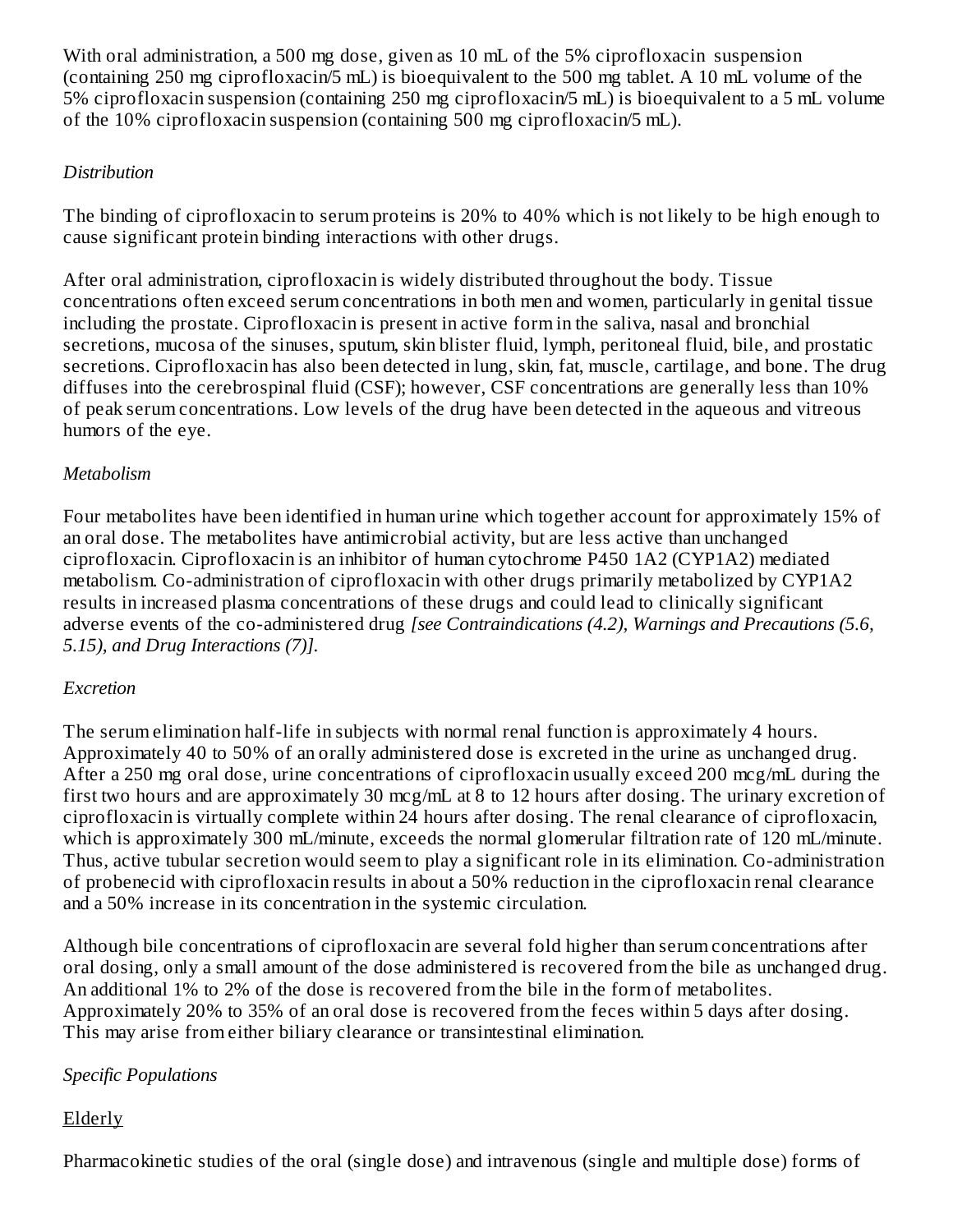ciprofloxacin indicate that plasma concentrations of ciprofloxacin are higher in elderly subjects (older than 65 years) as compared to young adults. Although the  $\rm{C_{max}}$  is increased 16% to 40%, the increase in mean AUC is approximately 30%, and can be at least partially attributed to decreased renal clearance in the elderly. Elimination half-life is only slightly  $(\sim 20\%)$  prolonged in the elderly. These differences are not considered clinically significant. *[See Use in Specific Populations (8.5).]*

#### Renal Impairment

In patients with reduced renal function, the half-life of ciprofloxacin is slightly prolonged. Dosage adjustments may be required *[see Use in Specific Populations (8.6) and Dosage and Administration (2.3)].*

### Hepatic Impairment

In preliminary studies in patients with stable chronic liver cirrhosis, no significant changes in ciprofloxacin pharmacokinetics have been observed. The kinetics of ciprofloxacin in patients with acute hepatic insufficiency, have not been fully studied.

### **Pediatrics**

Following a single oral dose of 10 mg/kg ciprofloxacin suspension to 16 children ranging in age from 4 months to 7 years, the mean  $C_{max}$  was 2.4 mcg/mL (range: 1.5 mcg/mL to 3.4 mcg/mL) and the mean AUC was 9.2 mcg\*hr/mL (range: 5.8 mcg\*hr/mL to 14.9 mcg\*h/mL). There was no apparent agedependence, and no notable increase in  $\mathsf{C}_{\max}$  or  $\mathsf{AUC}$  upon multiple dosing (10 mg/kg three times a day). In children with severe sepsis who were given ciprofloxacin IV (10 mg/kg as a 1-hour intravenous infusion), the mean  $\rm{C_{max}}$  was 6.1 mcg/mL (range: 4.6 mcg/mL to 8.3 mcg/mL) in 10 children less than 1 year of age; and 7.2 mcg/mL (range: 4.7 mcg/mL to 11.8 mcg/mL) in 10 children between 1 year and 5 years of age. The AUC values were 17.4 mcg\*hr/mL (range: 11.8 mcg\*hr/mL to 32 mcg\*hr/mL) and 16.5 mcg\*hr/mL (range: 11 mcg\*hr/mL to 23.8 mcg\*hr/mL) in the respective age groups. These values are within the range reported for adults at therapeutic doses. Based on population pharmacokinetic analysis of pediatric patients with various infections, the predicted mean half-life in children is approximately 4 hours to 5 hours, and the bioavailability of the oral suspension is approximately 60%.

### *Drug-Drug Interactions*

### **Antacids**

Concurrent administration of antacids containing magnesium hydroxide or aluminum hydroxide may reduce the bioavailability of ciprofloxacin by as much as 90% *[see Dosage and Administration (2.1) and Drug Interactions (7)].*

### <u>Histamine H2-receptor antagonists</u>

Histamine  $\rm{H}_{2}$ -receptor antagonists appear to have no significant effect on the bioavailability of ciprofloxacin.

### Metronidazole

The serum concentrations of ciprofloxacin and metronidazole were not altered when these two drugs were given concomitantly.

#### Tizanidine

In a pharmacokinetic study, systemic exposure of tizanidine (4 mg single dose) was significantly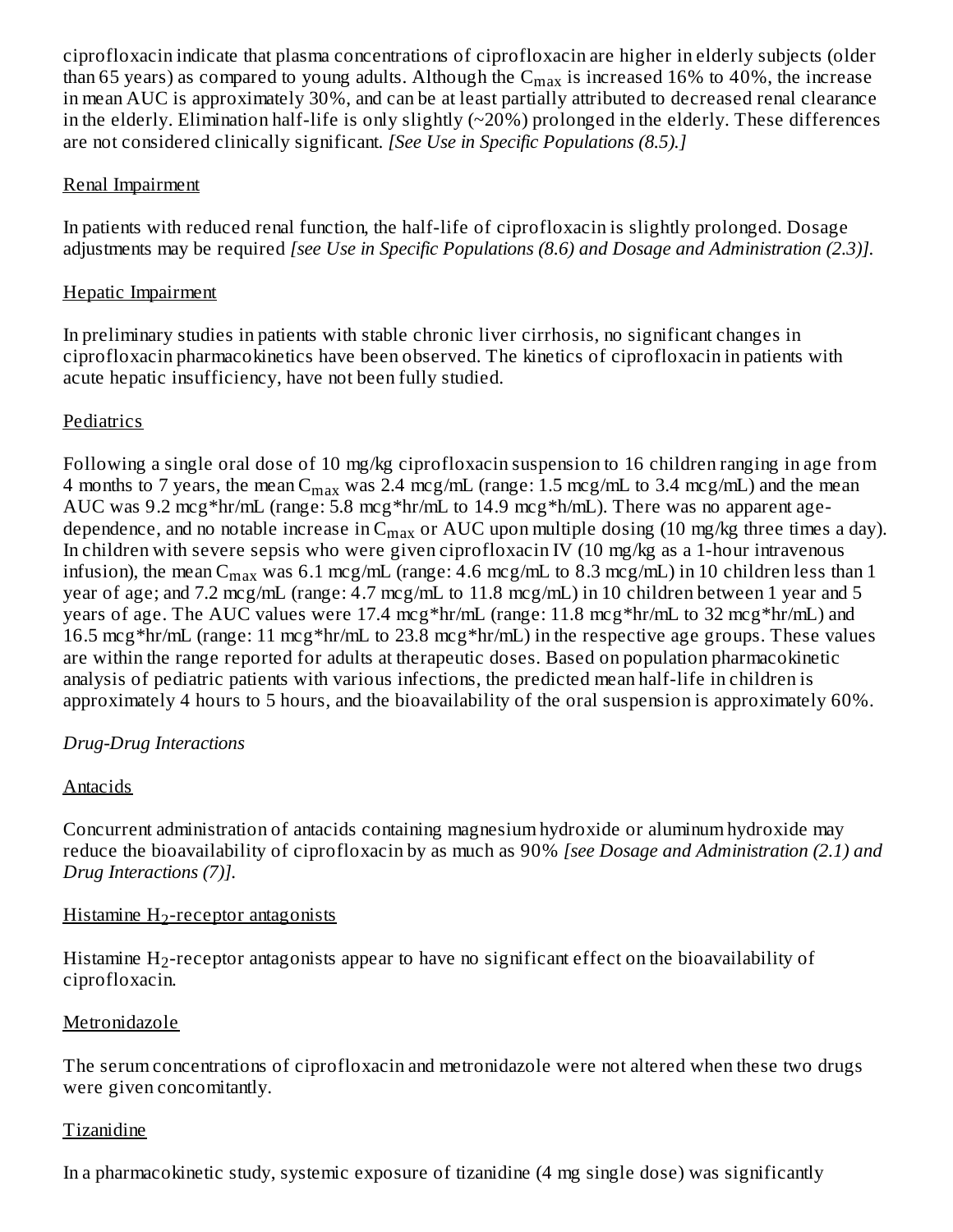increased (C $_{\rm max}$  7-fold, AUC 10-fold) when the drug was given concomitantly with ciprofloxacin (500 mg twice a day for 3 days). Concomitant administration of tizanidine and ciprofloxacin is contraindicated due to the potentiation of hypotensive and sedative effects of tizanidine [*see Contraindications (4.2)*].

#### Ropinirole

In a study conducted in 12 patients with Parkinson's disease who were administered 6 mg ropinirole once daily with 500 mg ciprofloxacin twice-daily, the mean  $\rm{C_{max}}$  and mean  $\rm{AUC}$  of ropinirole were increased by 60% and 84%, respectively. Monitoring for ropinirole-related adverse reactions and appropriate dose adjustment of ropinirole is recommended during and shortly after co-administration with ciprofloxacin *[see Warnings and Precautions (5.6)].*

### Clozapine

Following concomitant administration of 250 mg ciprofloxacin with 304 mg clozapine for 7 days, serum concentrations of clozapine and N-desmethylclozapine were increased by 29% and 31%, respectively. Careful monitoring of clozapine associated adverse reactions and appropriate adjustment of clozapine dosage during and shortly after co-administration with ciprofloxacin are advised.

### Sildenafil

Following concomitant administration of a single oral dose of 50 mg sildenafil with 500 mg ciprofloxacin to healthy subjects, the mean  $\mathsf{C}_{\max}$  and mean  $\mathsf{AUC}$  of sildenafil were both increased approximately two-fold. Use sildenafil with caution when co-administered with ciprofloxacin due to the expected two-fold increase in the exposure of sildenafil upon co-administration of ciprofloxacin.

#### Duloxetine

In clinical studies it was demonstrated that concomitant use of duloxetine with strong inhibitors of the CYP450 1A2 isozyme such as fluvoxamine, may result in a 5-fold increase in mean AUC and a 2.5-fold increase in mean  $\mathsf{C}_{\max}$  of duloxetine.

### **Lidocaine**

In a study conducted in 9 healthy volunteers, concomitant use of 1.5 mg/kg IV lidocaine with ciprofloxacin 500 mg twice daily resulted in an increase of lidocaine  $\rm C_{max}$  and  $\rm AUC$  by 12% and 26%, respectively. Although lidocaine treatment was well tolerated at this elevated exposure, a possible interaction with ciprofloxacin and an increase in adverse reactions related to lidocaine may occur upon concomitant administration.

### **Metoclopramide**

Metoclopramide significantly accelerates the absorption of oral ciprofloxacin resulting in a shorter time to reach maximum plasma concentrations. No significant effect was observed on the bioavailability of ciprofloxacin.

### **Omeprazole**

When ciprofloxacin was administered as a single 1000 mg dose concomitantly with omeprazole (40 mg once daily for three days) to 18 healthy volunteers, the mean AUC and  $\rm C_{max}$  of ciprofloxacin were reduced by 20% and 23%, respectively. The clinical significance of this interaction has not been determined.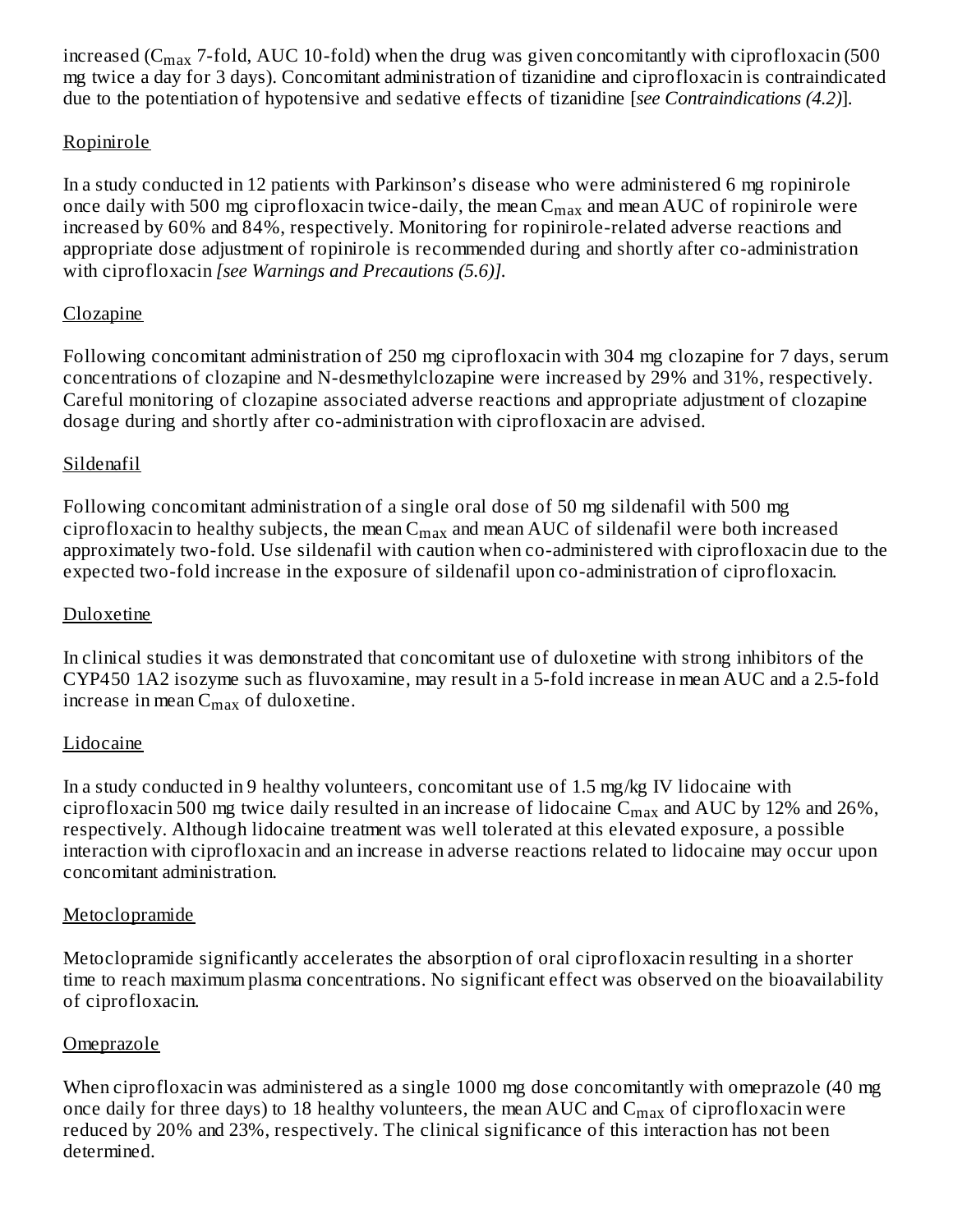### **12.4 Microbiology**

#### *Mechanism of Action*

The bactericidal action of ciprofloxacin results from inhibition of the enzymes topoisomerase II (DNA gyrase) and topoisomerase IV (both Type II topoisomerases), which are required for bacterial DNA replication, transcription, repair, and recombination.

#### *Mechanism of Resistance*

The mechanism of action of fluoroquinolones, including ciprofloxacin, is different from that of penicillins, cephalosporins, aminoglycosides, macrolides, and tetracyclines; therefore, microorganisms resistant to these classes of drugs may be susceptible to ciprofloxacin. Resistance to fluoroquinolones occurs primarily by either mutations in the DNA gyrases, decreased outer membrane permeability, or drug efflux. *In vitro* resistance to ciprofloxacin develops slowly by multiple step mutations. Resistance to ciprofloxacin due to spontaneous mutations occurs at a general frequency of between  $\leq 10^{-9}$  to  $1x10^{-7}$ . 6

#### *Cross Resistance*

There is no known cross-resistance between ciprofloxacin and other classes of antimicrobials.

Ciprofloxacin has been shown to be active against most isolates of the following bacteria, both *in vitro* and in clinical infections *[see Indications and Usage (1)].*

#### Gram-positive bacteria

*Bacillus anthracis Enterococcus faecalis Staphylococcus aureus* (methicillin-susceptible isolates only) *Staphylococcus epidermidis* (methicillin-susceptible isolates only) *Staphylococcus saprophyticus Streptococcus pneumoniae Streptococcus pyogenes*

#### Gram-negative bacteria

*Campylobacter jejuni Citrobacter koseri Citrobacter freundii Enterobacter cloacae Escherichia coli Haemophilus influenzae Haemophilus parainfluenzae Klebsiella pneumoniae Moraxella catarrhalis Morganella morganii Neisseria gonorrhoeae Proteus mirabilis Proteus vulgaris Providencia rettgeri Providencia stuartii Pseudomonas aeruginosa*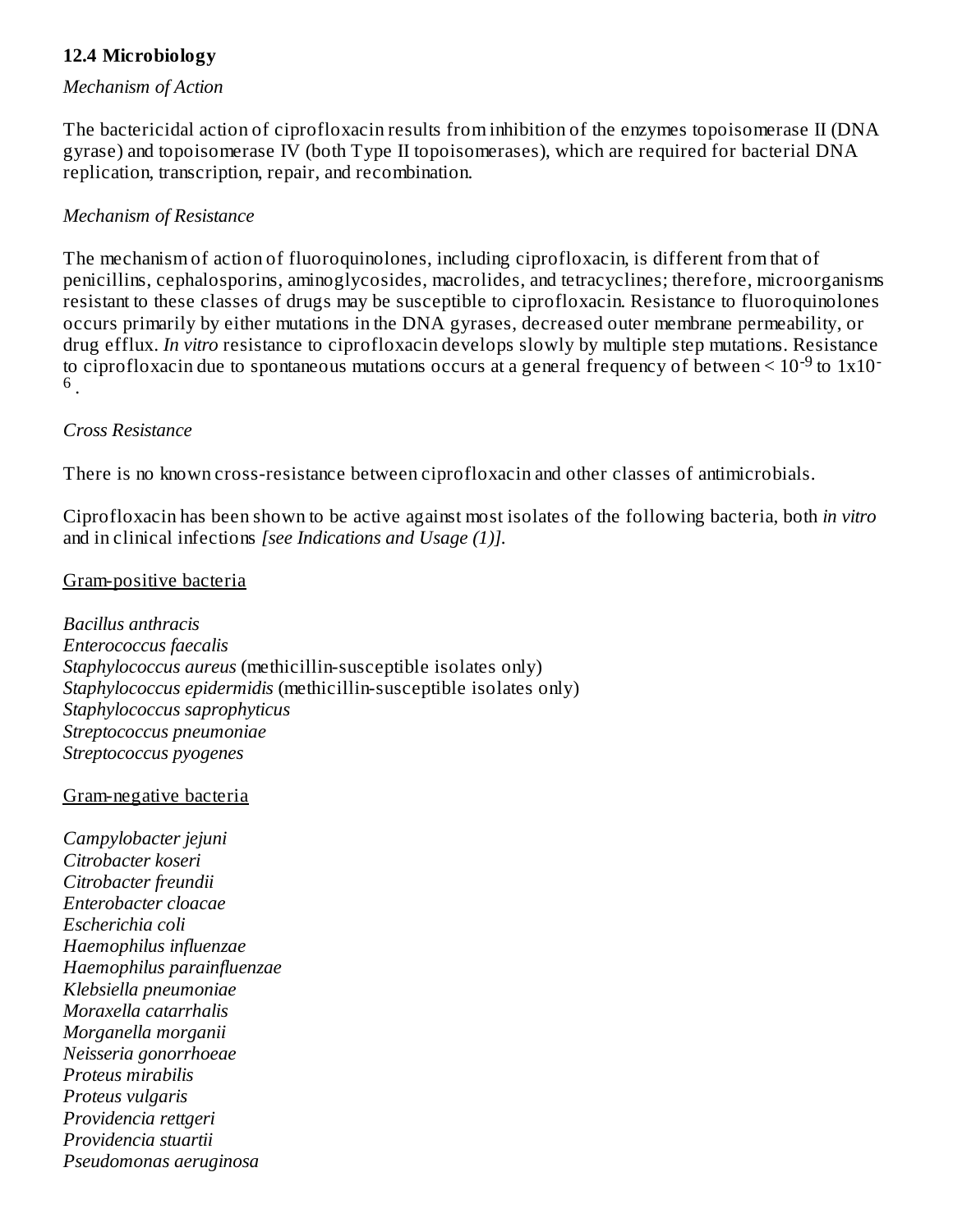*Salmonella typhi Serratia marcescens Shigella boydii Shigella dysenteriae Shigella flexneri Shigella sonnei Yersinia pestis*

The following *in vitro* data are available, but their clinical significance is unknown. At least 90 percent of the following bacteria exhibit an *in vitro* minimum inhibitory concentration (MIC) less than or equal to the susceptible breakpoint for ciprofloxacin (≤1 mcg/mL). However, the efficacy of ciprofloxacin in treating clinical infections due to these bacteria has not been established in adequate and wellcontrolled clinical trials.

#### Gram-positive bacteria

*Staphylococcus haemolyticus* (methicillin-susceptible isolates only) *Staphylococcus hominis* (methicillin-susceptible isolates only)

#### Gram-negative bacteria

*Acinetobacter lwoffi Aeromonas hydrophila Edwardsiella tarda Enterobacter aerogenes Klebsiella oxytoca Legionella pneumophila Pasteurella multocida Salmonella enteritidis Vibrio cholerae Vibrio parahaemolyticus Vibrio vulnificus Yersinia enterocolitica*

#### **Sus ceptibility Test Methods**

When available, the clinical microbiology laboratory should provide the results of *in vitro* susceptibility test results for antimicrobial drug products used in resident hospitals to the physician as periodic reports that describe the susceptibility profile of nosocomial and community-acquired pathogens. These reports should aid the physician in selecting an antibacterial drug product for treatment.

#### *Dilution Techniques*

Quantitative methods are used to determine antimicrobial minimum inhibitory concentrations (MICs). These MICs provide estimates of the susceptibility of bacteria to antimicrobial compounds. The MICs should be determined using a standardized test method (broth and/or agar).<sup>5,6,7</sup> The MIC values should be interpreted according to criteria provided in Table 12.

#### *Diffusion Techniques*

Quantitative methods that require measurement of zone diameters can also provide reproducible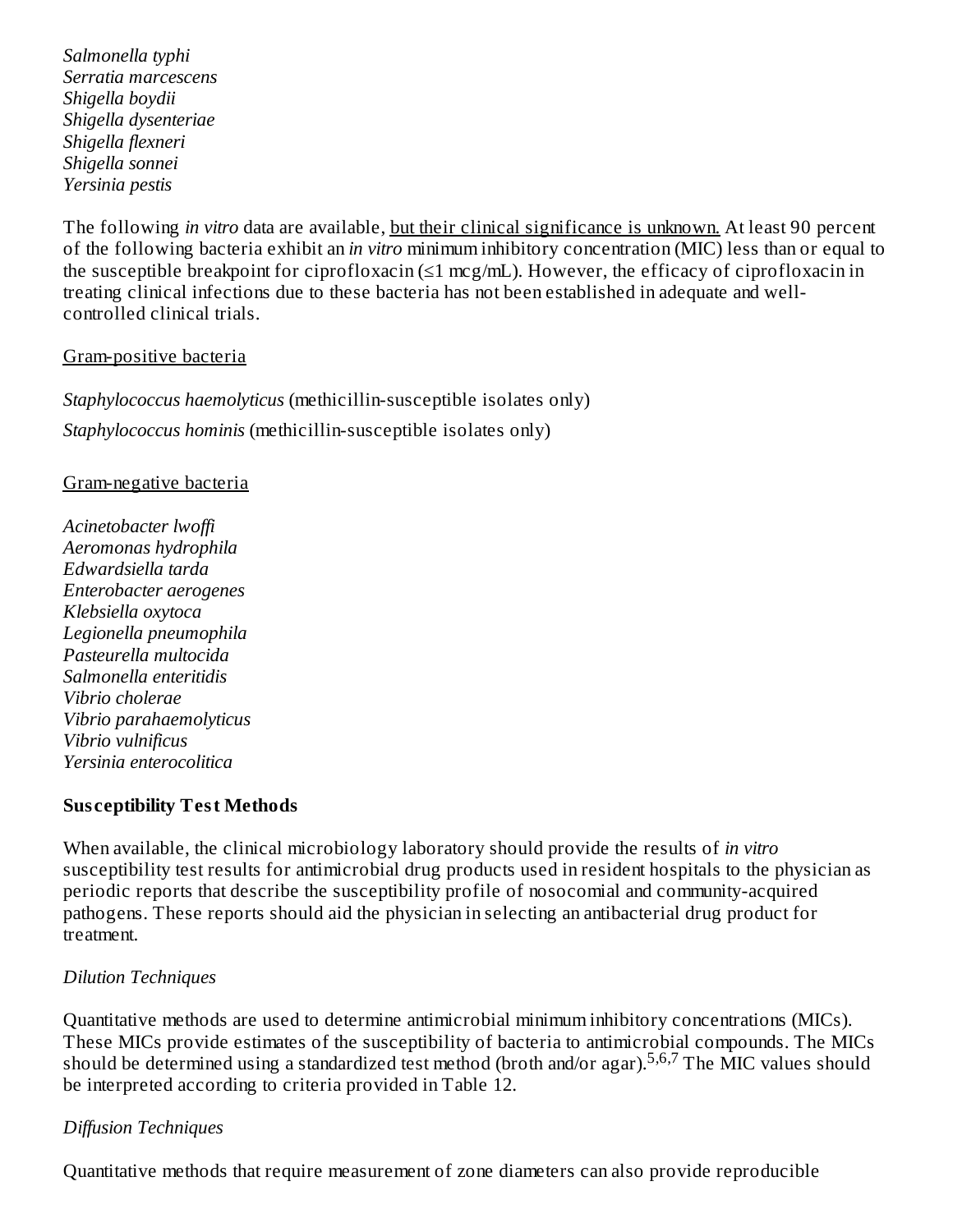estimates of the susceptibility of bacteria to antimicrobial compounds. The zone size provides an estimate of the susceptibility of bacteria to antimicrobial compounds. The zone size should be determined using a standardized test method.  $6,7,8$  This procedure uses paper disks impregnated with 5 mcg ciprofloxacin to test the susceptibility of bacteria to ciprofloxacin. The disc diffusion interpretive criteria are provided in Table 12.

|                                                 |             | $MIC$ (mcg/mL)  |                          |           | <b>Zone Diameter (mm)</b> |           |
|-------------------------------------------------|-------------|-----------------|--------------------------|-----------|---------------------------|-----------|
| <b>Bacteria</b>                                 | S           |                 | $\bf R$                  | S         |                           | $\bf R$   |
| Enterobacteriaceae                              | $\leq 1$    | $\overline{2}$  | $\geq 4$                 | $\geq$ 21 | 16 to 20                  | $\leq15$  |
| Enterococcus faecalis                           | $\leq1$     | 2               | ≥4                       | $\geq$ 21 | 16 to 20                  | $\leq 15$ |
| Staphylococcus aureus                           | $\leq1$     | $\overline{2}$  | $\geq$ 4                 | $\geq$ 21 | 16 to 20                  | $\leq 15$ |
| Staphylococcus epidermidis                      | $\leq1$     | $\overline{2}$  | $\geq$ 4                 | $\geq$ 21 | 16 to 20                  | $\leq 15$ |
| Staphylococcus saprophyticus                    | $\leq 1$    | $\overline{2}$  | $\geq 4$                 | $\geq$ 21 | 16 to 20                  | $\leq15$  |
| Pseudomonas aeruginosa                          | $\leq 1$    | $\overline{2}$  | $\geq 4$                 | $\geq$ 21 | 16 to 20                  | $\leq 15$ |
| Haemophilus influenzae $^1$                     | $\leq1$     |                 | $\blacksquare$           | $\geq$ 21 |                           |           |
| Haemophilus parainfluenzae $^1$                 | $\leq1$     |                 | $\overline{\phantom{0}}$ | $\geq$ 21 |                           |           |
| Salmonella typhi                                | $≤0.06$     | $0.12$ to $0.5$ | $\geq1$                  | $\geq 31$ | 21 to 30                  | $\leq$ 20 |
| Streptococcus pneumoniae                        | $\leq1$     |                 | $\geq 4$                 | $\geq$ 21 | 16 to 20                  | $\leq15$  |
| Streptococcus pyogenes                          | $\leq1$     |                 | $\geq 4$                 | $\geq$ 21 | 16 to 20                  | $\leq 15$ |
| Neisseria gonorrhoeae $^2$                      | $≤0.06$     | $0.12$ to $0.5$ | $\geq$ 1                 | $\geq 41$ | 28 to 40                  | $\leq$ 27 |
| Bacillus anthracis <sup>1</sup>                 | $≤0.25$     |                 | ۰                        |           |                           |           |
| Yersinia pestis <sup>1</sup>                    | $\leq 0.25$ |                 | ۰                        |           |                           |           |
| S=Susceptible, I=Intermediate, and R=Resistant. |             |                 |                          |           |                           |           |

**Table 12: Sus ceptibility Test Interpretive Criteria for Ciprofloxacin**

The current absence of data on resistant isolates precludes defining any results other than "Susceptible." If isolates yield MIC results other than susceptible, they should be submitted to a reference laboratory for further testing. 1.

MIC is determined by the agar dilution method 2.

A report of "Susceptible" indicates that the antimicrobial is likely to inhibit growth of the pathogen if the antimicrobial compound reaches the concentrations at the site of infection necessary to inhibit growth of the pathogen. A report of "Intermediate" indicates that the result should be considered equivocal, and, if the microorganism is not fully susceptible to alternative, clinically feasible drugs, the test should be repeated. This category implies possible clinical applicability in body sites where the drug is physiologically concentrated or in situations where high dosage of drug can be used. This category also provides a buffer zone that prevents small uncontrolled technical factors from causing major discrepancies in interpretation. A report of "Resistant" indicates that the antimicrobial is not likely to inhibit growth of the pathogen if the antimicrobial compound reaches the concentrations usually achievable at the infection site; other therapy should be selected.

#### *Quality Control*

Standardized susceptibility test procedures require the use of laboratory controls to monitor the accuracy and precision of supplies and reagents used in the assay, and the techniques of the individuals performing the test.<sup>5,6,7,8</sup> Standard ciprofloxacin powder should provide the following range of MIC values noted in Table 13. For the diffusion technique using the ciprofloxacin 5 mcg disk the criteria in Table 13 should be achieved.

#### **Table 13: Acceptable Quality Control Ranges for Ciprofloxacin**

| Bacteria | $MIC$ range (mcg/mL) | <b>Zone Diameter (mm)</b> |
|----------|----------------------|---------------------------|
|          |                      |                           |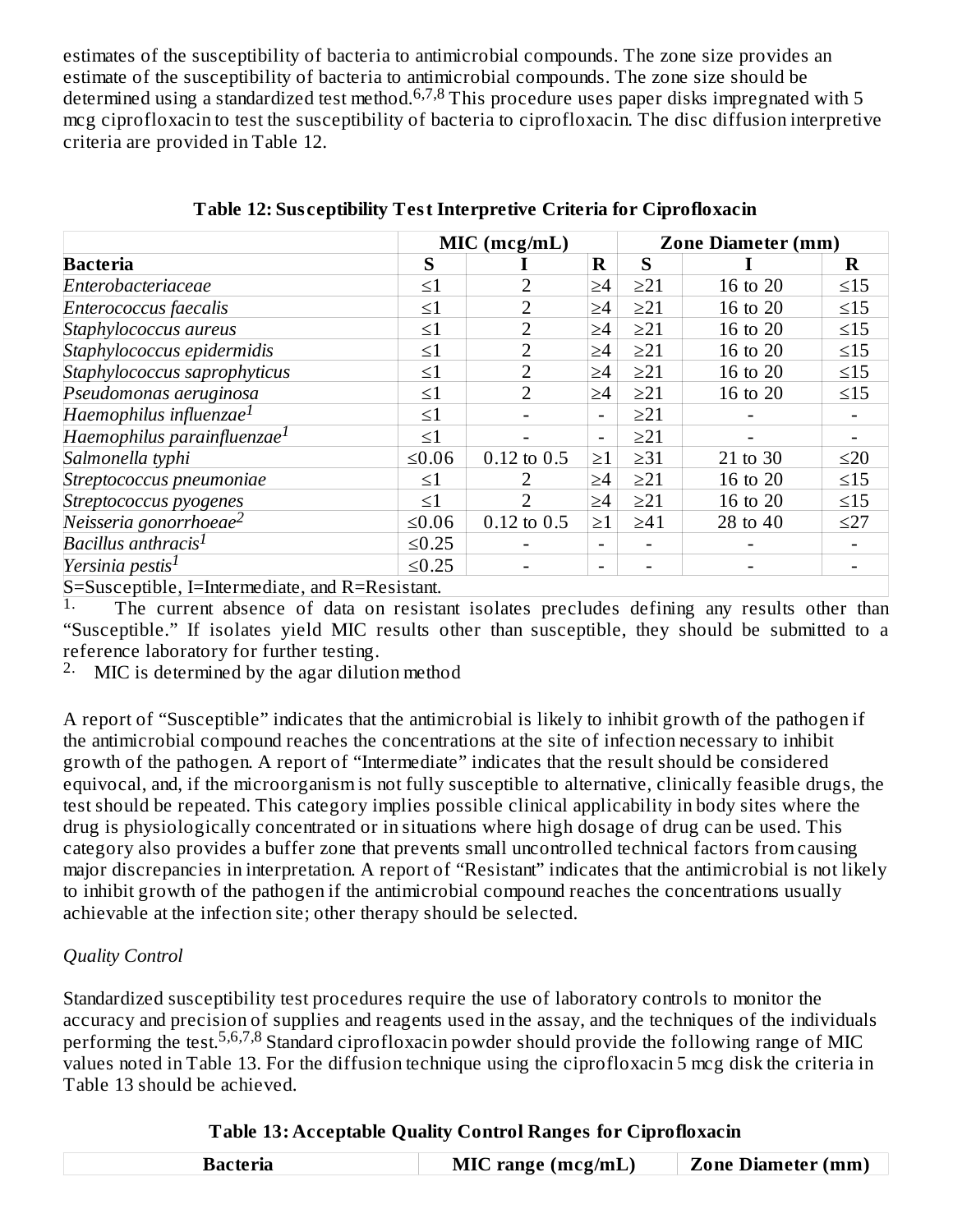| Enterococcus faecalis ATCC 29212              | $0.25 \text{ to } 2$          |          |
|-----------------------------------------------|-------------------------------|----------|
| Escherichia coli ATCC 25922                   | 0.004 to 0.015                | 30 to 40 |
| Haemophilus influenzae ATCC 49247             | $0.004$ to $0.03$             | 34 to 42 |
| Pseudomonas aeruginosa ATCC 27853             | $0.25 \text{ to } 1$          | 25 to 33 |
| Staphylococcus aureus ATCC 29213              | $0.12$ to $0.5$               |          |
| Staphylococcus aureus ATCC 25923              |                               | 22 to 30 |
| Neisseria gonorrhoeae ATCC 49226 <sup>1</sup> | 0.001 to 0.008                | 48 to 58 |
| Campylobacter jejuni ATCC 33560               | 0.06 to 0.25 and 0.03 to 0.12 |          |

<sup>1</sup>MIC is determined by the agar dilution method

### **13 NONCLINICAL TOXICOLOGY**

### **13.1 Carcinogenesis, Mutagenesis, Impairment of Fertility**

Eight *in vitro* mutagenicity tests have been conducted with ciprofloxacin, and the test results are listed below:

- Salmonella/Microsome Test (Negative)
- *E. coli* DNA Repair Assay (Negative)
- Mouse Lymphoma Cell Forward Mutation Assay (Positive)
- Chinese Hamster  $V_{79}$  Cell HGPRT Test (Negative)
- Syrian Hamster Embryo Cell Transformation Assay (Negative)
- *Saccharomyces cerevisiae* Point Mutation Assay (Negative)
- *Saccharomyces cerevisiae* Mitotic Crossover and Gene Conversion Assay (Negative)
- Rat Hepatocyte DNA Repair Assay (Positive)
- Thus, 2 of the 8 tests were positive, but results of the following 3 *in vivo* test systems gave negative results:
- Rat Hepatocyte DNA Repair Assay
- Micronucleus Test (Mice)
- Dominant Lethal Test (Mice)

Long-term carcinogenicity studies in rats and mice resulted in no carcinogenic or tumorigenic effects due to ciprofloxacin at daily oral dose levels up to 250 mg/kg and 750 mg/kg to rats and mice, respectively (approximately 1.7- and 2.5- times the highest recommended therapeutic dose based upon body surface area, respectively).

Results from photo co-carcinogenicity testing indicate that ciprofloxacin does not reduce the time to appearance of UV-induced skin tumors as compared to vehicle control. Hairless (Skh-1) mice were exposed to UVA light for 3.5 hours five times every two weeks for up to 78 weeks while concurrently being administered ciprofloxacin. The time to development of the first skin tumors was 50 weeks in mice treated concomitantly with UVA and ciprofloxacin (mouse dose approximately equal to maximum recommended human dose based upon body surface area), as opposed to 34 weeks when animals were treated with both UVA and vehicle. The times to development of skin tumors ranged from 16 weeks to 32 weeks in mice treated concomitantly with UVA and other quinolones. $9$ 

In this model, mice treated with ciprofloxacin alone did not develop skin or systemic tumors. There are no data from similar models using pigmented mice and/or fully haired mice. The clinical significance of these findings to humans is unknown.

Fertility studies performed in rats at oral doses of ciprofloxacin up to 100 mg/kg (approximately 0.7 times the highest recommended therapeutic dose based upon body surface area) revealed no evidence of impairment.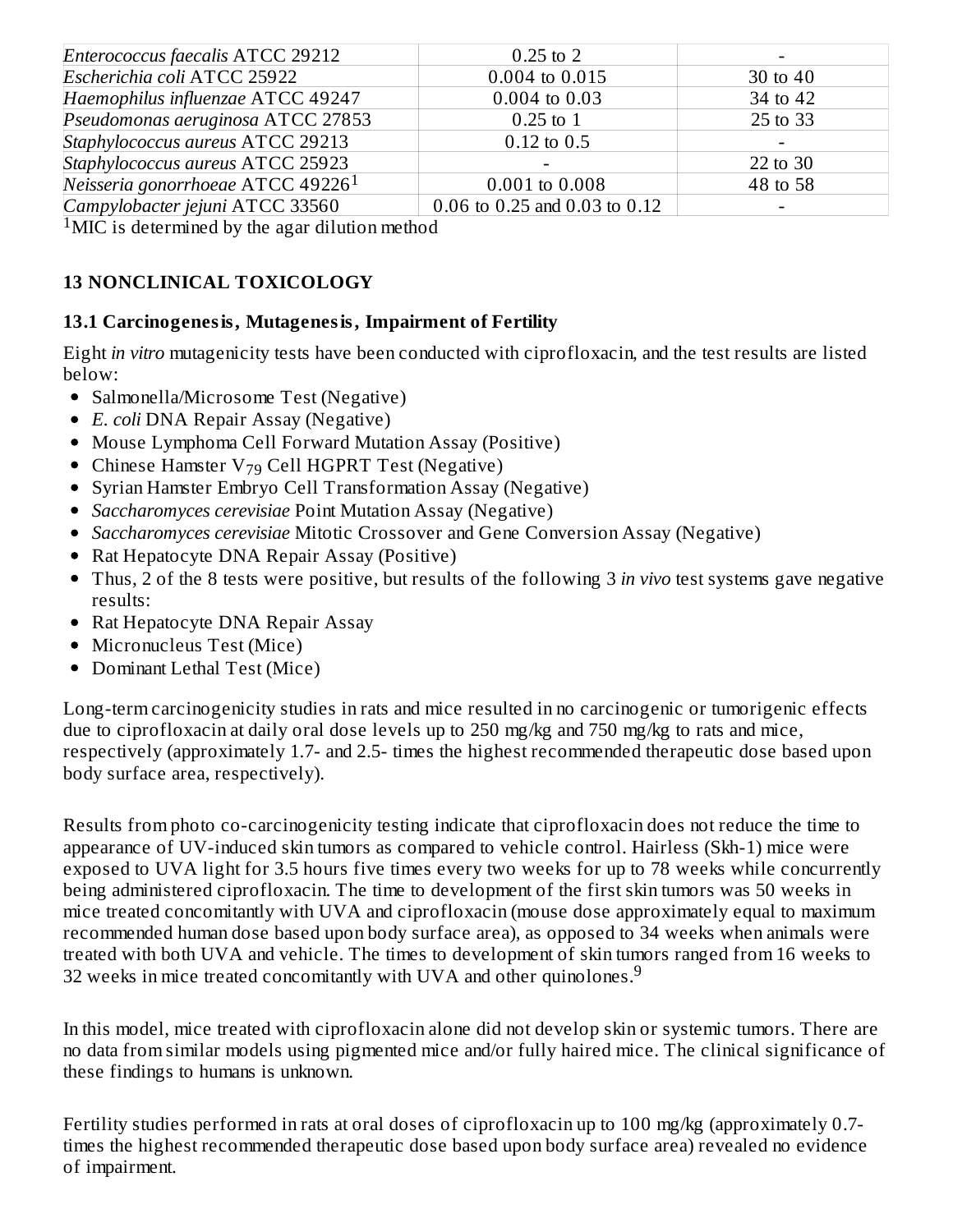### **13.2 Animal Toxicology and/or Pharmacology**

Ciprofloxacin and other quinolones have been shown to cause arthropathy in immature animals of most species tested *[see Warnings and Precautions (5.11)]*. Damage of weight bearing joints was observed in juvenile dogs and rats. In young beagles, 100 mg/kg ciprofloxacin, given daily for 4 weeks, caused degenerative articular changes of the knee joint. At 30 mg/kg, the effect on the joint was minimal. In a subsequent study in young beagle dogs, oral ciprofloxacin doses of 30 mg/kg and 90 mg/kg ciprofloxacin (approximately 1.3-times and 3.5-times the pediatric dose based upon comparative plasma AUCs) given daily for 2 weeks caused articular changes which were still observed by histopathology after a treatment-free period of 5 months. At 10 mg/kg (approximately 0.6-times the pediatric dose based upon comparative plasma AUCs), no effects on joints were observed. This dose was also not associated with arthrotoxicity after an additional treatment-free period of 5 months. In another study, removal of weight bearing from the joint reduced the lesions but did not totally prevent them.

Crystalluria, sometimes associated with secondary nephropathy, occurs in laboratory animals dosed with ciprofloxacin. This is primarily related to the reduced solubility of ciprofloxacin under alkaline conditions, which predominate in the urine of test animals; in man, crystalluria is rare since human urine is typically acidic. In rhesus monkeys, crystalluria without nephropathy was noted after single oral doses as low as 5 mg/kg. (approximately 0.07-times the highest recommended therapeutic dose based upon body surface area). After 6 months of intravenous dosing at 10 mg/kg/day, no nephropathological changes were noted; however, nephropathy was observed after dosing at 20 mg/kg/day for the same duration (approximately 0.2-times the highest recommended therapeutic dose based upon body surface area).

In dogs, ciprofloxacin at 3 mg/kg and 10 mg/kg by rapid intravenous injection (15 sec.) produces pronounced hypotensive effects. These effects are considered to be related to histamine release, since they are partially antagonized by pyrilamine, an antihistamine. In rhesus monkeys, rapid intravenous injection also produces hypotension but the effect in this species is inconsistent and less pronounced.

In mice, concomitant administration of nonsteroidal anti-inflammatory drugs such as phenylbutazone and indomethacin with quinolones has been reported to enhance the CNS stimulatory effect of quinolones.

Ocular toxicity seen with some related drugs has not been observed in ciprofloxacin-treated animals.

## **14 CLINICAL STUDIES**

### **14.1 Complicated Urinary Tract Infection and Pyelonephritis-Efficacy in Pediatric Patients**

Ciprofloxacin administered intravenously and/or orally was compared to a cephalosporin for treatment of cUTI and pyelonephritis in pediatric patients 1 to 17 years of age (mean age of  $6 \pm 4$  years). The trial was conducted in the U.S., Canada, Argentina, Peru, Costa Rica, Mexico, South Africa, and Germany. The duration of therapy was 10 to 21 days (mean duration of treatment was 11 days with a range of 1 to 88 days). The primary objective of the study was to assess musculoskeletal and neurological safety.

Patients were evaluated for clinical success and bacteriological eradication of the baseline organism(s) with no new infection or superinfection at 5 to 9 days post-therapy (Test of Cure or TOC). The Per Protocol population had a causative organism(s) with protocol specified colony count(s) at baseline, no protocol violation, and no premature discontinuation or loss to follow-up (among other criteria).

The clinical success and bacteriologic eradication rates in the Per Protocol population were similar between ciprofloxacin and the comparator group as shown below.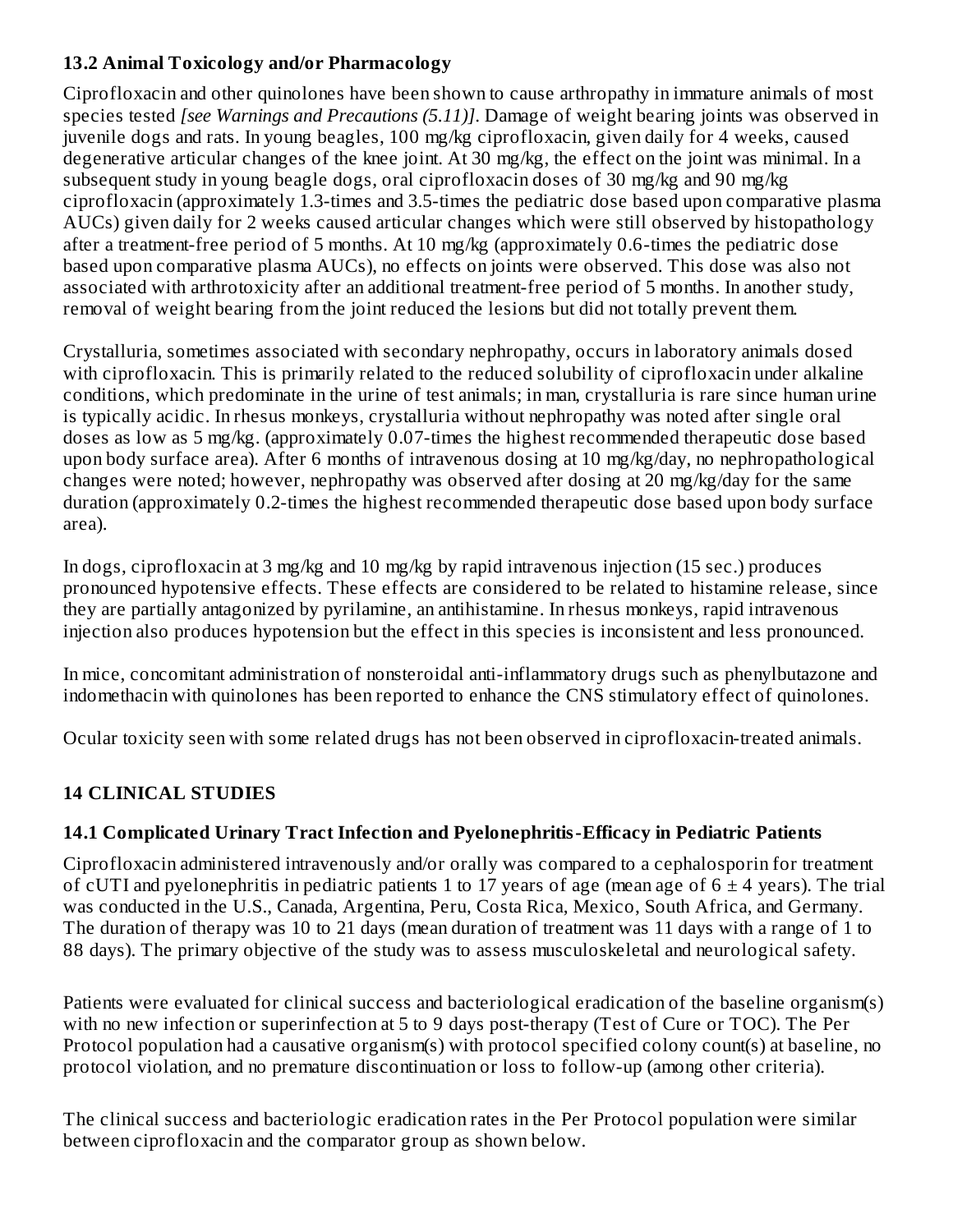### **Table 14: Clinical Success and Bacteriologic Eradication at Test of Cure (5 to 9 Days Post-Therapy)**

|                                                                         | Ciprofloxacin   Comparator |                             |  |
|-------------------------------------------------------------------------|----------------------------|-----------------------------|--|
| Randomized Patients                                                     | 337                        | 352                         |  |
| Per Protocol Patients                                                   | 211                        | 231                         |  |
| Clinical Response at 5 to 9 Days Post-Treatment                         | 95.7%                      | 92.6%                       |  |
|                                                                         | (202/211)                  | (214/231)                   |  |
|                                                                         | 95% CI [-1.3%, 7.3%]       |                             |  |
| Bacteriologic Eradication by Patient at 5 to 9 Days                     | 84.4%                      | 78.3%                       |  |
| Post-Treatment <sup>1</sup>                                             | (178/211)                  | (181/231)                   |  |
|                                                                         | 95% CI [-1.3%, 13.1%]      |                             |  |
| Bacteriologic Eradication of the Baseline Pathogen at 5 to 9 Days Post- |                            |                             |  |
| $T$ reatment $1$                                                        |                            |                             |  |
| Escherichia coli                                                        |                            | 156/178 (88%) 161/179 (90%) |  |

<sup>1.</sup> Patients with baseline pathogen(s) eradicated and no new infections or superinfections/total number of patients. There were 5.5% (6/211) ciprofloxacin and 9.5% (22/231) comparator patients with superinfections or new infections.

### **14.2 Inhalational Anthrax in Adults and Pediatrics**

The mean serum concentrations of ciprofloxacin associated with a statistically significant improvement in survival in the rhesus monkey model of inhalational anthrax are reached or exceeded in adult and pediatric patients receiving oral and intravenous regimens. Ciprofloxacin pharmacokinetics have been evaluated in various human populations. The mean peak serum concentration achieved at steady-state in human adults receiving 500 mg orally every 12 hours is 2.97 mcg/mL, and 4.56 mcg/mL following 400 mg intravenously every 12 hours. The mean trough serum concentration at steady-state for both of these regimens is 0.2 mcg/mL. In a study of 10 pediatric patients between 6 and 16 years of age, the mean peak plasma concentration achieved is 8.3 mcg/mL and trough concentrations range from 0.09 mcg/mL to 0.26 mcg/mL, following two 30-minute intravenous infusions of 10 mg/kg administered 12 hours apart. After the second intravenous infusion patients switched to 15 mg/kg orally every 12 hours achieve a mean peak concentration of 3.6 mcg/mL after the initial oral dose. Long-term safety data, including effects on cartilage, following the administration of ciprofloxacin to pediatric patients are limited. Ciprofloxacin serum concentrations achieved in humans serve as a surrogate endpoint reasonably likely to predict clinical benefit and provide the basis for this indication.<sup>1</sup>

A placebo-controlled animal study in rhesus monkeys exposed to an inhaled mean dose of  $11$   $LD_{50}$  (~5.5  $\rm x$   $\rm 10^5$  spores (range 5 to 30 LD<sub>50</sub>) of *B. anthracis* was conducted. The minimal inhibitory concentration (MIC) of ciprofloxacin for the anthrax strain used in this study was 0.08 mcg/mL. In the animals studied, mean serum concentrations of ciprofloxacin achieved at expected  $\rm T_{max}$  (1 hour post-dose) following oral dosing to steady-state ranged from 0.98 mcg/mL to 1.69 mcg/mL. Mean steady-state trough concentrations at 12 hours post-dose ranged from 0.12 mcg/mL to 0.19 mcg/mL.<sup>10</sup> Mortality due to anthrax for animals that received a 30-day regimen of oral ciprofloxacin beginning 24 hours postexposure was significantly lower (1/9), compared to the placebo group (9/10)  $[p= 0.001]$ . The one ciprofloxacin-treated animal that died of anthrax did so following the 30-day drug administration period. 11

More than 9300 persons were recommended to complete a minimum of 60 days of antibacterial prophylaxis against possible inhalational exposure to *B. anthracis* during 2001. Ciprofloxacin was recommended to most of those individuals for all or part of the prophylaxis regimen. Some persons were also given anthrax vaccine or were switched to alternative antibacterial drugs. No one who received ciprofloxacin or other therapies as prophylactic treatment subsequently developed inhalational anthrax. The number of persons who received ciprofloxacin as all or part of their post-exposure prophylaxis regimen is unknown.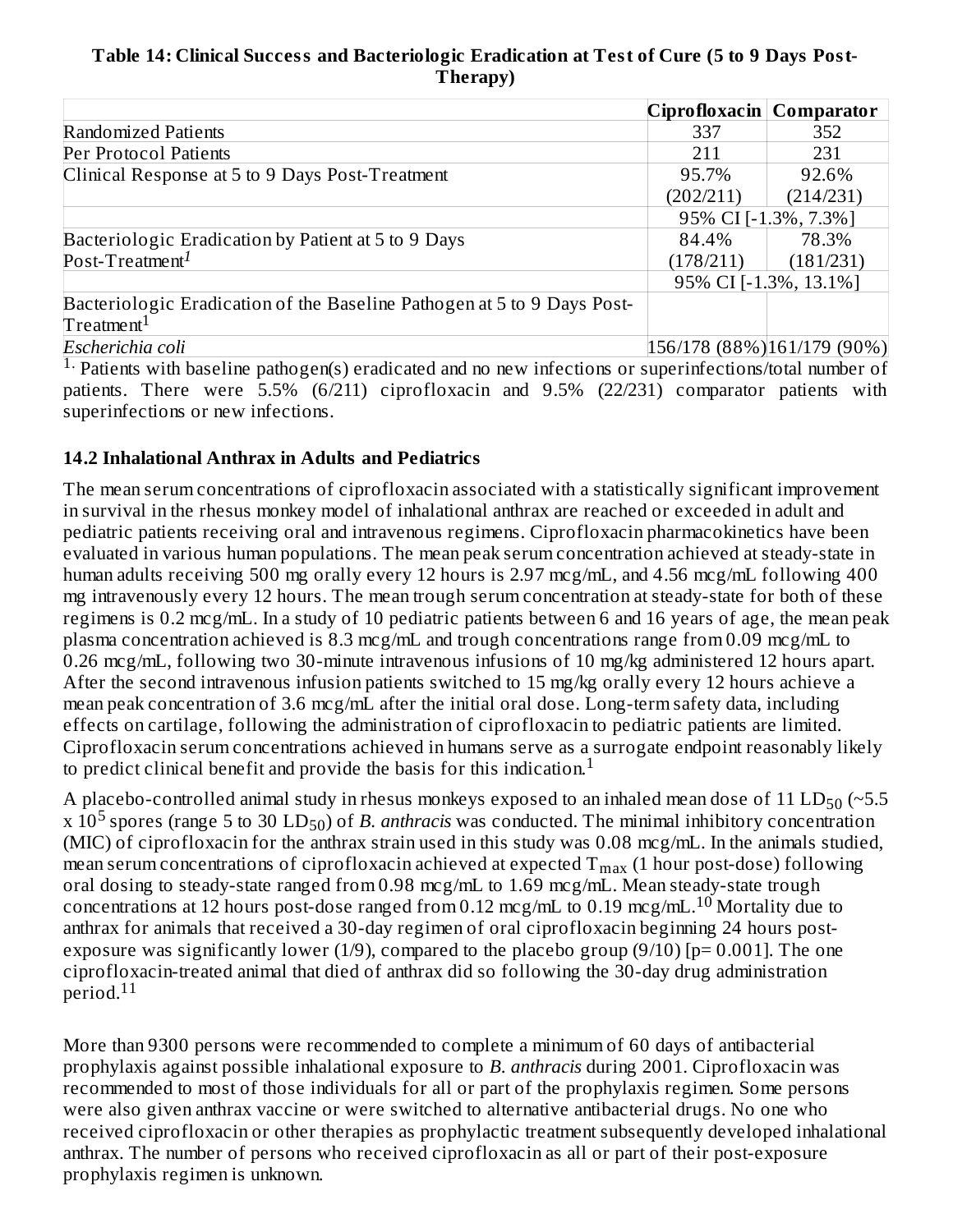### **14.3 Plague**

A placebo-controlled animal study in African green monkeys exposed to an inhaled mean dose of 110 LD<sub>50</sub> (range 92 to 127 LD<sub>50</sub>) of *Yersinia pestis* (CO92 strain) was conducted. The minimal inhibitory concentration (MIC) of ciprofloxacin for the *Y. pestis* strain used in this study was 0.015 mcg/mL. Mean peak serum concentrations of ciprofloxacin achieved at the end of a single 60 minute infusion were 3.49 mcg/mL  $\pm$  0.55 mcg/mL, 3.91 mcg/mL  $\pm$  0.58 mcg/mL and 4.03 mcg/mL  $\pm$  1.22 mcg/mL on Day 2, Day 6 and Day 10 of treatment in African green monkeys, respectively All trough concentrations (Day 2, Day 6 and Day 10) were <0.5 mcg/mL. Animals were randomized to receive either a 10-day regimen of intravenous ciprofloxacin 15 mg/kg, or placebo beginning when animals were found to be febrile (a body temperature greater than 1.5°C over baseline for two hours), or at 76 hours post-challenge, whichever occurred sooner. Mortality in the ciprofloxacin group was significantly lower (1/10) compared to the placebo group (2/2) [difference: -90%, 95% exact confidence interval: -99.8% to - 5.8%]. The one ciprofloxacin-treated animal that died did not receive the proposed dose of ciprofloxacin due to a failure of the administration catheter. Circulating ciprofloxacin concentration was below 0.5 mcg/mL at all timepoints tested in this animal. It became culture negative on Day 2 of treatment, but had a resurgence of low grade bacteremia on Day 6 after treatment initiation. Terminal blood culture in this animal was negative. $12$ 

### **15 REFERENCES**

1. 21 CFR 314.510 (Subpart H–Accelerated Approval of New Drugs for Life-Threatening Illnesses).

2. Friedman J, Polifka J. Teratogenic effects of drugs: a resource for clinicians (TERIS). Baltimore, Maryland: Johns Hopkins University Press, 2000:149-195.

3. Loebstein R, Addis A, Ho E, et al. Pregnancy outcome following gestational exposure to fluoroquinolones: a multicenter prospective controlled study. Antimicrob Agents Chemother. 1998;42(6):1336-1339.

4. Schaefer C, Amoura-Elefant E, Vial T, et al. Pregnancy outcome after prenatal quinolone exposure. Evaluation of a case registry of the European network of teratology information services (ENTIS). Eur J Obstet Gynecol Reprod Biol. 1996;69:83-89.

5. Clinical and Laboratory Standards Institute (CLSI). *Methods for Dilution Antimicrobial Susceptibility Tests for Bacteria That Grow Aerobically*; *Approved Standard–9 Edition*. CLSI Document M7-A9 [2012]. *th* Clinical and Laboratory Standards Institute, 950 West Valley Rd., Suite 2500, Wayne, PA. 19087-1898.

6. Clinical and Laboratory Standards Institute (CLSI). *Performance Standards for Antimicrobial* Susceptibility Testing; 24<sup>th</sup> Informational Supplement. CLSI Document M100 S24 [2014]. Clinical and Laboratory Standards Institute, 950 West Valley Rd., Suite 2500, Wayne, PA. 19087-1898.

7. Clinical and Laboratory Standards Institute (CLSI). *Methods for Antimicrobial Dilution and Disk Susceptibility Testing of Infrequently Isolated or Fastidious Bacteria; Approved Guideline–2 Edition*. CLSI *nd* Document M45-A2 [2010]. Clinical and Laboratory Standards Institute, 950 West Valley Rd., Suite 2500, Wayne, PA. 19087-1898.

8. Clinical and Laboratory Standards Institute (CLSI), *Performance Standards for Antimicrobial Disk Susceptibility Tests; Approved Standard–11 Edition*. CLSI Document M2-A11[2012]. Clinical and *th*Laboratory Standards Institute, 950 West Valley Rd., Suite 2500, Wayne, PA. 19087-1898.

9. CReport presented at the FDA's Anti-Infective Drug and Dermatological Drug Product's Advisory Committee meeting, March 31, 1993, Silver Spring, MD. Report available from FDA, CDER, Advisors and Consultants Staff, HFD-21, 1901 Chapman Avenue, Room 200, Rockville, MD 20852, USA.

10. Kelly DJ, et al. Serum concentrations of penicillin, doxycycline, and ciprofloxacin during prolonged therapy in rhesus monkeys. J Infect Dis 1992; 166:1184-7.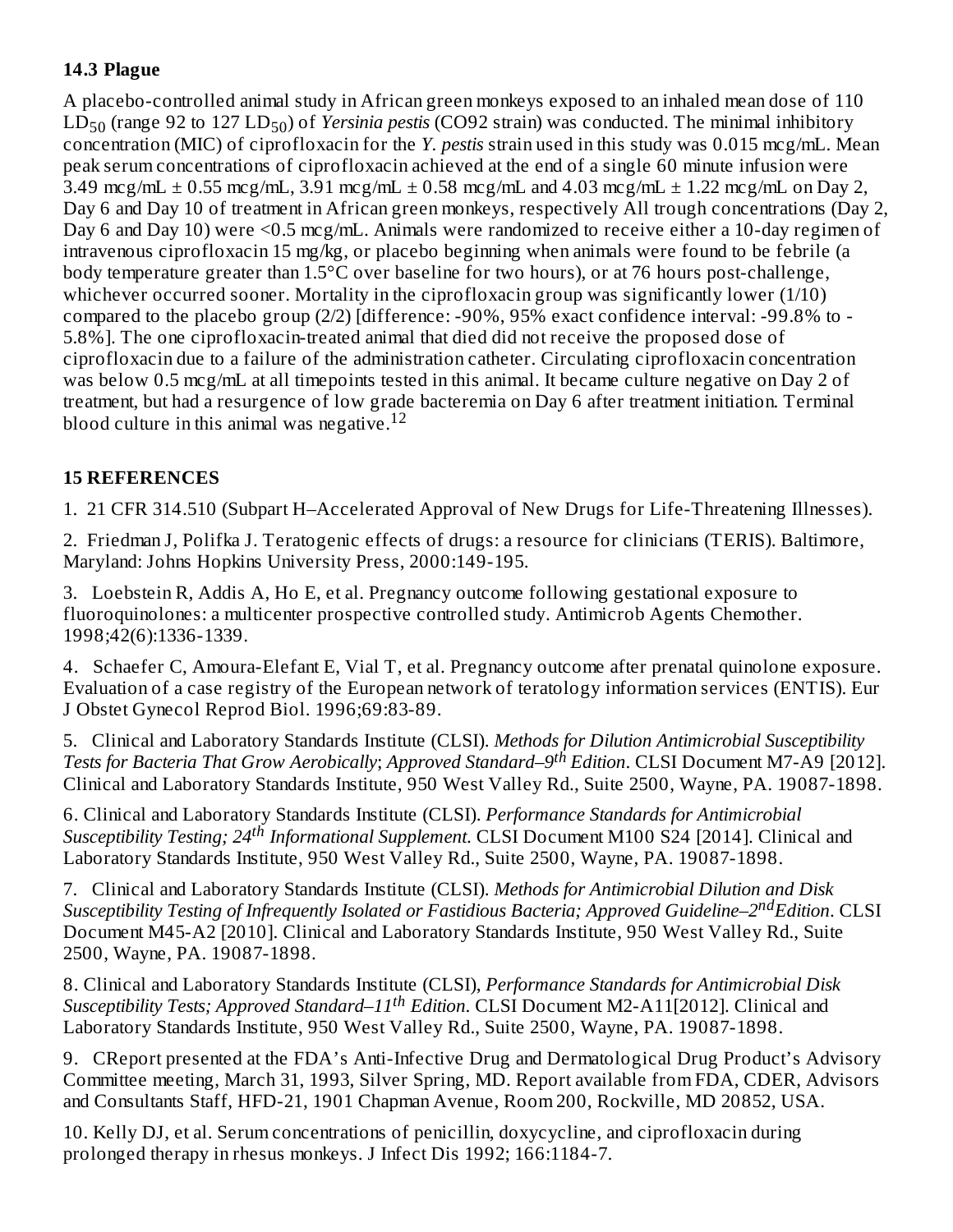11. Friedlander AM, et al. Postexposure prophylaxis against experimental inhalational anthrax. J Infect Dis 1993; 167:1239-42.

12. Anti-infective Drugs Advisory Committee Meeting, April 3, 2012 - The efficacy of ciprofloxacin for treatment of Pneumonic Plague.

#### **16 HOW SUPPLIED/STORAGE AND HANDLING**

**Ciprofloxacin Tablets USP, 100 mg are white, oval shaped film-coated tablets deboss ed with"R"** on one side and "125" on other side and supplied in a cystitis pack containing 6 tablets foruse **only in female patients with acute uncomplicated cystitis.**

Cystitis package of 6 NDC 55111-125-06

Ciprofloxacin Tablets USP, 250 mg are white, oval shaped film-coated tablets debossed with "R" on one side and "126" on other side and are supplied in bottles of 50, 100, 500 and unit dose packages of 10 x 10.

| Bottles of 50                       | NDC 55111-126-50 |
|-------------------------------------|------------------|
| Bottles of 100                      | NDC 55111-126-01 |
| Bottles of 500                      | NDC 55111-126-05 |
| Unit dose package of $10 \times 10$ | NDC 55111-126-78 |

Ciprofloxacin Tablets USP, 500 mg are white, oval shaped film-coated tablets debossed with "R" on one side and "127" on other side and are supplied in bottles of 50, 100, 500 and unit dose packages of 10 x 10.

| Bottles of 50                | NDC 55111-127-50 |
|------------------------------|------------------|
| Bottles of 100               | NDC 55111-127-01 |
| Bottles of 500               | NDC 55111-127-05 |
| Unit dose package of 10 x 10 | NDC 55111-127-78 |

Ciprofloxacin Tablets USP, 750 mg are white, modified capsule shaped film-coated tabletsdebossed with "R" on one side and "128" on other side and are supplied in bottles of 50, 100,500 and unit dose packages of 10 x 10.

| Bottles of 50                | NDC 55111-128-50 |
|------------------------------|------------------|
| Bottles of 100               | NDC 55111-128-01 |
| Bottles of 500               | NDC 55111-128-05 |
| Unit dose package of 10 x 10 | NDC 55111-128-78 |

Store at 20° to 25°C (68° to 77°F) [see USP Controlled Room Temperature].

#### **17 PATIENT COUNSELING INFORMATION**

Advise the patient to read the *FDA*-approved patient labeling (*Medication Guide*)

#### **Antibacterial Resistance**

Inform patients that antibacterial drugs including ciprofloxacin tablets should only be used to treat bacterial infections. They do not treat viral infections (for example, the common cold). When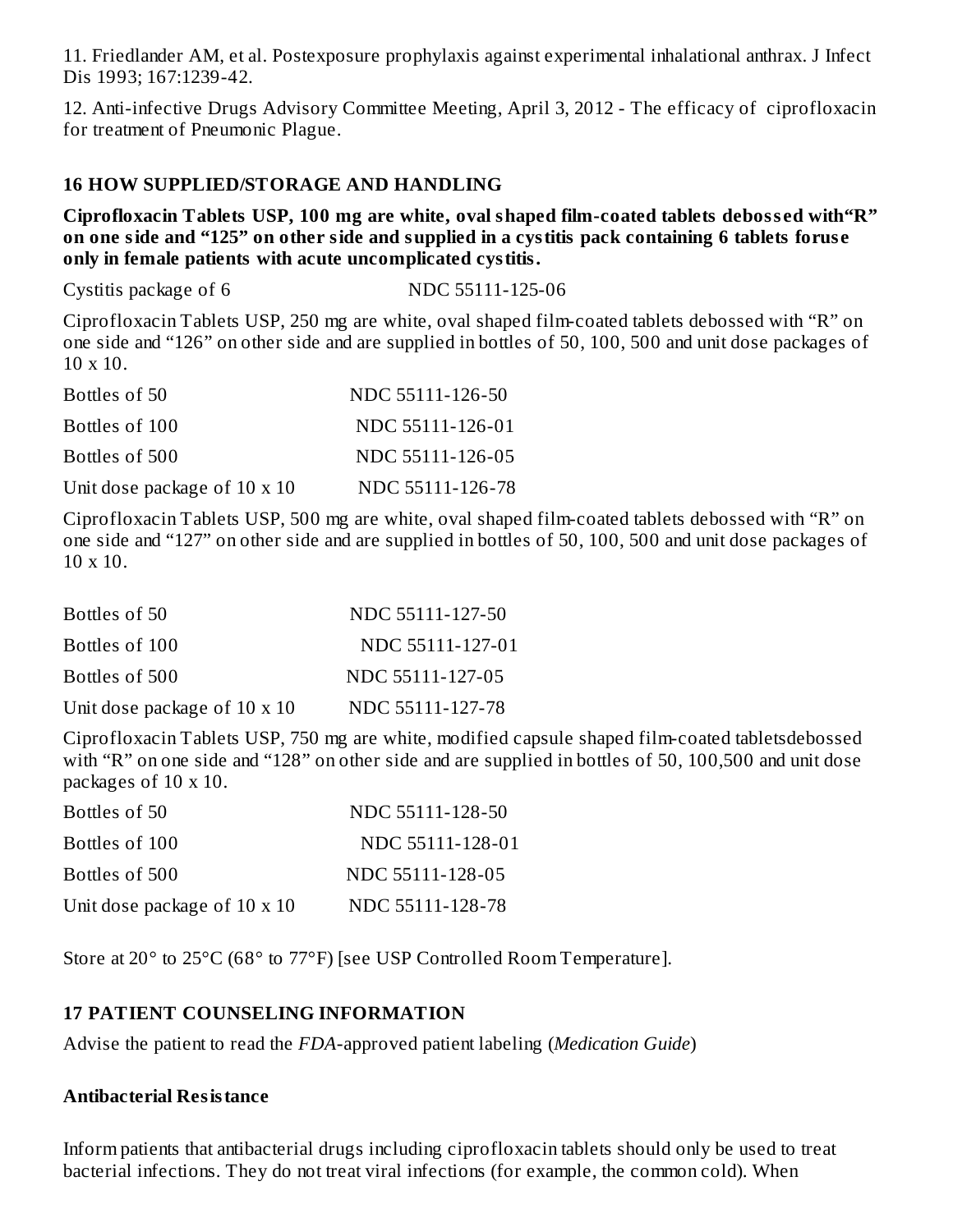ciprofloxacin tablets are prescribed to treat a bacterial infection, patients should be told that although it is common to feel better early in the course of therapy, the medication should be taken exactly as directed. Skipping doses or not completing the full course of therapy may (1) decrease the effectiveness of the immediate treatment and (2) increase the likelihood that bacteria will develop resistance and will not be treatable by ciprofloxacin tablets or other antibacterial drugs in the future.

#### Administration Instructions

### **Administration with Food, Fluids, and Concomitant Medications**

Inform patients that ciprofloxacin may be taken with or without food.

Inform patients to drink fluids liberally while taking ciprofloxacin to avoid formation of highly concentrated urine and crystal formation in the urine.

Inform patients that antacids containing magnesium, or aluminum, as well as sucralfate, metal cations such as iron, and multivitamin preparations with zinc or didanosine should be taken at least two hours before or six hours after ciprofloxacin administration. Ciprofloxacin should not be taken with dairy products (like milk or yogurt) or calcium-fortified juices alone since absorption of ciprofloxacin may be significantly reduced; however, ciprofloxacin may be taken with a meal that contains these products.

### **Serious and Potentially Serious Advers e Reactions**

Inform patients of the following serious adverse reactions that have been associated with ciprofloxacin or other fluoroquinolone use:

- **Tendon Disorders:** Instruct patients to contact their healthcare provider if they experience pain, swelling, or inflammation of a tendon, or weakness or inability to use one of their joints; rest and refrain from exercise; and discontinue ciprofloxacin treatment. The risk of severe tendon disorder with fluoroquinolones is higher in older patients usually over 60 years of age, in patients taking corticosteroid drugs, and in patients with kidney, heart or lung transplants.
- **Exacerbation of Myasthenia Gravis:** Instruct patients to inform their physician of any history of myasthenia gravis. Instruct patients to notify their physician if they experience any symptoms of muscle weakness, including respiratory difficulties.
- **Hypers ensitivity Reactions:** Inform patients that ciprofloxacin can cause hypersensitivity reactions, even following a single dose, and to discontinue the drug at the first sign of a skin rash, hives or other skin reactions, a rapid heartbeat, difficulty in swallowing or breathing, any swelling suggesting angioedema (for example, swelling of the lips, tongue, face, tightness of the throat, hoarseness), or other symptoms of an allergic reaction.
- **Hepatotoxicity:** Inform patients that severe hepatotoxicity (including acute hepatitis and fatal events) has been reported in patients taking ciprofloxacin. Instruct patients to inform their physician if they experience any signs or symptoms of liver injury including: loss of appetite, nausea, vomiting, fever, weakness, tiredness, right upper quadrant tenderness, itching, yellowing of the skin and eyes, light colored bowel movements or dark colored urine.
- **Convulsions:** Inform patients that convulsions have been reported in patients receiving fluoroquinolones, including ciprofloxacin. Instruct patients to notify their physician before taking this drug if they have a history of convulsions.
- **Neurologic Adverse Effects** (for example, dizziness, lightheadedness, increased intracranial pressure)**:** Inform patients that they should know how they react to ciprofloxacin before they operate an automobile or machinery or engage in other activities requiring mental alertness and coordination. Instruct patients to notify their physician if persistent headache with or without blurred vision occurs.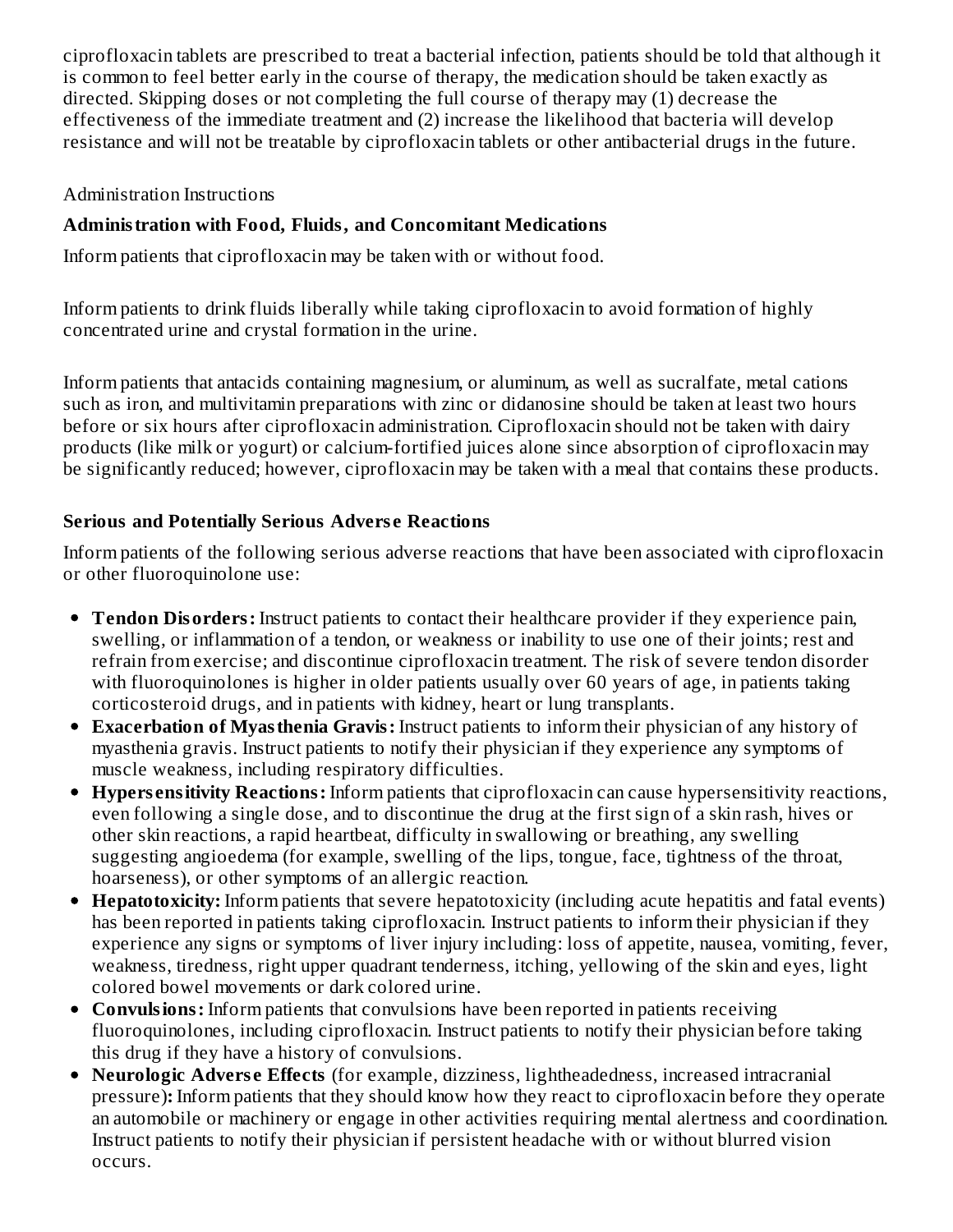- **Diarrhea:** Diarrhea is a common problem caused by antibiotics which usually ends when the antibiotic is discontinued. Sometimes after starting treatment with antibiotics, patients can develop watery and bloody stools (with or without stomach cramps and fever) even as late as two or more months after having taken the last dose of the antibiotic. If this occurs, instruct patients to contact their physician as soon as possible.
- **Peripheral Neuropathies:** Inform patients that peripheral neuropathies have been associated with ciprofloxacin use, symptoms may occur soon after initiation of therapy and may be irreversible. If symptoms of peripheral neuropathy including pain, burning, tingling, numbness and/or weakness develop, immediately discontinue ciprofloxacin and contact their physician.
- **Prolongation of the QT Interval:** Instruct patients to inform their physician of any personal or family history of QT prolongation or proarrhythmic conditions such as hypokalemia, bradycardia, or recent myocardial ischemia; if they are taking any Class IA (quinidine, procainamide), or Class III (amiodarone, sotalol) antiarrhythmic agents. Instruct patients to notify their physician if they have any symptoms of prolongation of the QT interval, including prolonged heart palpitations or a loss of consciousness.
- **Mus culoskeletal Disorders in Pediatric Patients:** Instruct parents to inform their child's physician if the child has a history of joint-related problems before taking this drug. Inform parents of pediatric patients to notify their child's physician of any joint-related problems that occur during or following ciprofloxacin therapy *[see Warnings and Precautions (5.10) and Use in Specific Populations (8.4)].*
- **Tizanidine:** Instruct patients not to use ciprofloxacin if they are already taking tizanidine. Ciprofloxacin increases the effects of tizanidine (Zanaflex<sup>®</sup>).
- **Theophylline:** Inform patients that ciprofloxacin may increase the effects of theophylline. Lifethreatening CNS effects and arrhythmias can occur. Advise the patients to immediately seek medical help if they experience seizures, palpitations, or difficulty breathing.
- **Caffeine:** Inform patients that ciprofloxacin may increase the effects of caffeine. There is a possibility of caffeine accumulation when products containing caffeine are consumed while taking quinolones.
- **Photos ensitivity/Phototoxicity:** Inform patients that photosensitivity/phototoxicity has been reported in patients receiving fluoroquinolones. Inform patients to minimize or avoid exposure to natural or artificial sunlight (tanning beds or UVA/B treatment) while taking quinolones. If patients need to be outdoors while using quinolones, instruct them to wear loose-fitting clothes that protect skin from sun exposure and discuss other sun protection measures with their physician. If a sunburnlike reaction or skin eruption occurs, instruct patients to contact their physician.

### **Drug Interactions Oral Antidiabetic Agents**

Inform patients that hypoglycemia has been reported when ciprofloxacin and oral antidiabetic agents were co-administered; if low blood sugar occurs with ciprofloxacin, instruct them to consult their physician and that their antibacterial medicine may need to be changed.

### **Anthrax and Plague Studies**

Inform patients given ciprofloxacin for these conditions that efficacy studies could not be conducted in humans for feasibility reasons. Therefore, approval for these conditions was based on efficacy studies conducted in animals.

### **Medication Guide**

**Ciprofloxacin Tablets, USP for oral us e**

**(sip'' roe flox' a sin)**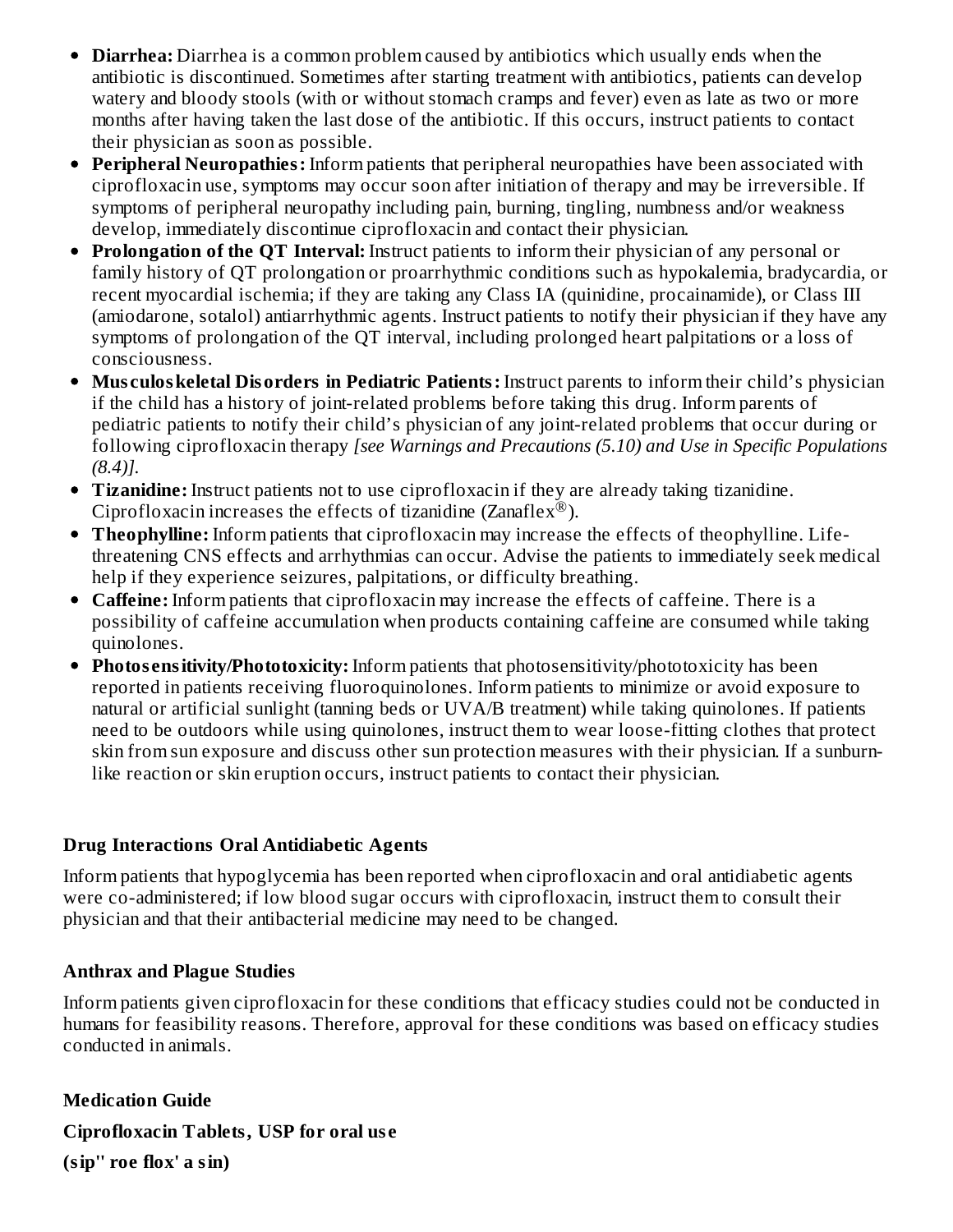Read this Medication Guide before you start taking ciprofloxacin tablets and each time you get a refill. There may be new information. This information does not take the place of talking to your healthcare provider about your medical condition or your treatment.

#### **What is the most important information I should know about ciprofloxacin tablets?**

#### **Ciprofloxacin tablet is a fluoroquinolone antibacterial medicine, can caus e s erious side effects. Some of thes e s erious side effects could result in death.**

If you get any of the following serious side effects while you take ciprofloxacin tablets, get medical help right away. Talk with your healthcare provider about whether you should continue to take ciprofloxacin tablets.

- **1. Tendon rupture or swelling of the tendon (tendinitis).**
- **Tendon problems can happen in people of all ages who take ciprofloxacin tablets.** Tendons are tough cords of tissue that connect muscles to bones. **Symptoms of tendon problems may include:**
- $\bullet$  pain
- swelling
- tears and inflammation of tendons including the back of the ankle (Achilles), shoulder, hand, or other tendon sites.
- **The risk of getting tendon problems while you take ciprofloxacin tablets is higher if you:**
- are over 60 years of age
- are taking steroids (corticosteroids)
- have had a kidney, heart or lung transplant
- Tendon problems can happen in people who do not have the above risk factors when they take ciprofloxacin tablets.
- Other reasons that can increase your risk of tendon problems can include:
- physical activity or exercise
- $\bullet$  kidney failure
- tendon problems in the past, such as in people with rheumatoid arthritis (RA)
- **Call your healthcare provider right away at the first sign of tendon pain, swelling or inflammation.** Stop taking ciprofloxacin tablets until tendinitis or tendon rupture has been ruled out by your healthcare provider. Avoid exercise and using the affected area.

The most common area of pain and swelling is the Achilles tendon at the back of your ankle. This can also happen with other tendons. Talk to your healthcare provider about the risk of tendon rupture with continued use of ciprofloxacin tablets. You may need a different antibiotic that is not a fluoroquinolone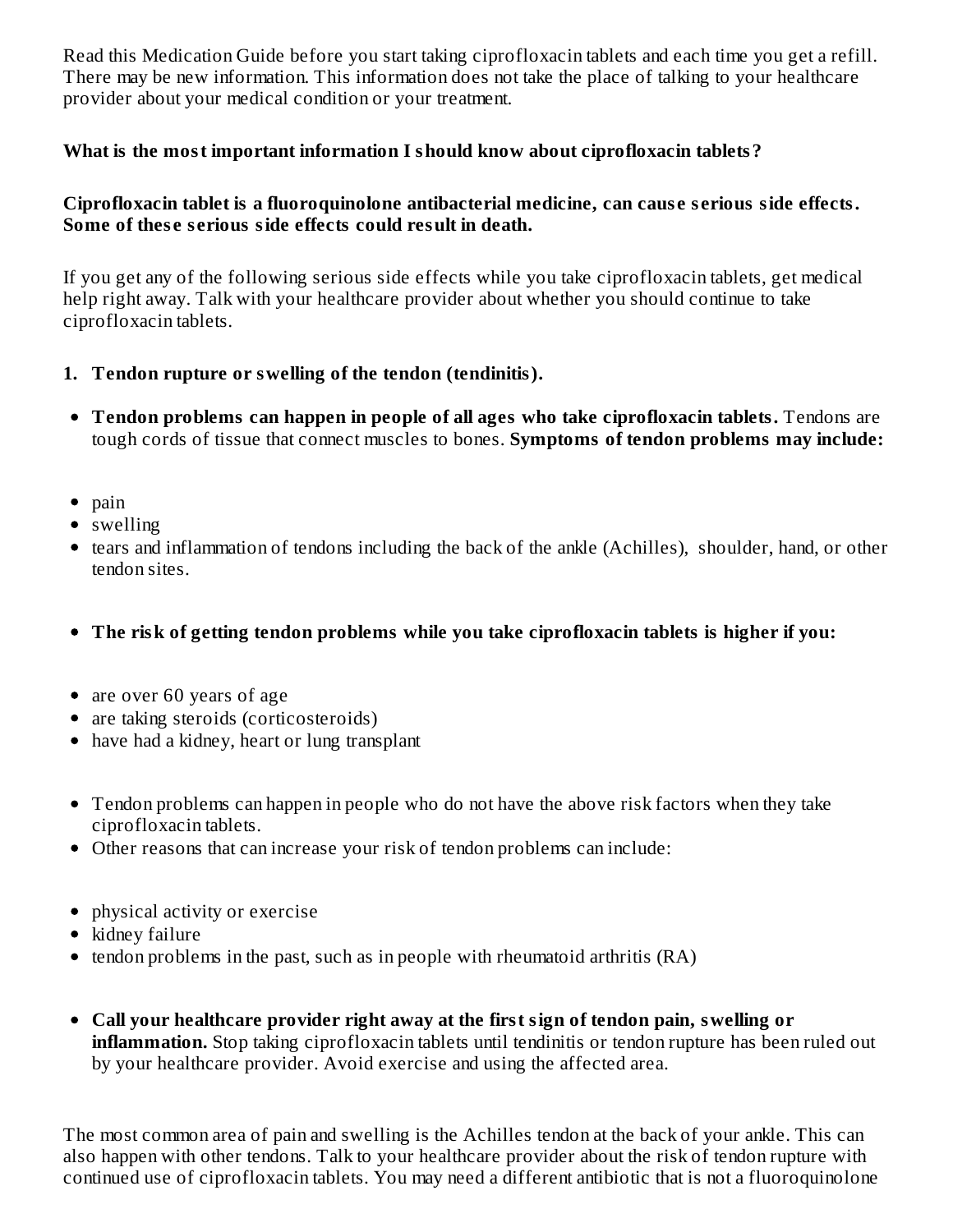to treat your infection.

- **Tendon rupture can happen while you are taking or after you have finished taking ciprofloxacin tablets.** Tendon ruptures have happened up to several months after people have finished taking their fluoroquinolone.
- **Get medical help right away if you get any of the following signs or symptoms of a tendon rupture:**
- hear or feel a snap or pop in a tendon area
- bruising right after an injury in a tendon area
- unable to move the affected area or bear weight

**2. Wors ening of myasthenia gravis (a problem that caus es mus cle weakness).** Fluoroquinolones like ciprofloxacin tablets may cause worsening of myasthenia gravis symptoms, including muscle weakness and breathing problems. Call your healthcare provider right away if you have any worsening muscle weakness or breathing problems.

#### **See "What are the possible side effects of ciprofloxacin tablets?"**

#### **What are ciprofloxacin tablets?**

Ciprofloxacin tablets are a fluoroquinolone antibacterial medicine used in adults age 18 years and older to treat certain infections caused by certain germs called bacteria. These bacterial infections include:

- urinary tract infection
- chronic prostate infection
- lower respiratory tract infection
- sinus infection
- skin infection
- bone and joint infection
- nosocomial pneumonia
- intra-abdominal infection, complicated
- infectious diarrhea
- typhoid (enteric) fever
- cervical and urethral gonorrhea, uncomplicated
- people with a low white blood cell count and a fever
- inhalational anthrax
- plague
- Studies of ciprofloxacin tablets for use in the treatment of plague and anthrax were done in animals only, because plague and anthrax could not be studied in people.
- **Ciprofloxacin tablets are also us ed in children younger than 18 years of age** to treat complicated urinary tract and kidney infections or who may have breathed in anthrax germs, have plague or have been exposed to plague germs.
- Children younger than 18 years of age have a higher chance of getting bone, joint, or tendon (musculoskeletal) problems such as pain or swelling while taking ciprofloxacin tablets. Ciprofloxacin tablets should not be used as the first choice of antibacterial medicine in children under 18 years of age.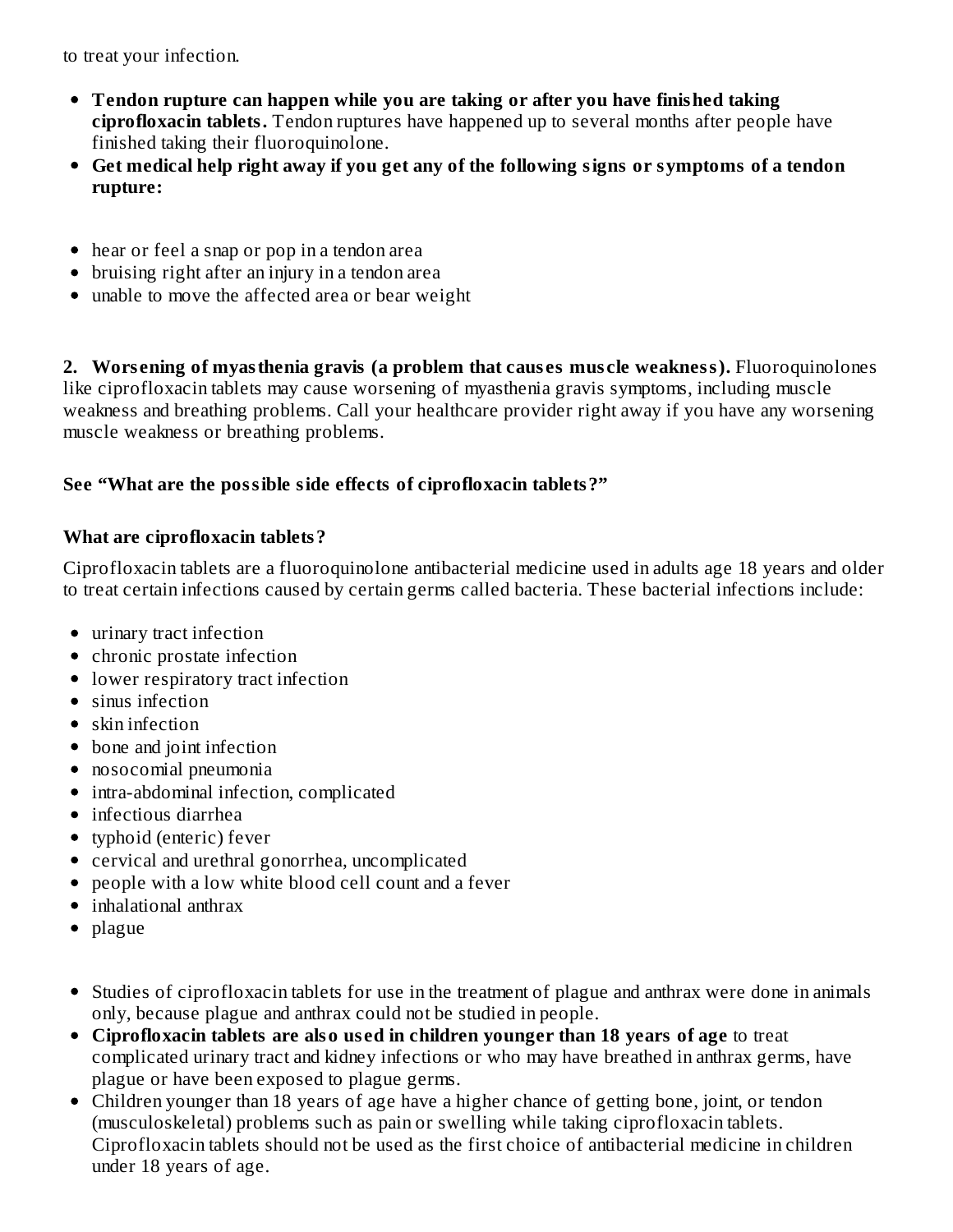#### **Who should not take ciprofloxacin tablets?**

#### **Do not take ciprofloxacin tablets if you:**

- Have ever had a severe allergic reaction to an antibacterial medicine known as a fluoroquinolone, or are allergic to ciprofloxacin hydrochloride or any of the ingredients in ciprofloxacin tablets. See the end of this Medication Guide for a complete list of ingredients in ciprofloxacin tablets.
- Also take a medicine called tizanidine (Zanaflex $^{\circledR}$ ).

Ask your healthcare provider if you are not sure.

#### **What should I tell my healthcare provider before taking ciprofloxacin tablets?**

#### **Before you take ciprofloxacin tablets, tell your healthcare provider if you:**

- have tendon problems
- have a disease that causes muscle weakness (myasthenia gravis)
- have liver problems
- have central nervous system problems (such as epilepsy)
- have nerve problems
- have or anyone in your family has an irregular heartbeat, especially a condition called "QT prolongation"
- have or have had seizures
- have kidney problems. You may need a lower dose of ciprofloxacin tablets if your kidneys do not work well.
- have joint problems including rheumatoid arthritis (RA)
- have trouble swallowing pills
- have any other medical conditions
- are pregnant or plan to become pregnant. It is not known if ciprofloxacin tablets will harm your unborn baby.
- are breastfeeding or plan to breastfeed. Ciprofloxacin passes into breast milk. You and your healthcare provider should decide whether you will take ciprofloxacin tablets or breastfeed. You should not do both.

**Tell your healthcare provider about all the medicines you take,** including prescription and over-thecounter medicines, vitamins, and herbal supplements.

Ciprofloxacin tablets and other medicines can affect each other causing side effects.

Especially tell your healthcare provider if you take:

- a steroid medicine
- an anti-psychotic medicine
- a tricyclic antidepressant
- a water pill (diuretic)
- theophylline (such as Theo-24®, Elixophyllin®, Theochron®, Uniphyl®, Theolair®)
- a medicine to control your heart rate or rhythm (antiarrhythmics)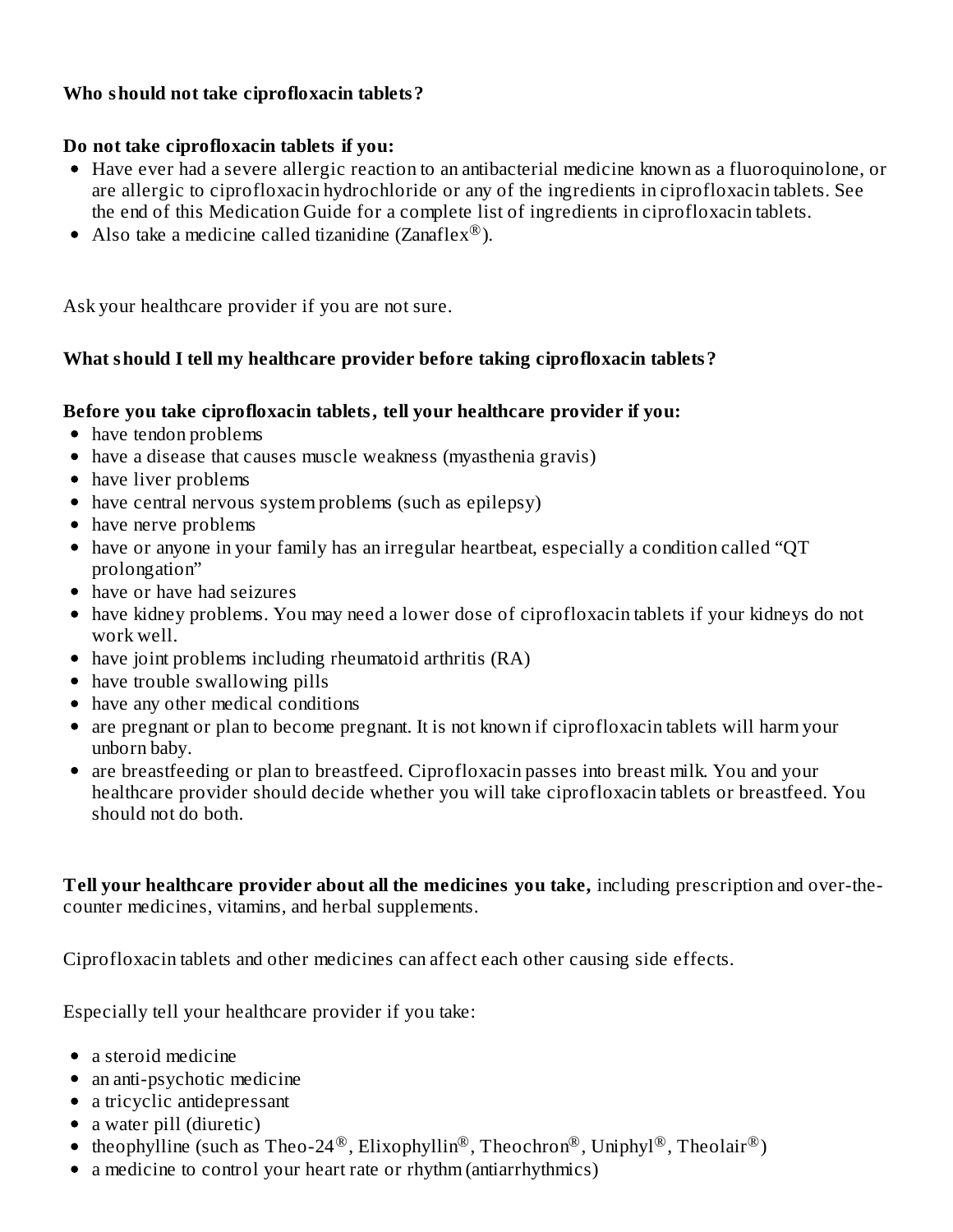- an oral anti-diabetes medicine
- phenytoin (Fosphenytoin Sodium $^\circledR$ , Cerebyx $^\circledR$ , Dilantin-125 $^\circledR$ , Dilantin $^\circledR$ , Extended Phenytoin  $\bullet$ Sodium<sup>®</sup>, Prompt Phenytoin Sodium<sup>®</sup>, Phenytek<sup>®</sup>)
- cyclosporine (Gengraf®, Neoral®, Sandimmune®, Sangcya®).
- a blood thinner (such as warfarin, Coumadin $^{\circledR}$ , Jantoven $^{\circledR})$
- methotrexate (Trexall<sup>®</sup>)
- ropinirole (Requip $^{\circledR}$ )
- clozapine (Clozaril $^{\circledR}$ , Fazaclo $^{\circledR}$  ODT $^{\circledR}$ )
- sildenafil (Viagra $^\circledR$ , Revatio $^\circledR$ )
- duloxetine
- products that contain caffeine
- probenecid (Probalan $^\circledR$ , Col-probenecid $^\circledR$ )
- certain medicines may keep ciprofloxacin tablets from working correctly. Take ciprofloxacin tablets either 2 hours before or 6 hours after taking these medicines, vitamins, or supplements:
	- an antacid, multivitamin, or other medicine or supplements that has magnesium, calcium, aluminum, iron, or zinc
	- sucralfate (Carafate $^\circledR)$
	- didanosine (Videx $^{\circledR}$ , Videx EC $^{\circledR}$ )
- a Non-Steroidal Anti-Inflammatory Drug (NSAID). Many common medicines for pain relief are NSAIDs. Taking an NSAID while you take ciprofloxacin tablets or other fluoroquinolones may increase your risk of central nervous system effects and seizures.

Ask your healthcare provider for a list of these medicines if you are not sure.

Know the medicines you take. Keep a list of them to show your healthcare provider and pharmacist when you get a new medicine.

### **How should I take ciprofloxacin tablets?**

- Take ciprofloxacin tablets exactly as your healthcare provider tells you to take them.
- Your healthcare provider will tell you how much ciprofloxacin tablets to take and when to take it.
- Take ciprofloxacin tablets in the morning and evening at about the same time each day. Swallow the tablet whole. Do not split, crush or chew the tablet. Tell your healthcare provider if you cannot swallow the tablet whole.
- Ciprofloxacin tablets can be taken with or without food.
- Ciprofloxacin tablets should not be taken with dairy products (like milk or yogurt) or calciumfortified juices alone, but may be taken with a meal that contains these products.
- Drink plenty of fluids while taking ciprofloxacin tablets.
- Do not skip any doses of ciprofloxacin tablets, or stop taking them, even if you begin to feel better, until you finish your prescribed treatment unless:
- you have tendon problems. See "**What is the most important information I should know about ciprofloxacin tablets?**"
- you have a serious allergic reaction. See "**What are the possible side effects of ciprofloxacin tablets?**"
- your healthcare provider tells you to stop taking ciprofloxacin tablets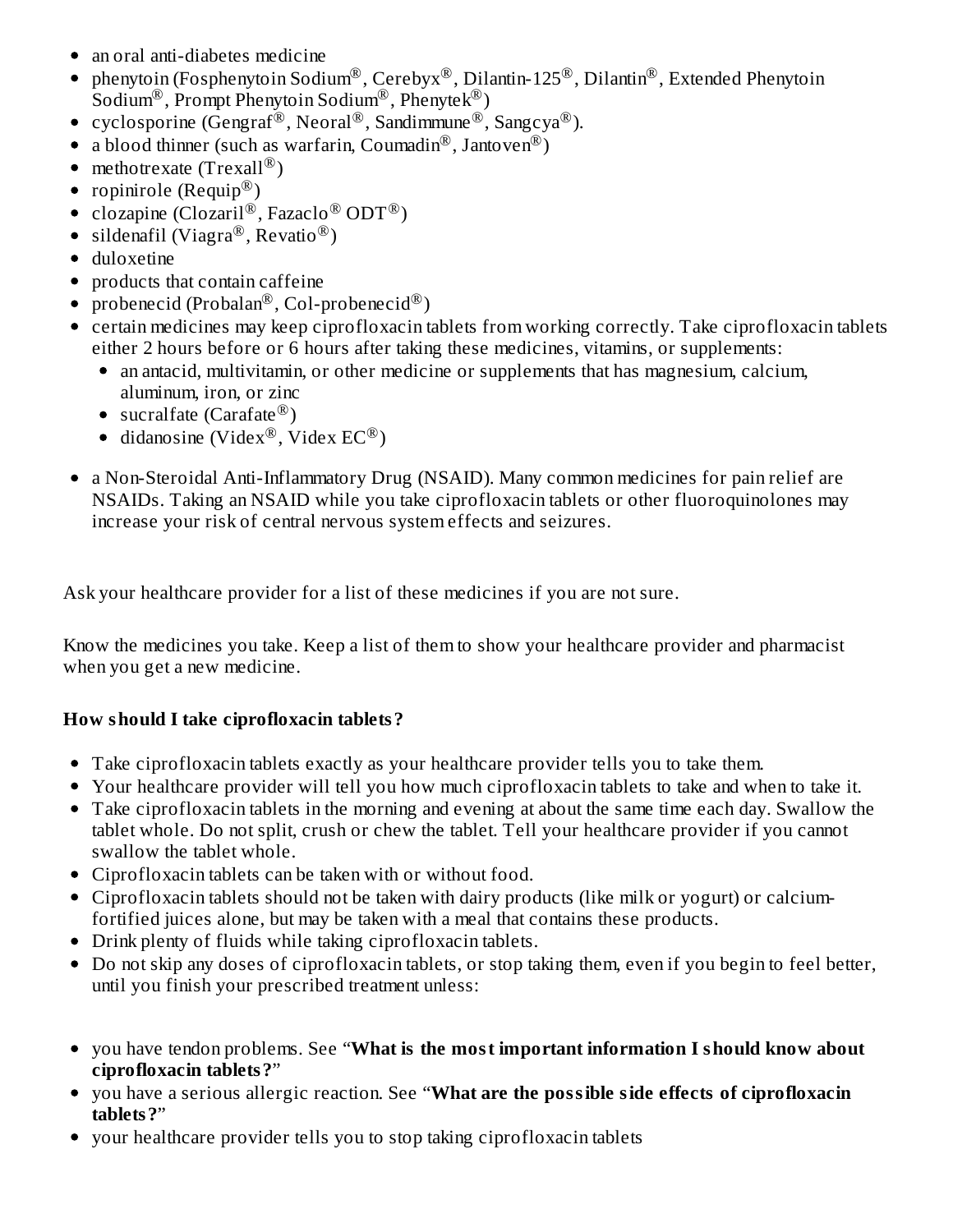Taking all of your ciprofloxacin tablet doses will help make sure that all of the bacteria are killed. Taking all of your ciprofloxacin tablet doses will help lower the chance that the bacteria will become resistant to ciprofloxacin tablets. If you become resistant to ciprofloxacin tablets, ciprofloxacin tablets and other antibacterial medicines may not work for you in the future.

If you take too much ciprofloxacin tablets, call your healthcare provider or get medical help right away.

#### **What should I avoid while taking ciprofloxacin tablets?**

- Ciprofloxacin tablets can make you feel dizzy and lightheaded. **Do not** drive, operate machinery, or do other activities that require mental alertness or coordination until you know how ciprofloxacin tablets affects you.
- Avoid sunlamps, tanning beds, and try to limit your time in the sun. Ciprofloxacin tablets can make your skin sensitive to the sun (photosensitivity) and the light from sunlamps and tanning beds. You could get a severe sunburn, blisters or swelling of your skin. If you get any of these symptoms while you take ciprofloxacin tablets, call your healthcare provider right away. You should use a sunscreen and wear a hat and clothes that cover your skin if you have to be in sunlight.

### **What are the possible side effects of ciprofloxacin tablets?**

### **Ciprofloxacin tablets may caus e s erious side effects, including:**

- See **"What is the most important information I should know about ciprofloxacin tablets?"**
- **Serious allergic reactions.** Serious allergic reactions, including death, can happen in people taking fluoroquinolones, including ciprofloxacin tablets, even after only 1 dose. Stop taking ciprofloxacin tablets and get emergency medical help right away if you get any of the following symptoms of a severe allergic reaction:
- hives
- trouble breathing or swallowing
- swelling of the lips, tongue, face
- throat tightness, hoarseness
- rapid heartbeat
- $\bullet$  faint
- $\bullet$  skin rash

Skin rash may happen in people taking ciprofloxacin tablets even after only 1 dose. Stop taking ciprofloxacin tablets at the first sign of a skin rash and call your healthcare provider. Skin rash may be a sign of a more serious reaction to ciprofloxacin tablets.

- **Liver damage (hepatotoxicity).** Hepatotoxicity can happen in people who take ciprofloxacin tablets. Call your healthcare provider right away if you have unexplained symptoms such as:
- nausea or vomiting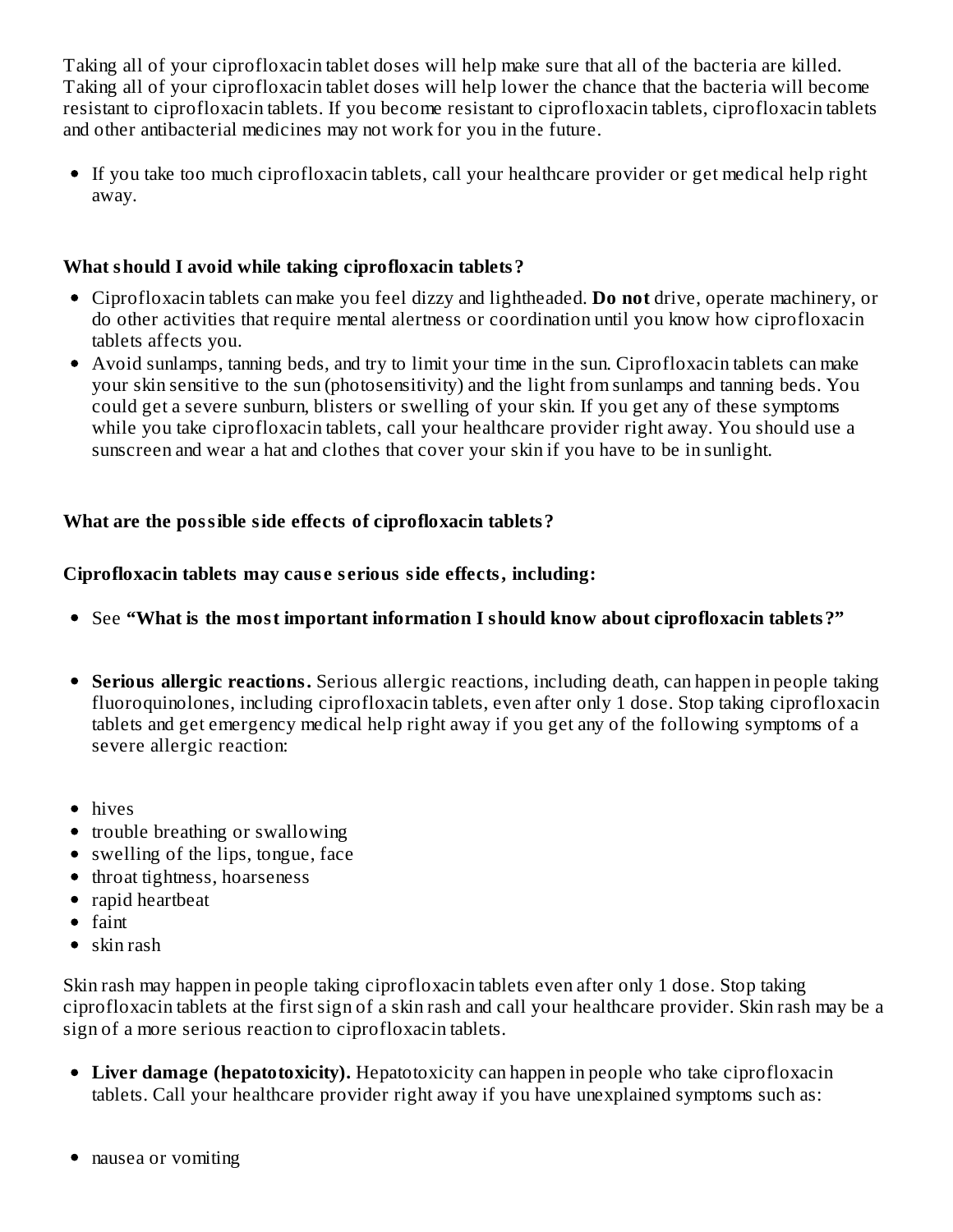- stomach pain
- fever
- weakness
- abdominal pain or tenderness
- itching
- unusual tiredness
- loss of appetite
- light colored bowel movements
- dark colored urine
- yellowing of your skin or the whites of your eyes

Stop taking ciprofloxacin tablets and tell your healthcare provider right away if you have yellowing of your skin or white part of your eyes, or if you have dark urine. These can be signs of a serious reaction to ciprofloxacin tablets (a liver problem).

**Central Nervous System (CNS) effects.** Seizures have been reported in people who take fluoroquinolone antibacterial medicines, including ciprofloxacin tablets. Tell your healthcare provider if you have a history of seizures. Ask your healthcare provider whether taking ciprofloxacin tablets will change your risk of having a seizure.

CNS side effects may happen as soon as after taking the first dose of ciprofloxacin tablets. Talk to your healthcare provider right away if you get any of these side effects, or other changes in mood or behavior:

- seizures
- hear voices, see things, or sense things that are not there (hallucinations)
- feel restless
- $\bullet$  tremors
- feel anxious or nervous
- $\bullet$  confusion
- depression
- trouble sleeping
- nightmares
- feel lightheaded or dizzy
- feel more suspicious (paranoia)
- suicidal thoughts or acts
- headaches that will not go away, with or without blurred vision
- **Intestine infection (Ps eudomembranous colitis).** Pseudomembranous colitis can happen with many antibacterial medicines, including ciprofloxacin tablets. Call your healthcare provider right away if you get watery diarrhea, diarrhea that does not go away, or bloody stools. You may have stomach cramps and a fever. Pseudomembranous colitis can happen 2 or more months after you have finished your antibacterial medicine.
- **Changes in s ensation and possible nerve damage (Peripheral Neuropathy).** Damage to the nerves in arms, hands, legs, or feet can happen in people who take fluoroquinolones, including ciprofloxacin tablets. Talk with your healthcare provider right away if you get any of the following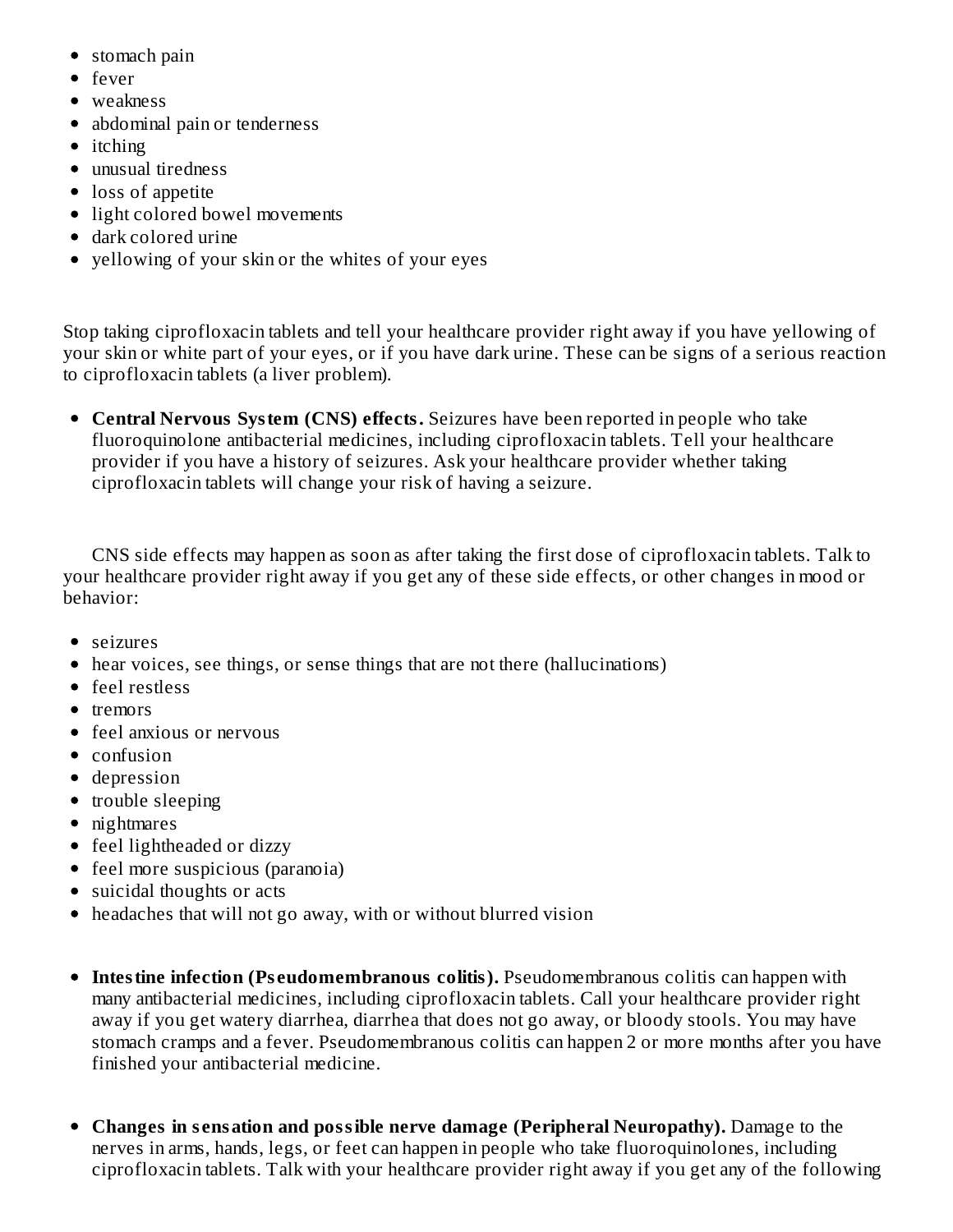symptoms of peripheral neuropathy in your arms, hands, legs, or feet:

- $\bullet$  pain
- burning
- $\bullet$  tingling
- numbness
- weakness

Ciprofloxacin tablets may need to be stopped to prevent permanent nerve damage.

- **Serious heart rhythm changes (QT prolongation and torsade de pointes).** Tell your healthcare provider right away if you have a change in your heart beat (a fast or irregular heartbeat), or if you faint. Ciprofloxacin tablets may cause a rare heart problem known as prolongation of the QT interval. This condition can cause an abnormal heartbeat and can be very dangerous. The chances of this event are higher in people:
- who are elderly
- with a family history of prolonged QT interval
- with low blood potassium (hypokalemia)
- who take certain medicines to control heart rhythm (antiarrhythmics)
- **Joint Problems.** Increased chance of problems with joints and tissues around joints in children under 18 years old can happen. Tell your child's healthcare provider if your child has any joint problems during or after treatment with ciprofloxacin tablets.
- **Sensitivity to sunlight (photos ensitivity).** See **"What should I avoid while taking ciprofloxacin tablets?"**

The most common side effects of ciprofloxacin tablets include:

- nausea
- diarrhea
- changes in liver function tests
- vomiting
- $\bullet$  rash

Tell your healthcare provider about any side effect that bothers you, or that does not go away.

These are not all the possible side effects of ciprofloxacin tablets. For more information, ask your healthcare provider or pharmacist.

Call your doctor for medical advice about side effects. You may report side effects to FDA at 1-800- FDA-1088.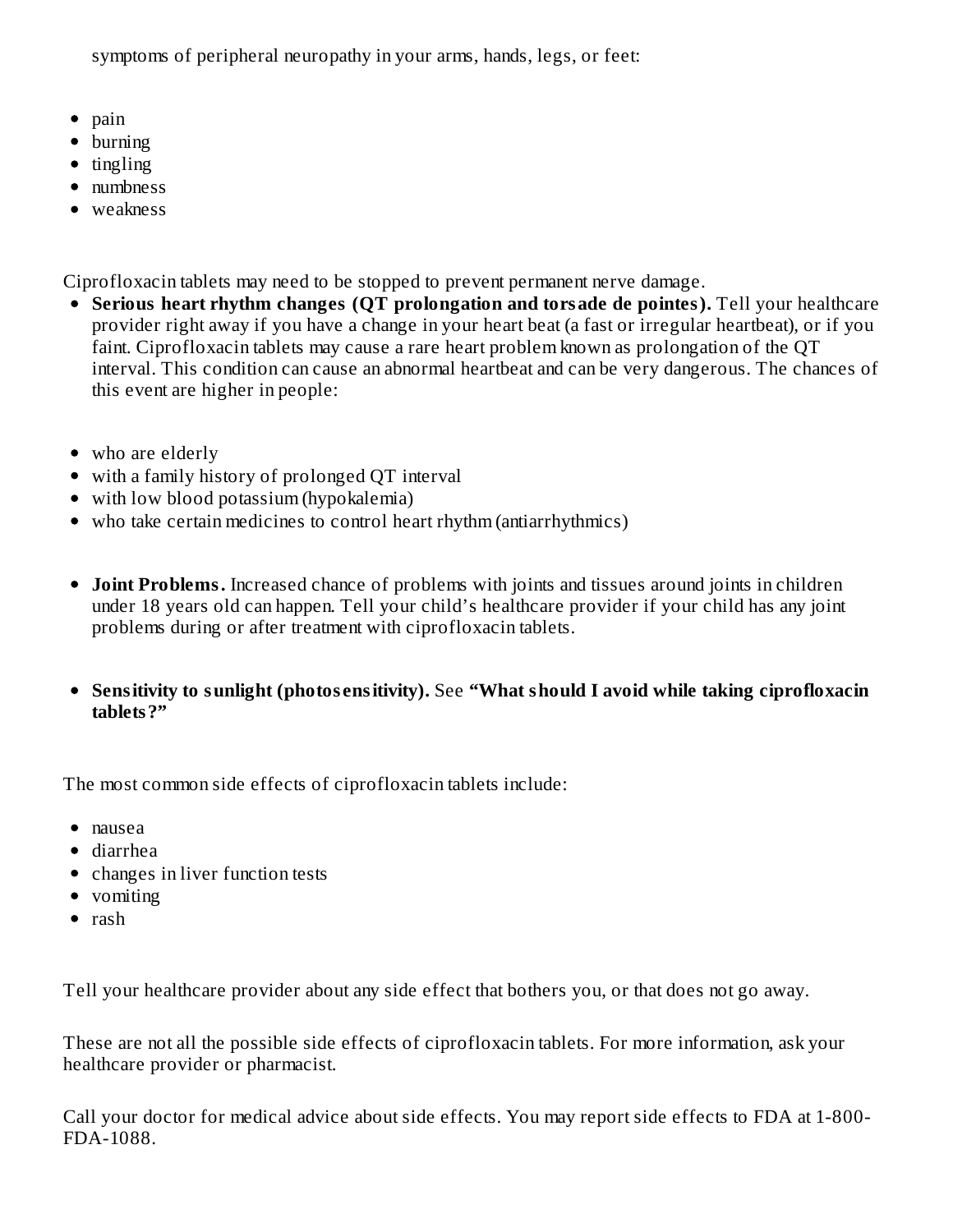### **How should I store ciprofloxacin tablets?**

### **Ciprofloxacin Tablets**

• Store at 20 $\degree$  to 25 $\degree$ C (68 $\degree$  to 77 $\degree$ F).

### **Keep ciprofloxacin tablets and all medicines out of the reach of children.**

### **General Information about the safe and effective us e of ciprofloxacin tablets.**

Medicines are sometimes prescribed for purposes other than those listed in a Medication Guide. Do not use ciprofloxacin tablets for a condition for which it is not prescribed. Do not give ciprofloxacin tablets to other people, even if they have the same symptoms that you have. They may harm them.

This Medication Guide summarizes the most important information about ciprofloxacin tablets. If you would like more information about ciprofloxacin tablets, talk with your healthcare provider. You can ask your healthcare provider or pharmacist for information about ciprofloxacin tablets that is written for healthcare professionals.

For more information call 1-888-375-3784.

### **What are the ingredients in ciprofloxacin tablets?**

#### **Ciprofloxacin Tablets:**

### **Active ingredient:** ciprofloxacin hydrochloride

**Inactive ingredients:** colloidal silicon dioxide, hypromellose, magnesium stearate,microcrystalline cellulose, polyethylene glycol 400, sodium starch glycolate, corn starch andtitanium dioxide.

This Medication Guide has been approved by the U.S. Food and Drug Administration.

The brands listed are the trademarks of their respective owners and are not trademarks of Dr.Reddy's Laboratories Limited.

To reorder additional Medication Guides, contact Dr. Reddy's Customer's Service at 1-866-733-3952.

Rx Only

Manufactured by:

### **Dr. Reddy's Laboratories Limited**

Bachupally – 500 090 INDIA Revised: 0715

Blenheim Pharmacal, Inc. **NDC 10544-036-06** Ciprofloxacin Tablets USP, 500 mg 6 Count Bottle Label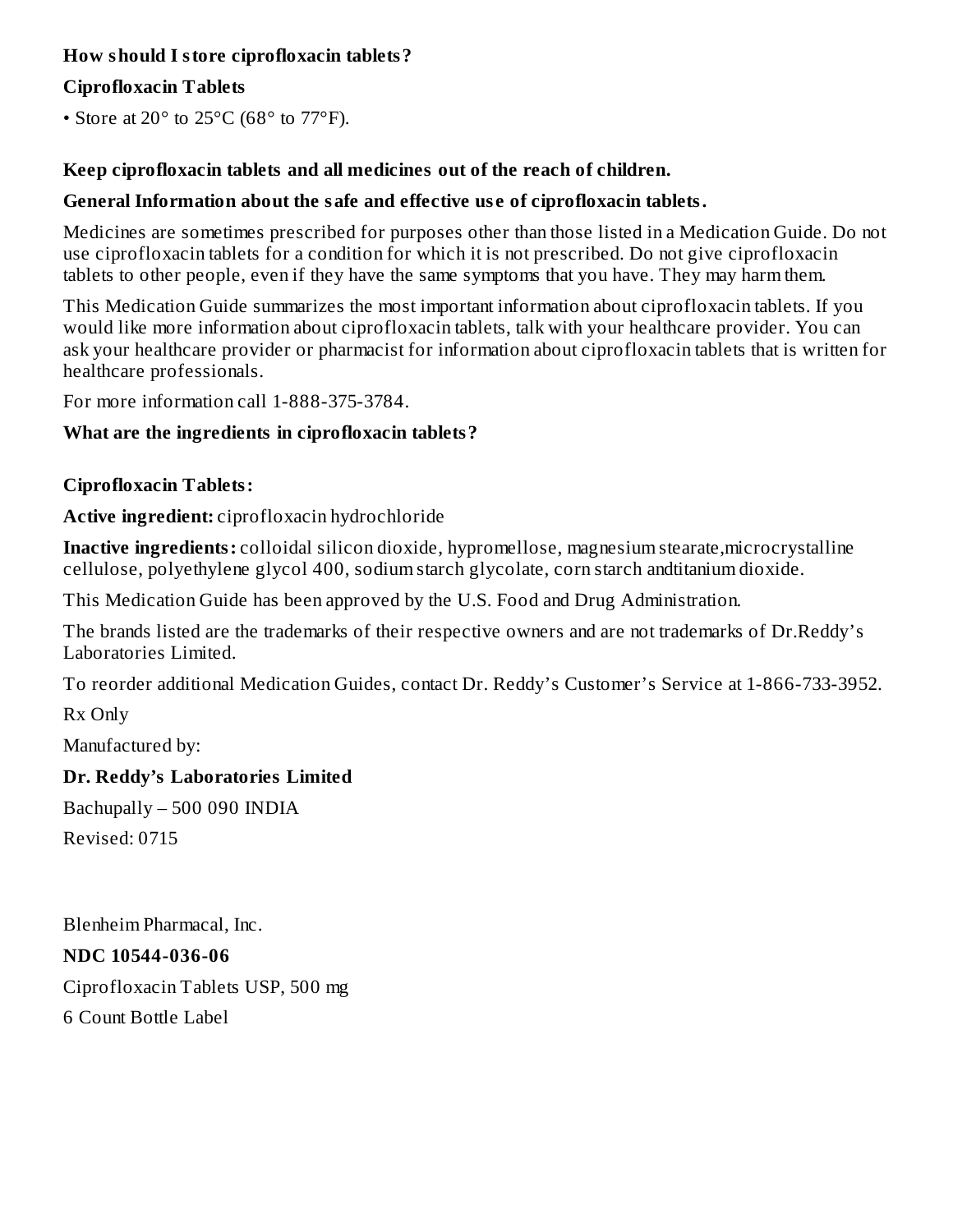| <b>CIPROFLOXACIN</b>                                                             |                                                                               |                        |  |               |                          |  |          |
|----------------------------------------------------------------------------------|-------------------------------------------------------------------------------|------------------------|--|---------------|--------------------------|--|----------|
| ciprofloxacin tablet, film coated                                                |                                                                               |                        |  |               |                          |  |          |
|                                                                                  |                                                                               |                        |  |               |                          |  |          |
| <b>Product Information</b>                                                       |                                                                               |                        |  |               |                          |  |          |
| Product Type                                                                     | HUMAN PRESCRIPTION DRUG<br>Item Code (Source)<br>NDC:10544-036(NDC:55111-127) |                        |  |               |                          |  |          |
| Route of Administration                                                          | ORAL                                                                          |                        |  |               |                          |  |          |
|                                                                                  |                                                                               |                        |  |               |                          |  |          |
|                                                                                  |                                                                               |                        |  |               |                          |  |          |
| <b>Active Ingredient/Active Moiety</b>                                           |                                                                               |                        |  |               |                          |  |          |
|                                                                                  | <b>Ingredient Name</b>                                                        |                        |  |               | <b>Basis of Strength</b> |  | Strength |
| Ciprofloxacin hydrochloride (UNII: 4BA73M5E37) (Ciprofloxacin - UNII:5E8K910O4U) |                                                                               |                        |  | Ciprofloxacin |                          |  | 500 mg   |
|                                                                                  |                                                                               |                        |  |               |                          |  |          |
|                                                                                  |                                                                               |                        |  |               |                          |  |          |
| <b>Inactive Ingredients</b>                                                      |                                                                               |                        |  |               |                          |  |          |
|                                                                                  |                                                                               | <b>Ingredient Name</b> |  |               |                          |  | Strength |
|                                                                                  | silicon dioxide (UNII: ETJ7Z6XBU4)                                            |                        |  |               |                          |  |          |
| HYPROMELLOSE 2910 (5 MPA.S) (UNII: R75537T0T4)                                   |                                                                               |                        |  |               |                          |  |          |
| magnesium stearate (UNII: 70097M6I30)                                            |                                                                               |                        |  |               |                          |  |          |
| CELLULOSE, MICRO CRYSTALLINE (UNII: OP1R32D61U)                                  |                                                                               |                        |  |               |                          |  |          |
| polyethylene glycol 400 (UNII: B697894SGQ)                                       |                                                                               |                        |  |               |                          |  |          |
| SODIUM STARCH GLYCOLATE TYPE A POTATO (UNII: 5856J3G2A2)                         |                                                                               |                        |  |               |                          |  |          |
| <b>STARCH, CORN (UNII: O8232NY3SJ)</b>                                           |                                                                               |                        |  |               |                          |  |          |
| titanium dioxide (UNII: 15FIX9V2JP)                                              |                                                                               |                        |  |               |                          |  |          |
|                                                                                  |                                                                               |                        |  |               |                          |  |          |
|                                                                                  |                                                                               |                        |  |               |                          |  |          |
| <b>Product Characteristics</b>                                                   |                                                                               |                        |  |               |                          |  |          |
| Color                                                                            | <b>WHITE</b><br><b>Score</b><br>no score                                      |                        |  |               |                          |  |          |
| <b>Shape</b>                                                                     | <b>OVAL</b><br><b>Size</b><br>$18 \,\mathrm{mm}$                              |                        |  |               |                          |  |          |
| Flavor                                                                           |                                                                               | <b>Imprint Code</b>    |  |               | R;127                    |  |          |
| <b>Contains</b>                                                                  |                                                                               |                        |  |               |                          |  |          |
|                                                                                  |                                                                               |                        |  |               |                          |  |          |
|                                                                                  |                                                                               |                        |  |               |                          |  |          |
| Packaging                                                                        |                                                                               |                        |  |               |                          |  |          |